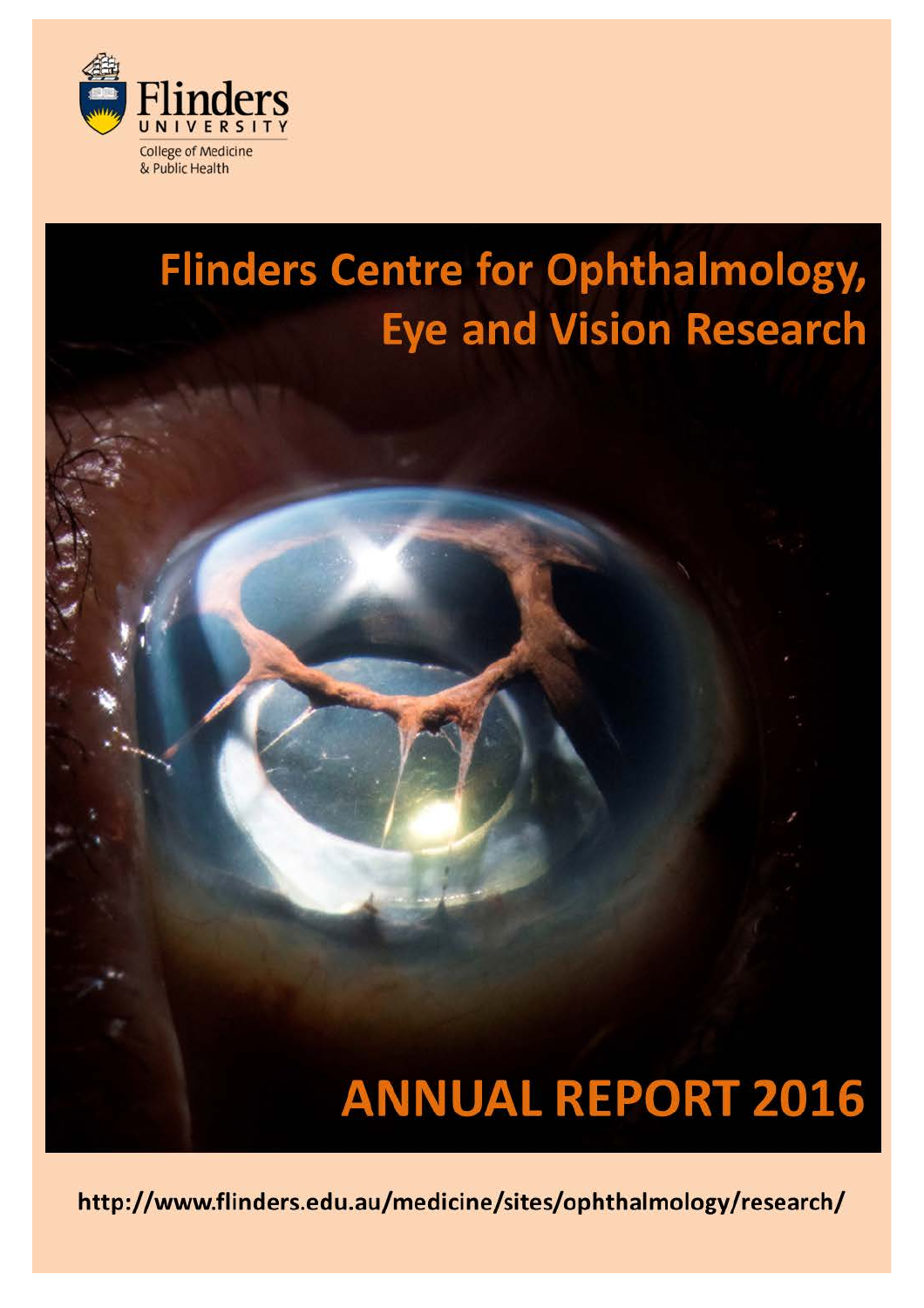## **Table of Contents**

| <b>FCOEVR Director's Report, 2016</b>                   | Page | $\mathbf{3}$            |
|---------------------------------------------------------|------|-------------------------|
| <b>Centre's Mission Statement</b>                       | Page | $\overline{\mathbf{4}}$ |
| <b>Summary of Performance in 2016</b>                   | Page | 5                       |
| Performance against Key Performance Indicators for 2017 | Page | 6                       |
| <b>Projected Key Performance Indicators for 2018</b>    | Page | 6                       |
| <b>Summary and Details of Grant and Contract Income</b> | Page | $\overline{7}$          |
| <b>Summary and Details of Research Publications</b>     | Page | 12                      |
| <b>Conference Presentations</b>                         | Page | 30                      |
| <b>Awards, Prizes and Esteem Factors</b>                | Page | 37                      |
| <b>RHD Enrolments and Completions</b>                   | Page | 38                      |
| <b>Centre Membership 2016</b>                           | Page | 39                      |
| <b>Management Structure</b>                             | Page | 41                      |
| <b>Statement of Income and Expenditure 2016</b>         | Page | 42                      |
| <b>Centre Seminar Program 2016</b>                      | Page | 43                      |

Cover Photo Credit: Ms Angela Chappell, Ophthalmic Photographer, Flinders Ophthalmology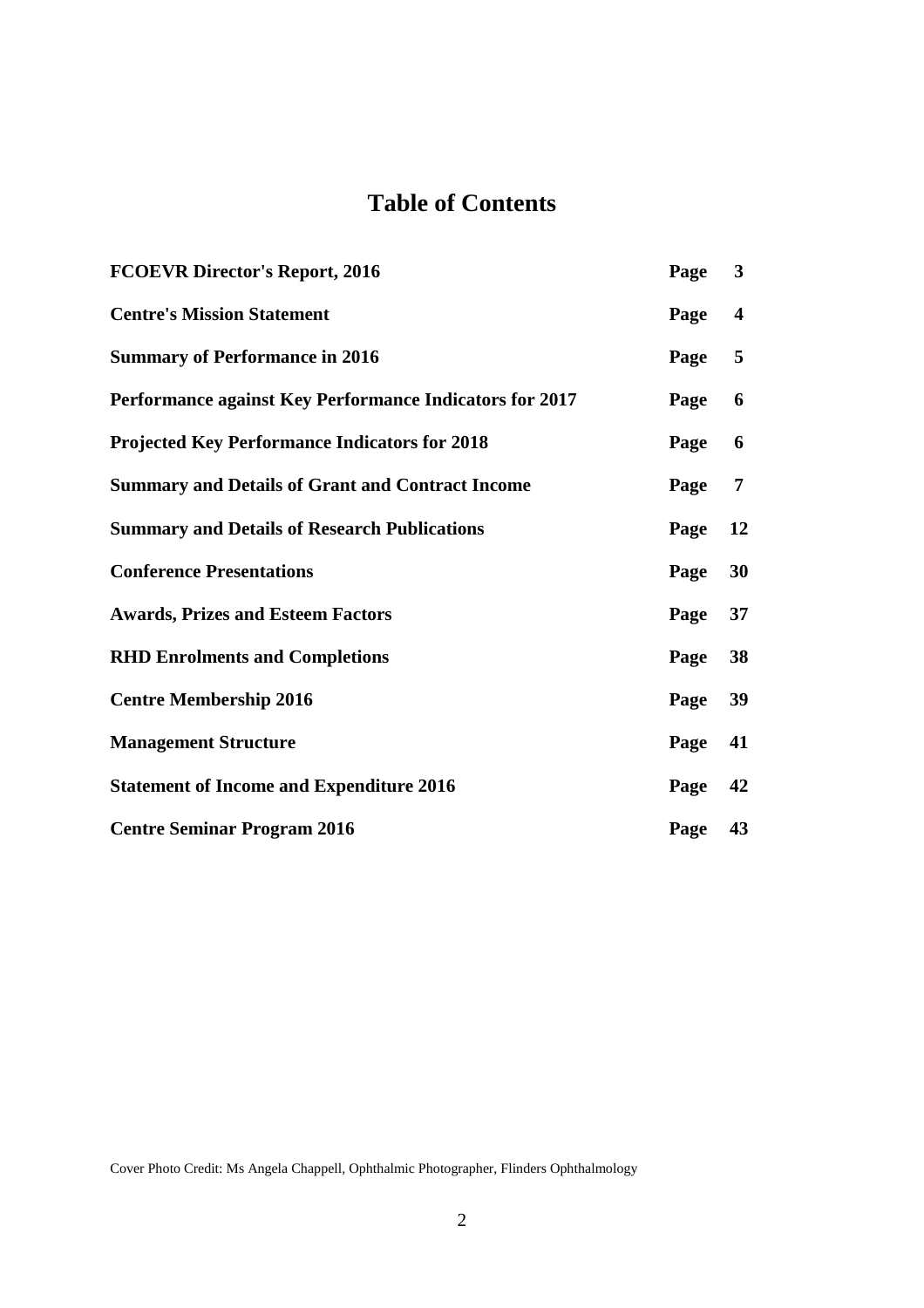## **FCOEVR: Director's Report 2016**

#### **Outcomes in 2016 and alignment with University Strategic Plan**

Our Centre conducts research related to the eye and vision. We are physically based in Ophthalmology (located with the College of Medicine and Public Health) and Optometry (College of Nursing and Health Sciences) but we collaborate widely within our institution, nationally and internationally. Our ranking for "Ophthalmology and Optometry" in the three rounds of the ARC ERA held thus far were: 4 (first round), 5 (second round) and 5 (third round, 2015), and our Centre is a flagship of Flinders University Research Excellence. We are maintaining our research higher degree student load, attempting to improve the quality of our research outputs, grow our Centre size, broaden our collaborations further, and increase our service to the discipline and community, in alignment with the University's Strategic Plan.

#### **Research higher degree student load and completions**

Our current PhD student load is 8 students (5 in Ophthalmology and 3 in Optometry). An additional member of the Centre is enrolled in a PhD through the College of Science and Engineering. One PhD student (Javadiyan) completed her candidature in 2016, one (Kaidonis) has recently had her thesis passed by the examiners, and another (Souzeau) has submitted her thesis for examination.

#### **Publications**

In 2016, members of the Centre published 75 research articles and letters in peer-reviewed journals (compared with 48 in the preceding year), together with 4 book chapters. From January to date in 2017, we have generated 32 articles (accepted or in press) and one book. In 2016, 25% of our articles were published in journals with impact factors above 5.0.

#### **Grant funding**

Centre members generated \$2,413,700 in research grant income as Chief Investigators in 2016, according to Flinders University data, and \$2,534,463 according to our own records.

#### **Presentations at national and international meetings**

From January 2016 to date, Centre senior members delivered over 80 presentations at international and national meetings. Of these, over 34 were plenary or invited platform presentations. In addition, younger members presented more than 20 talks and posters.

#### **Highlights of 2016-7**

Highlights included interactions with Catherine Truman, the FCOEVR Visiting Scholar and Artist-in-Residence. An internationally-recognized jeweller and sculptor, Ms Truman was the 2016 SALA artist of the year and her work, including objects and displays emanating from her residency with Eye and Vision, are currently being exhibited ("No Surface Holds") at the Jam Factory in Adelaide. In 2016, Justine Smith was awarded a Matthew Flinders Distinguished Professorship and was elected Executive Vice-Presiden-elect of ARVO. Keryn Williams was elected to Fellowship of the Australian Academy of Health & Medical Sciences (August 2016) and in 2017 received a Zonta Club of Adelaide Inc Women of Achievement Award for Outstanding Achievement in Health, Honorary Life Membership of the Transplantation Society of Australia and New Zealand, and was made Companion in the General Division of the Order of Australia.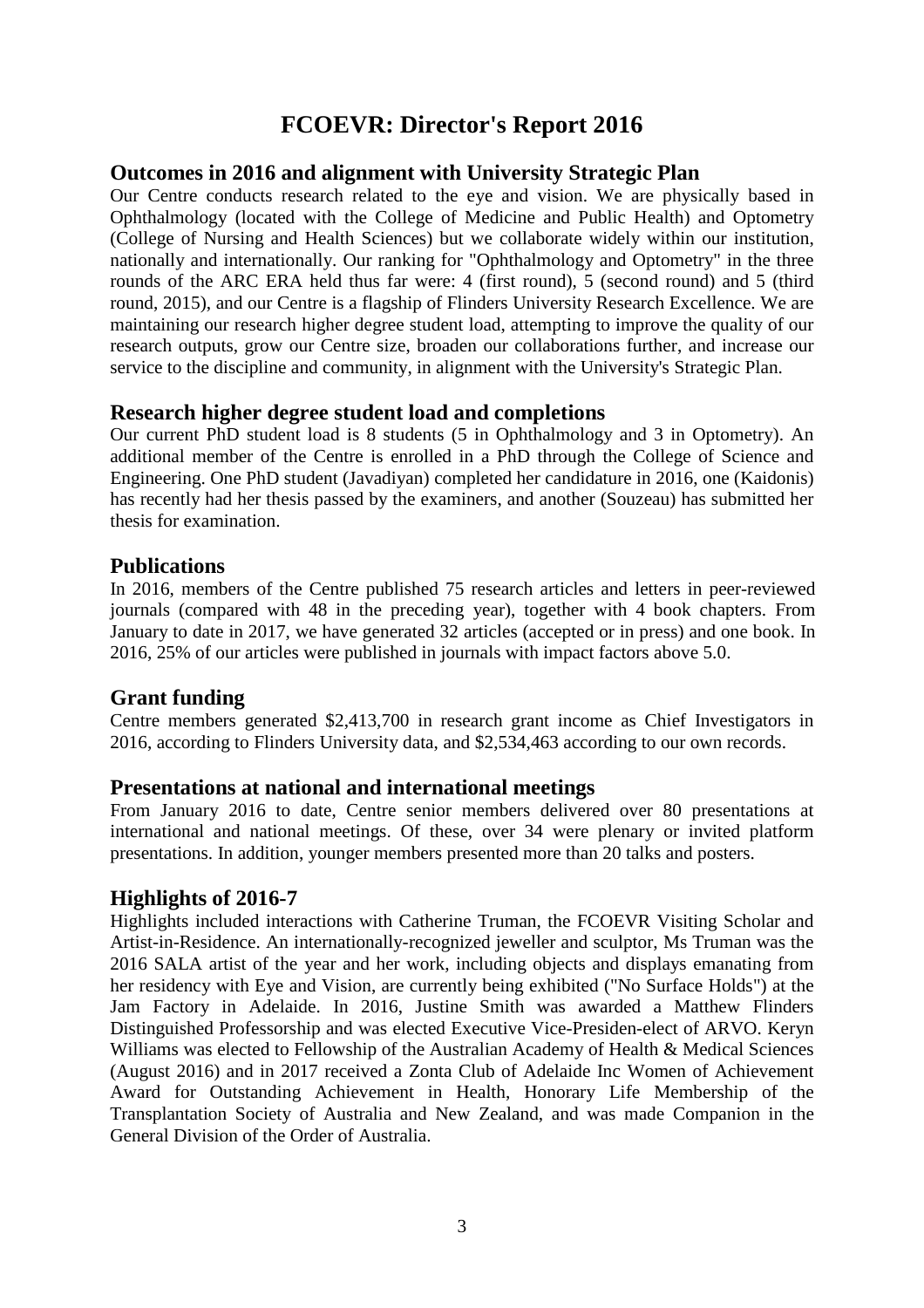## **Centre's Mission Statement**

Blindness has an enormous impact on quality of life, may shorten life-span and, according to the World Health Organization, is the most expensive of all causes of serious disablement. We conduct research related to the eye and vision. Our goal is to improve outcomes for people with blinding eye conditions, wherever they may be: in our local community, elsewhere in Australia, or internationally. We focus on prevention of disease, as well as on amelioration and cure.

Our Centre, encompassing researchers in ophthalmology and optometry, was first established in 2005 with support from Flinders University. We focus on the nexus between vision and health of the eye, a major issue in Australia with its ageing population. Our over-arching goal is to improve patient outcomes. Our research encompasses basic biomedical science, applied research, clinical research, translational research, and health services management research.

Our multidisciplinary programs are geared to:

- understanding the pathophysiology and genetics of common eye conditions;
- developing novel therapeutic agents and biomaterials for ophthalmic use;
- establishing and interrogating registers for common eye disorders;
- understanding the relationships between optical quality and visual performance;
- developing patient-reported measures of quality of life;
- improving the evidence-base that underpins effective eye and vision care.

We currently work on:

- corneal disease;
- inflammatory and infective eye conditions;
- glaucoma;
- congenital and adult cataract;
- molecular genetics of eye disease;
- diabetic retinopathy;
- quality of life and patient-recorded outcomes in those with ocular disease;
- estimates of the global burden of blindness
- ophthalmic registries.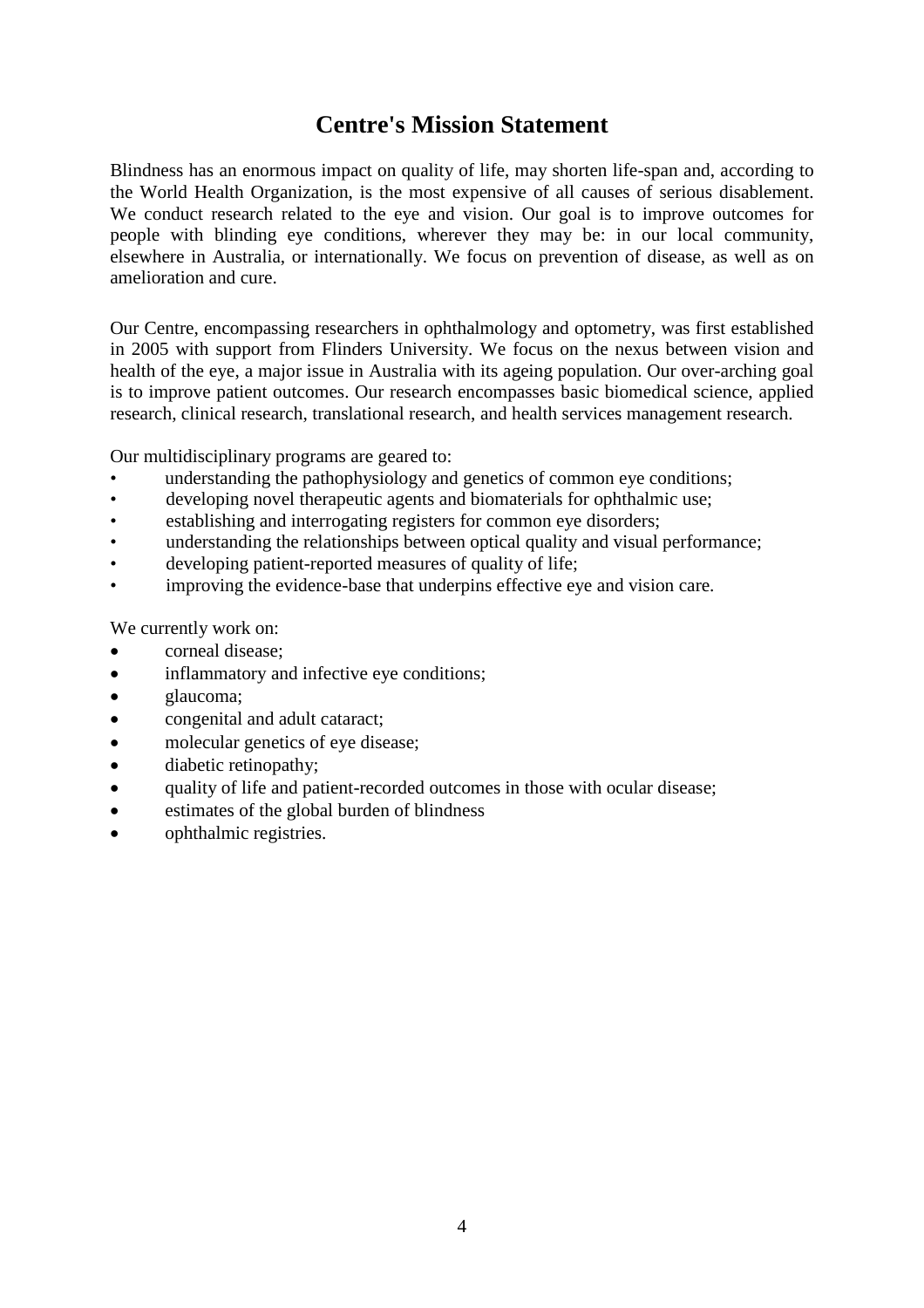## **Summary of Performance in 2016**

#### **Research income**

The FCOEVR generated \$2,413,700 in research grant income in 2016, according to Flinders University Research Services Office data, and \$2,534,463 according to the Centre's own records. Approximately 75% of our research income was derived from competitive national category one granting bodies, but we are actively seeking to expand our funding base. A detailed list of grants is provided later in this report. Note that we count only grants that are related to our core business of eye and vision: some Centre members have also generated research income in other discipline areas.

#### **Publications**

From January 2016 to December 2016, members of the Centre published 75 research articles and letters in peer-reviewed journals. From January 2017 to date, we have already generated 32 publications. High-impact papers include several in *Nature Genetics* and *Lancet*. Overall in 2016-7, 27% of our articles were published in journals with impact factors above 5.0.

With respect to journal impact factors, we note that of the 57 journals listed under the discipline area of ophthalmology and optometry in the Journal Citation Index, only two - *Prog Ret Eye Res* and *Ophthalmology* - have impact factors over 5. The majority of our articles were published in the ophthalmic and optometric literature, because such articles engender maximum translational impact: in particular, they are read by clinicians active in the field.

#### **RHD student outcomes**

Our current PhD student load is eight (9 last year). One student (Javadiyan) completed her PhD degree in 2016. Kaidonis and Souzeau have submitted their theses for examination, and Kaidonis' thesis has been passed. As in 2015, our capacity to enrol new students is limited by the availability of post-graduate scholarships, especially for medically-qualified graduates. Members of our Centre are reluctant to take on unfunded PhD students. We note that Ophthalmology, in particular, does not operate on a performance-based funding model.

#### **Invited conference presentations**

Members presented 34 invited presentations over 2016-7.

#### **Fellowships**

Doug Coster is an elected member of the Australian Academy of Science, Technology and Engineering, and Justine Smith is a Fellow of the Australian Academy of Health and Medical Sciences. Keryn Williams was also elected Fellow of the Australian Academy of Health and Medical Sciences during 2016. Jamie Craig is an NHMRC Practitioner Fellow and Justine Smith is an ARC Future Fellow.

#### **Research impact and translation**

The Centre operates the Australian and New Zealand Registry of Advanced Glaucoma, the Registry of Advanced Diabetic Retinopathy and the Australian Corneal Graft Registry. The International Ocular B Cell Lymphoma Registry is currently under construction.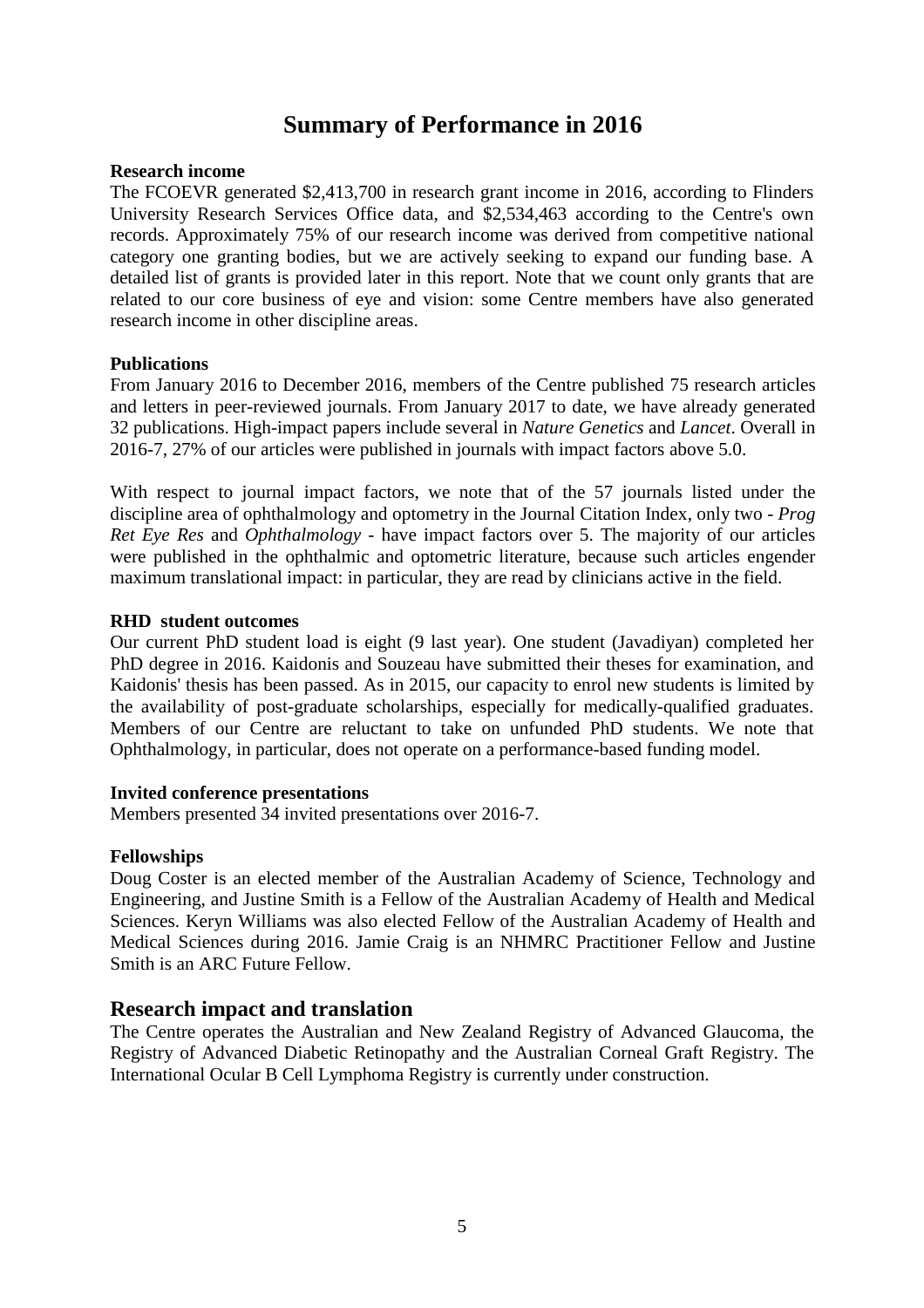## **Performance against Key Performance Indicators for 2017**

- Increase PhD student load and ensure timely completions; *We have maintained but not increased our load. However, existing students are all on track for timely completions.*
- Increase the quality of peer-reviewed publications, assessed by impact factor; *We have increased both the number and quality (as assessed by impact factor) of our publications.*
- Maintain external grant funding; *We have exceeded this KPI by increasing our external grant funding.*
- Increase number of invited presentations at national and international meetings; *We have increased our number of invited presentation over 2016-7.*
- Further improve research translation into clinical practice; *This KPI is difficult to quantify, but the Glaucoma Group led by Jamie Craig has established new interactions with a UK-based company (Regeneron), has instituted cascade genetic screening of family members, and is in negotiation with the SA Genomic Alliance for extension of accredited clinical testing for genetic mutations associated with glaucoma. Justine Smith has obtained some funding to develop an international Ocular B cell Lymphoma Registry. The Australian Corneal Graft Registry continues to lead the world in examining outcomes after corneal transplantation. The Optometry Group led by Konrad Pesudovs continues to expand its patient-reported outcome measures and quality-of-life measures for common ophthalmic conditions.*
- Extend collaborations: In an attempt to extend local and national collaborations, the Centre recently *(September 2017) held its first Eye and Vision Collaborators' Day, which was attended by over 70 individuals. It is too soon to determine whether new collaborations will arise from this initiative.*
- Maintain service to the disciplines of Ophthalmology and Optometry; *Members continue to provide manuscript and grant reviewing services for many international and national journals and funding bodies.*
- Maintain ERA performance of rank  $= 5$ . *We will see ...*

## **Projected Key Performance Indicators for 2018**

- Increase PhD and other research higher degree student load and ensure timely completions;
- Increase the quality of peer-reviewed publications, assessed by impact factor;
- Increase external grant funding;
- Increase number of invited presentations at national and international meetings;
- Further improve research translation into clinical practice;
- Extend collaborations:
- Maintain service to the disciplines of Ophthalmology and Optometry;
- Maintain ERA performance of rank = 5.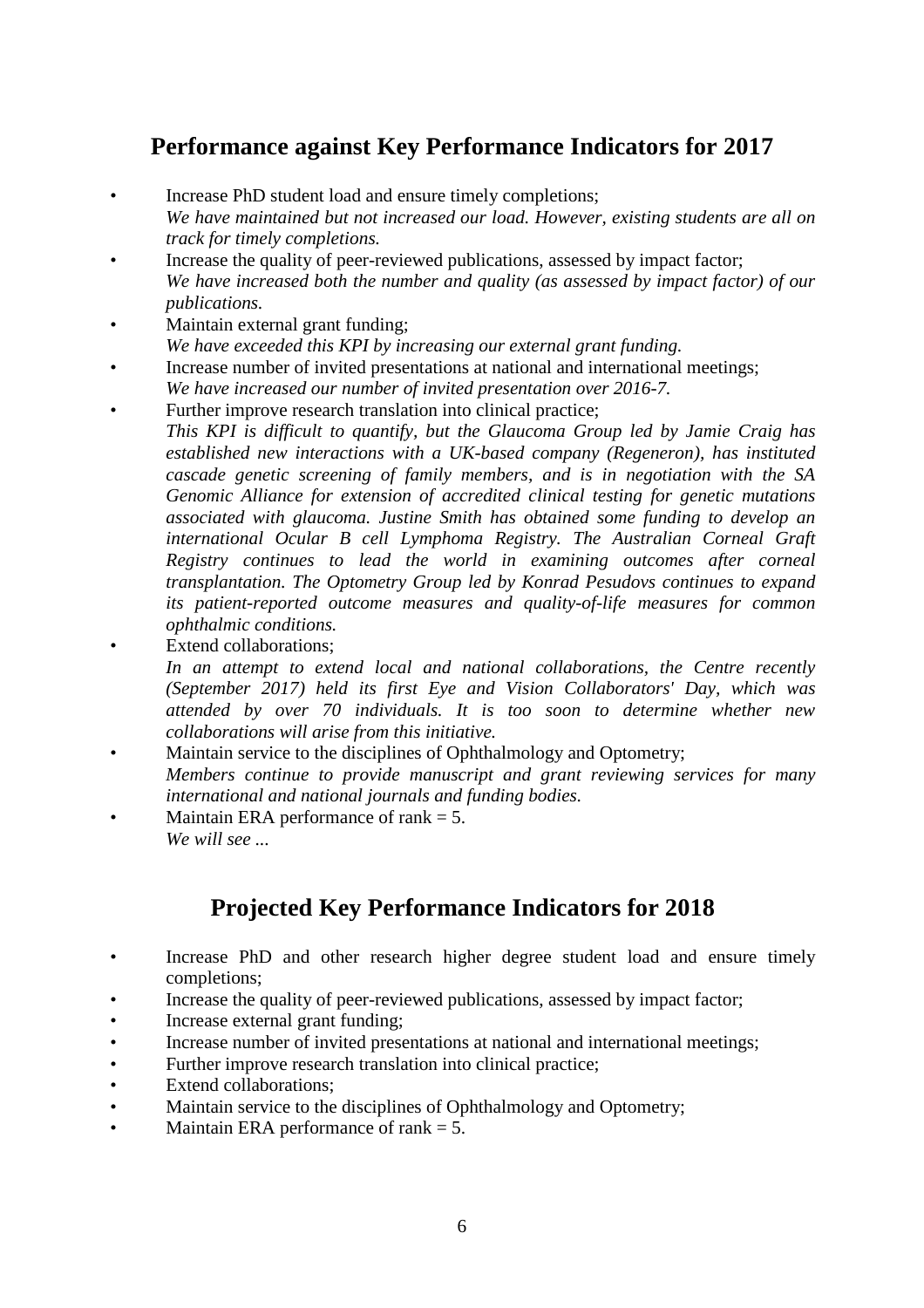## **Grant and Contract Income - 2016**

## **Total Grant Funding: 2016**

|                 | <b>Amount</b>    |           |           | <b>Total</b> |
|-----------------|------------------|-----------|-----------|--------------|
|                 | Cat <sub>1</sub> | Cat 2     | Cat 3     |              |
| <b>RSO</b> Data | \$1,890,732      | \$249,420 | \$273,548 | \$2,413,700  |
|                 |                  | $Cat 2-4$ |           |              |
| FCOEVR Data*    | \$1,936,971      | \$597,492 |           | \$2,534,463  |

\* Funding according to the records of FCOEVR, and listed in detail below.

| Year    | <b>Granting Body</b>                                                               | Lead CI*                                             | Amount                |                | 2016<br><b>Allocation</b> | <b>Notes</b>                  |
|---------|------------------------------------------------------------------------------------|------------------------------------------------------|-----------------------|----------------|---------------------------|-------------------------------|
|         |                                                                                    |                                                      | Cat 1                 | <b>Cat 2-4</b> |                           |                               |
| 2015-18 | NHMRC Project Grant                                                                | JL Wilkinson-<br>Berka<br>(JE Smith CI-B)            | $\overline{$823,372}$ |                | \$37,000                  |                               |
| 2015-19 | <b>NHMRC</b> Centre for<br>Research Excellence                                     | A Keech<br>(JE Craig CI-G)                           | \$2,479,298           |                |                           | Funding<br>commencing<br>2017 |
| 2015-19 | <b>NHMRC</b> Centre for<br>Research Excellence                                     | A Brown<br>(JE Craig CI-H)                           | \$2,466,326           |                | \$131,250                 |                               |
| 2014-17 | <b>ARC</b> Future<br>Fellowship                                                    | <b>IR</b> Smith                                      | \$989,144             |                | \$248,835                 |                               |
| 2014-16 | <b>NHMRC Project Grant</b>                                                         | JR Smith                                             | \$445,505             |                | \$153,745                 |                               |
| 2014-18 | <b>NHMRC</b> Practitioner<br>Fellowship                                            | JE Craig                                             | \$387,298             |                | \$80,194                  |                               |
| 2013-17 | <b>NHMRC</b> Project Grant                                                         | JE Craig                                             | \$956,000             |                | \$144,924                 |                               |
| 2012-16 | NHMRC Centre for<br>Research Excellence                                            | <b>D</b> Mackey<br>(K Burdon CI-B,<br>JE Craig CI-D) | \$2,500,000           |                | \$201,431                 |                               |
| 2015-16 | <b>NHMRC</b><br>Clinical<br>Research Scholarship                                   | G Kaidonis                                           |                       | \$75,0561      | \$37,530                  |                               |
| 2014-16 | Australian Organ &<br>Donation<br>Tissue<br>$\ast$<br>Transplantation<br>Authority | <b>KA Williams</b>                                   |                       | \$484,746      | \$224,962                 |                               |
| 2014-16 | Lions<br>Medical<br>Research Foundation<br>Scholarship                             | T Zhou                                               |                       | \$105,000      | \$35,000                  |                               |
| 2016-18 | <b>NHMRC</b> Project Grant                                                         | JE Craig                                             | \$1,345,055           |                | \$903,592                 |                               |
| 2016-18 | <b>NHMRC Project Grant</b>                                                         | <b>KP</b> Burdon<br>(R Mills CI-D, S<br>Sharma CI-E) | \$912,880             |                | \$36,000                  |                               |
| 2016    | <b>FUSA DVC-R</b>                                                                  | <b>K</b> Williams                                    |                       | \$100,000      | \$100,000                 |                               |
| 2016    | Ophthalmic Research<br>Institute                                                   | J Smith                                              |                       |                |                           |                               |
| 2016    | <b>FUSA FMNHS Seeding</b><br>Grant                                                 | J Craig                                              |                       | \$18,000       | \$18,000                  |                               |
| 2016    | <b>FUSA FMNHS Seeding</b><br>Grant                                                 | J Khadka                                             |                       | \$18,000       | \$18,000                  |                               |
| 2016    | FUSA FMNHS Top Up<br>Grant                                                         | J Smith                                              |                       | \$20,000       | \$20,000                  |                               |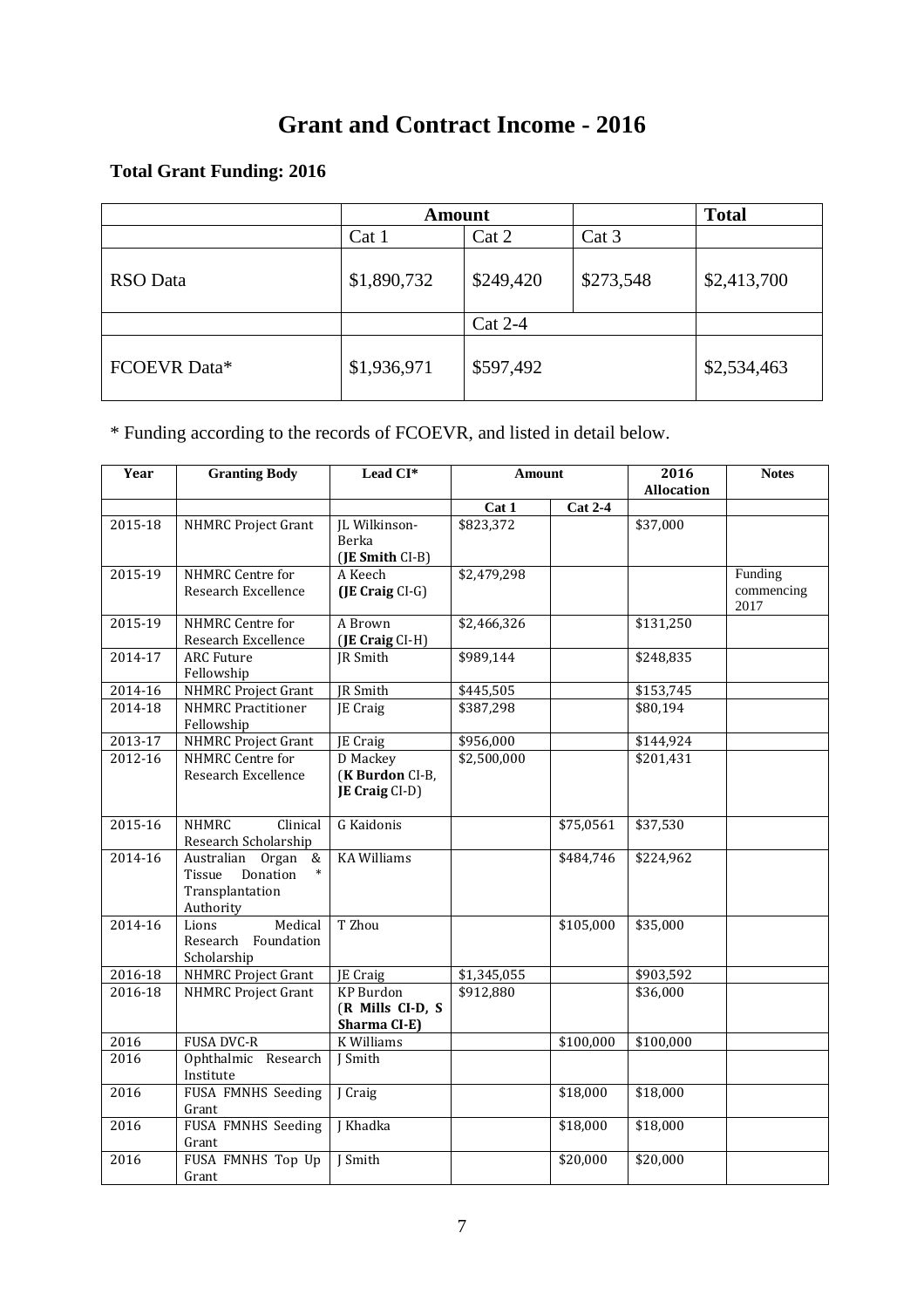| Year    | <b>Granting Body</b>       | Lead CI*            |       | Amount    | 2016<br><b>Allocation</b> | <b>Notes</b> |
|---------|----------------------------|---------------------|-------|-----------|---------------------------|--------------|
|         |                            |                     |       |           |                           |              |
|         |                            |                     | Cat 2 | $Cat 2-4$ |                           |              |
| 2016    | <b>FMC Foundation</b>      | <b>B</b> Appukuttan |       | \$18,000  | \$18,000                  |              |
|         | Seeding Grant              |                     |       |           |                           |              |
| 2016    | <b>FMC</b> Foundation      | M Awadalla          |       | \$17,000  | \$17,000                  |              |
|         | Seeding Grant              |                     |       |           |                           |              |
| 2016-17 | <b>FUSA DVC-R</b>          | Smith               |       | \$12,500  | \$12,500                  |              |
|         | Innovation                 |                     |       |           |                           |              |
|         | Parntership Seeding        |                     |       |           |                           |              |
|         | Grant                      |                     |       |           |                           |              |
| 2016    | <b>FUSA FHS Near Miss</b>  | Smith               |       | \$20,000  | \$20,000                  |              |
|         | Grant                      |                     |       |           |                           |              |
| 2016    | <b>FUSA FHS Near Miss</b>  | Smith               |       | \$40,000  | \$40.000                  |              |
|         | Grant                      |                     |       |           |                           |              |
| 2016    | <b>FUSA CRG Grant</b>      | S Sharma            |       | \$18,500  | \$18,500                  |              |
| 2016-17 | <b>FUSA FHS Seed Grant</b> | J Smith             |       | \$18,000  | \$18,000                  |              |

The following list of grants has been maintained within the Centre.

### **2016 Grant Income by Project**

2012-2016 NHMRC Centre for Research Excellence #1023911. D. Mackey, **K. Burdon**, A. Hewitt and **J. Craig**. Translation of genetic eye research (TOGER). \$2,500,000 (\$201,431pa)

2013-2017 NHMRC Project grant #1048037. **J. Craig, K. Burdon**, R. Casson, **J. Landers**, S. Graham, P. Healey and A. Agar. Towards translation of glaucoma blindness genes into clinical practice: predicting Risk Of Glaucoma: Relevant SNPs with Strong Association (PROGRESSA) Study. \$956,020 (\$144,924 pa)

2013-2016, European Society of Cataract and Refractive Surgery. M. Lundstrom and **K. Pesudovs**. Including patient-reported outcome measures in the EUREQUO database. \$167,250 (no income)

2014-2018 NHMRC Practitioner Fellowship #1065433 **JE. Craig**. Disease Registry based approaches to determining molecular risk factors for glaucoma blindness, and applying them in clinical practice. \$387,298 (\$80,194 pa)

2014-2016 NHMRC Project Grant #1066235 **JR. Smith**. Toxoplasma gondii infection of human retinal pigment epithelium. \$445,505 (\$153,745pa)

2014-2017 Australian Research Council (ARC Future Fellowship). **JR Smith**. Molecular activities of retinal endothelial cells, retinal disease processes, biological therapies to address efficacy and safety deficiencies of current treatments. \$989,144 (\$248,835 pa)

2014-2016 Australian Organ and Tissue Donation and Transplantation Authority. **K. Williams.** Australian Corneal Graft Registry. \$484,786 (\$177,866 pa)

2014-2016 Lions Medical Research Foundation Scholarship. **T Zhou**. \$105,000 (\$35,000 pa)

2015-2018 NHMRC Project Grant #1078442. JL Wilkinson-Berka, **JR Smith**, HH Schmidt, **B Appukuttan**. Inhibition of specific NOX isoforms as a new treatment for hypertensive and diabetic retinopathy. \$823,372 (\$37,000 pa)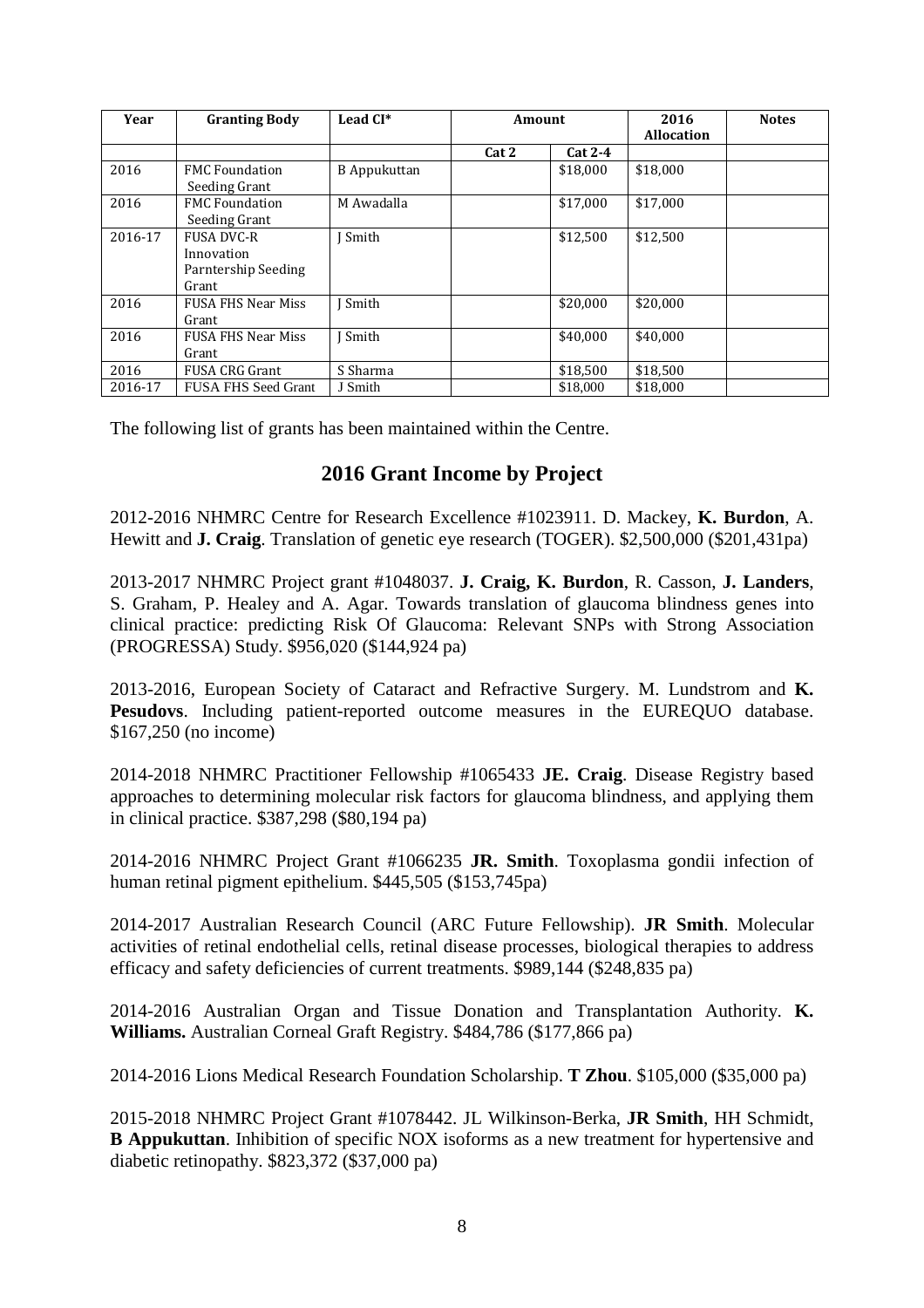2015-2019 NHMRC Centre for Research Excellence #1079864. A Keech, A Jenkins, T Henderson, A Brown, S-E Bursell, L Brazionis, **JE Craig**, L Maple-Brown, K O'Dea, V Gebski. Diabetic Retinopathy - Closing the Loop for Diabetic Eye Care and Complication Risk Mitigation. \$2,479,298 (2017 - \$127,823 2018 -\$154,793, 2019 - \$104,471)

2015-2019 NHMRC Centre for Research Excellence #1086386. A Brown, P Zimmet, E Willerslev, M Cooper, L Maple-Brown, J Shaw, N Brown, **JE Craig**, M Daniel. Predicting Renal, Ophthalmic, and Heart Events in the Aboriginal Community – The PROPHECY Study. \$2,466,326 (FUSA – 2016 - \$131,250, 2017 - \$87,500, 2018 - \$43,750)

2015-2016 NHMRC Clinical Research Scholarship #1094399. **JE Craig, G Kaidonis, KP Burdon**. Epidemiological and molecular risk factors for diabetic retinopathy blindness. \$75,061.40 (\$37,530.70 pa)

2016-2018 NHMRC Project Grant #1107098. **JE Craig, KP Burdon,** S Macgregor, A Hewitt, S John, **O Siggs**. High penetrance deleterious mutations in blinding glaucoma. \$1,345,055 (2016: \$903,592)

2016-2018 NHMRC Project Grant # APP1104700 . **KP Burdon,** J Charlesworth, P Baird, **R Mills, S Sharma**. Gene identification for keratoconus – a blinding eye disease. \$912,88.30 (FUSA 2016: \$36,000.00, 2017: \$58,000.00, 2018: \$32,000.00)

2016-2018 Australian Organ and Tissue Donation and Transplantation Authority. **K. Williams.** Australian Corneal Graft Registry. \$503,156 (\$251,578 per financial year)

2016, Flinders University DVCR. **K. Williams**. Flinders Centre for Ophthalmology, Eye & Vision Research. \$100,000

2016 Flinders University FMNHS Equipment Grant. T Chataway, D Matusica, B Forbes, R Haberberger, D Keating, J Petersen, E Sokoya, **J Smith**, B Lewis. LICOR Odyssey ® CLx Infrared Imaging System for a range of proteomics applications. \$20,000

2016 Flinders University FMNHS Infrastructure Grant. R Haberberger, D Dixon, D Hussey, **J Smith**, V Zagorodnyuk. Salary for an experienced technical assistant to provide histologyrelated services within Flinders Microscopy core facility. \$25,000

2016 Flinders University FMNHS Seeding Grant. **J Craig, O Siggs, E Souzeau**. Identifying genetic causes of primary congenital glaucoma. \$18,000

2016 Flinders University FMNHS Seeding Grant. **J Khadka, K Pesudovs**, M Goggin, J Ratcliffe. The prioritisation of people on cataract surgery waiting lists. \$18,000

2016 Flinders University FMNHS Top Up Grant. **J Smith**. Toxoplasma gondii infection of human retinal pigment. \$20,000

2016 FMC Foundation Seeding Grant. **B Appukuttan**, B Wilmot, M Jager. Vasculogenic mimicry and treatment resistant aggressive ocular melanoma: can we stop tumour growth using unique cell proliferation inhibitors. \$18,000

2016 FMC Foundation Seeding Grant: Early Career Researcher. **M Awadalla**. Investigating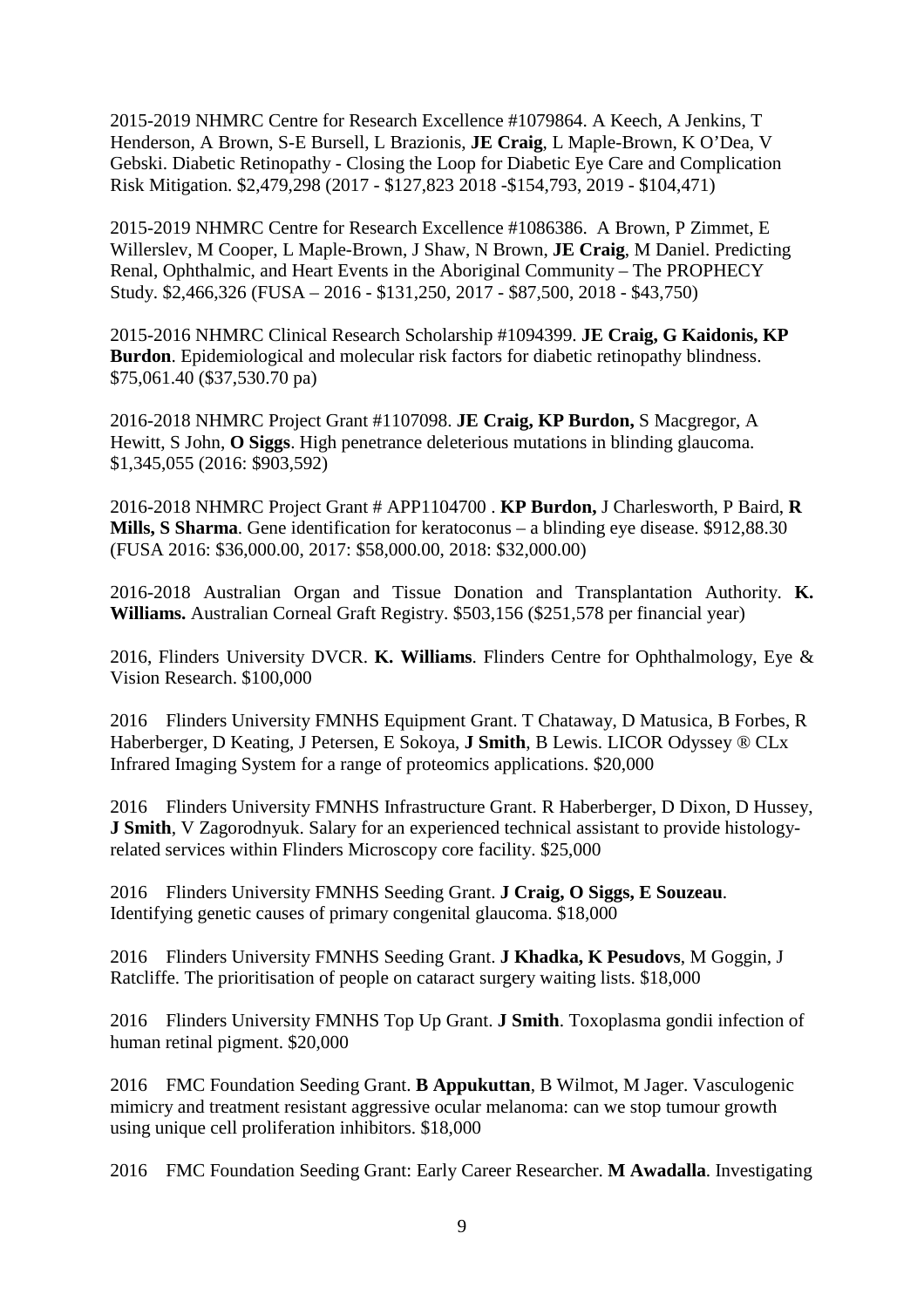the genetic basis for Angle Closure Glaucoma. \$17,000

2016 Flinders University FHS Top up Grant. **J Smith**. Toxoplasma gondii infection of human retinal pigment epithelium. \$20,000

2016 Flinders University FHS Near-Miss Award. **J Smith**. Interactions between monocytes and endothelial cells in human retina. \$20,000

2016 Flinders University FHS Near-Miss Award. **J Smith**. Regulation of ICAM-1 expression in human retinal endothelial cells. \$40,000

2016-2017 Flinders University FHS Seed Grant. **J Smith**. Persistence of Ebola Virus in the human eye. \$18,000

2016-2017 Flinders University FHS Near-Miss Award. **J Smith**. Persistence of Ebola Virus in the human eye. \$37,614

2016-2017 Flinders University FHS Seeding Grant. S Sharma. Investigating the role of glaucoma blindness genes in retinal ganglion cell death and RBC. \$18,500

### **2017 Grant Income by Project**

2017-2021 NHMRC Centre for Research Excellence (APP1116360). D Mackey, **JE Craig**, AW Hewitt, KP Burdon, R Jamieson, J Grigg, S Macgregor. From discovery to therapy in genetic eye diseases. \$520,701.90

2017-2019 NHMRC Partnership (APP1132454.) DA Mackey, **JE Craig**, AW Hewitt, I Goldberg, **J Landers**. Targeting at risk relatives of glaucoma patients for early diagnosis and treatment (TARRGET). \$595,375

2017 Flinders Foundation Seeding Grant. **O Siggs**, **JE Craig**. Generating mouse models of human TMEM98-associated glaucoma using CRISPR/Cas9 mutagenesis. \$19,200

2017 Flinders University Innovation Partnership Seed Grant. **JE Craig**, **J Landers**, **E Souzeau**. Partner Organisation: Glaucoma Australia. A coordinated approach to improving visual outcomes for families of individuals with glaucoma blindness. \$75,000

2017 Flinders University Capacity-Building Research Grant. **JE Craig**, J;M Gillies, **S Sharma**, A Pebay, M Lawler, K Burdon, R Wong, **R Mills**. Building the foundations for a Centre of Excellence in Precision Ophthalmology. \$59,000

2017 Rebecca L. Cooper Medical Research Foundation. JE Craig. Human ocular tissue expression atlas. \$25,000

2017 Ophthalmic Research Institute of Australia Research Grant. **J Smith**. Interactions between mononuclear phagocytes and endothelial cells in human retina. \$49,850

2017 Channel 7 Children's Research Fund Research Grant.JM Carr, **JR Smith.** Definition of ability of zika virus (ZIKV) to infect placenta, brain and eye that will impact understanding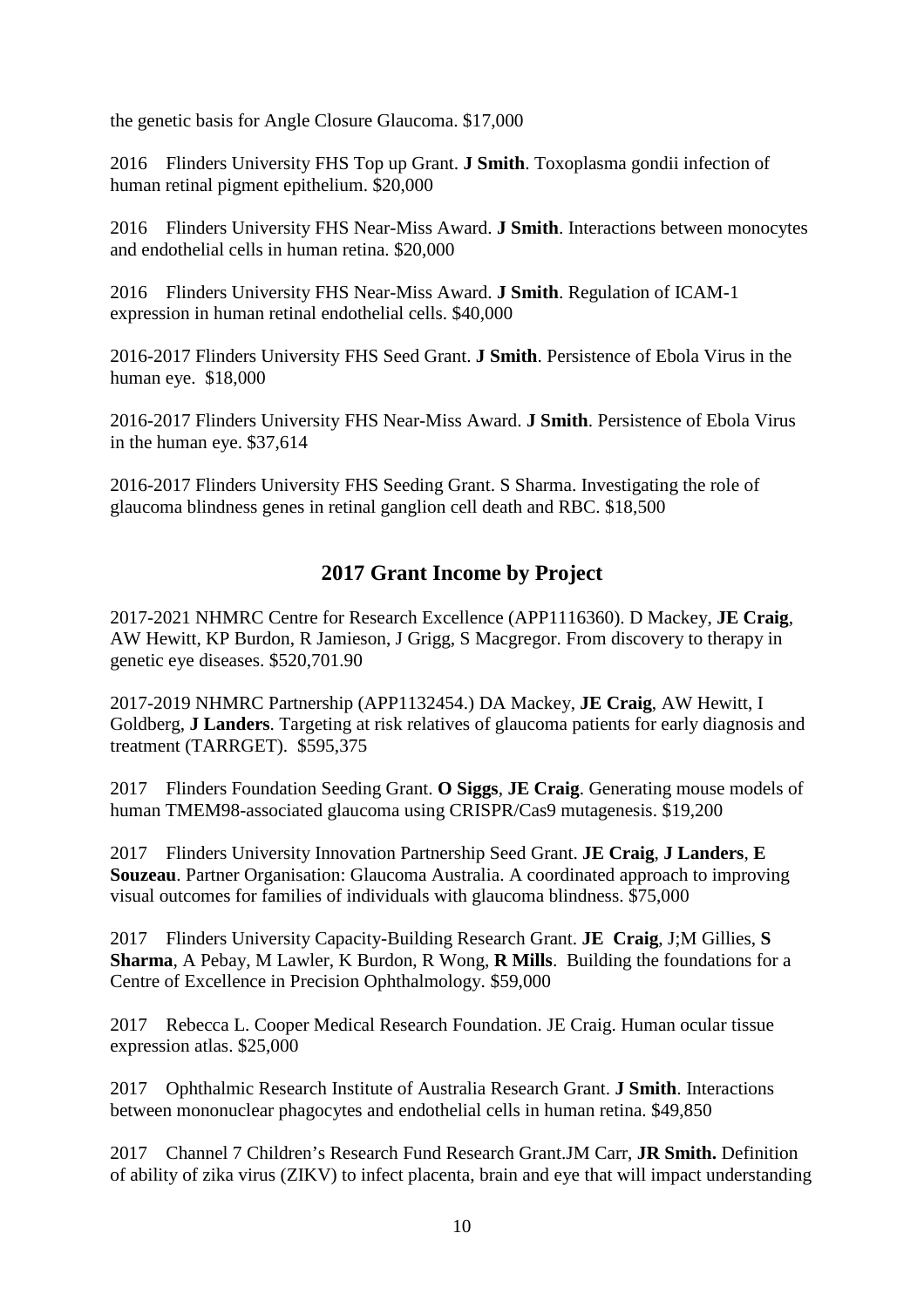of debilitating microcephaly and macular scarring in ZIKV exposed newborns. \$74,027

2017-2019 National Health & Medical Research Council Project Grant (APP1123684) **J Smith.** Regulation of ICAM-1 expression in human retinal endothelial cells. \$565,965

2017-2018 Rebecca L. Cooper Medical Research Foundation. J Smith. Zika virus infection of the human eye. \$24,950

2017 Flinders Centre for Innovation in Cancer/Flinders Foundation. **J Smith**. Clues to the pathogenesis of vitreoretinal ymphoma: expression and activity of CXCL13 in the human eye. \$18,500

2017 Flinders University Faculty of Health Sciences Capacity Grant. **J Smith**. International clinical registry for vitreoretinal lymphoma. \$52,000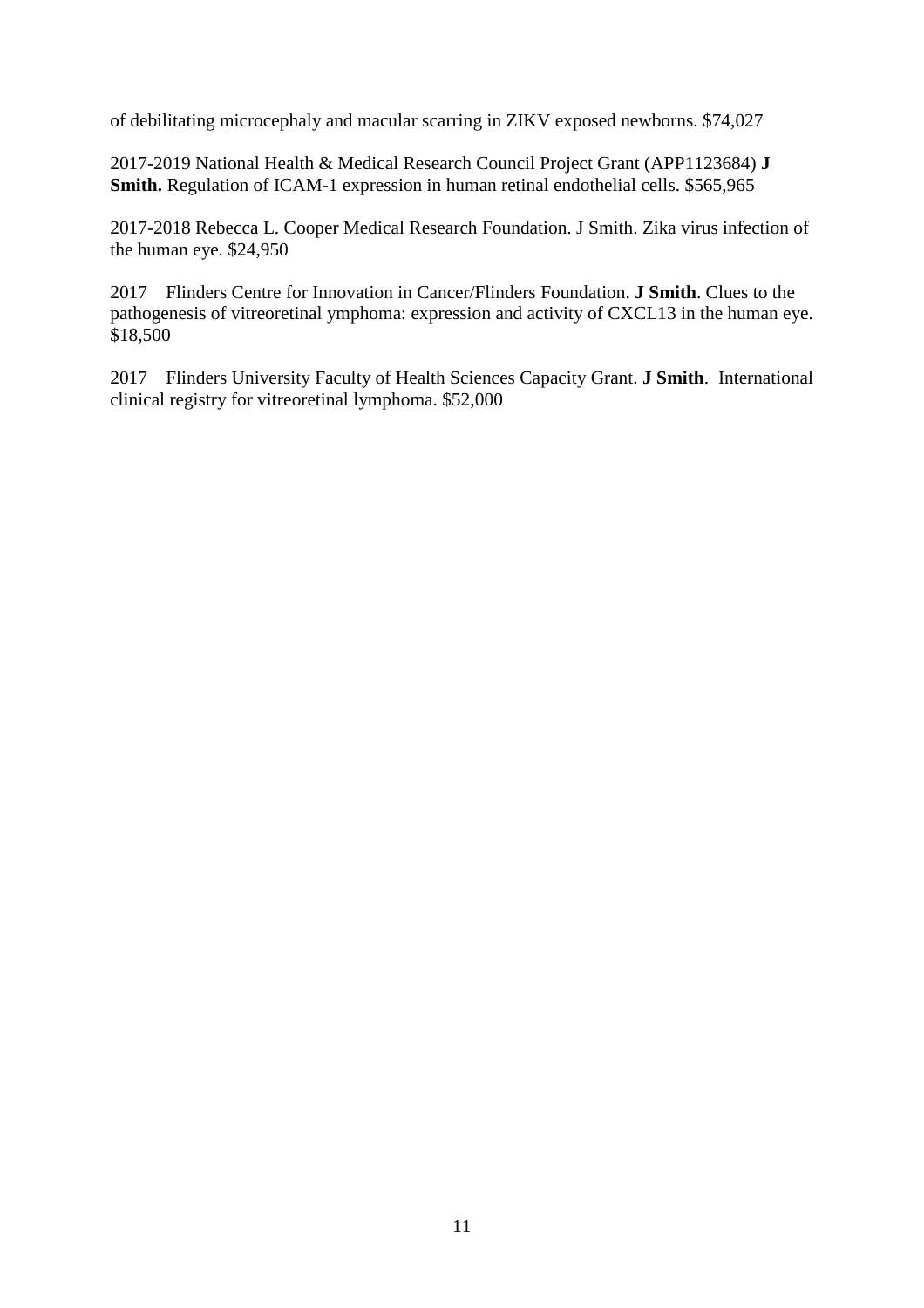## **Research Publications**

| Year    | <b>Peer-reviewed articles</b> | <b>Books/chapters</b> | Letters/editorials/other | <b>Total</b> |
|---------|-------------------------------|-----------------------|--------------------------|--------------|
| 2015    | 50                            |                       |                          | 56           |
| 2016    | 74                            |                       |                          | 80           |
| $2017*$ | 32 to August                  |                       |                          | 32 to date   |

\* to date, including those in press

## **Publications 2016-17**

#### *Refereed journal articles, 2016 calendar year*

- 1 Long-term management of panuveitis and iris heterochromia in an Ebola survivor. Shantha JG, Crozier I, Varkey JB, Draft CS, Lyon GM, Mehta A, Carlson RD, Hill CE, Kumar G, Debiec MR, Patel PS, Olsen TW, Nussenblatt RB, Martin DF, Stroher U, Uyeki TM, Ribner BS, **Smith JR**, Yeh S. Ophthalmology. 2016; 123:2626-2628.
- 2 Global Estimates on the Number of People Blind or Visually Impaired by Diabetic Retinopathy: A Meta-analysis From 1990 to 2010. Leasher JL, Bourne RR, Flaxman SR, Jonas JB, Keeffe J, Naidoo K, **Pesudovs K**, Price H, White RA, Wong TY, Resnikoff S, Taylor HR; Vision Loss Expert Group of the Global Burden of Disease Study. Diabetes Care. 2016 Sep;39(9):1643-9. doi: 10.2337/dc15-2171. Review. PMID: 27555623
- 3 Item Banking Enables Stand-Alone Measurement of Driving Ability. **Khadka J**, Fenwick EK, Lamoureux EL, **Pesudovs** K. Optom Vis Sci. 2016 Aug 17. [Epub ahead of print] PMID: 27536978
- 4 Effects of multifocal soft contact lenses used to slow myopia progression on quality of vision in young adults. Kang P, **McAlinden C**, Wildsoet CF. Acta Ophthalmol. 2016 Aug 6. doi: 10.1111/aos.13173. [Epub ahead of print] PMID: 27495880
- 5 Nature and incidence of severe limbal stem cell deficiency in Australia and New Zealand. Bobba S, Di Girolamo N, **Mills R**, Daniell M, Chan E, Harkin DG, Cronin BG, Crawford G, McGhee C, Watson S. Clin Experiment Ophthalmol. 2016 Aug 9. doi: 10.1111/ceo.12813. [Epub ahead of print] PMID: 27505295
- 6 Gene Therapy and Gene Editing for the Corneal Dystrophies. **Williams KA**, **Irani YD**. Asia Pac J Ophthalmol (Phila). 2016 Jul-Aug;5(4):312-6. doi: 10.1097/APO.0000000000000215. PMID: 27488074
- 7 Uveitis in Children and Adolescents. Cunningham ET Jr, **Smith JR**, Tugal-Tutkun I, Rothova A, Zierhut M. Ocul Immunol Inflamm. 2016 Aug;24(4):365-71. doi: 10.1080/09273948.2016.1204777. PMID: 27471956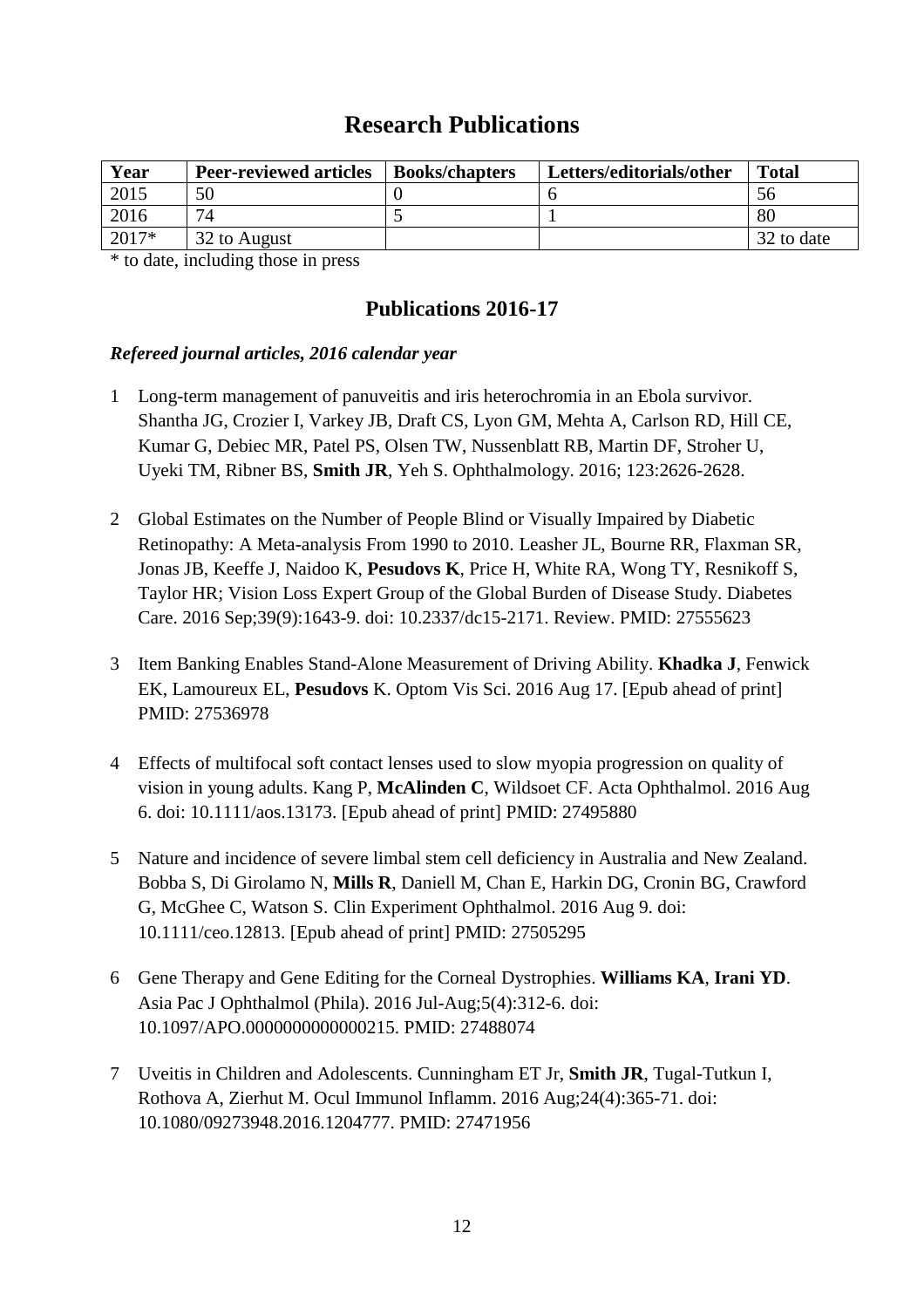- 8 Molecular Signals Involved in Human B Cell Migration into the Retina: In Vitro Investigation of ICAM-1, VCAM-1, and CXCL13. Bharadwaj AS, **Stempel AJ**, Olivas A, Franzese SE, **Ashander LM**, **Ma Y**, **Lie S**, **Appukuttan B, Smith JR**. Ocul Immunol Inflamm. 2016 Jul 5:1-9. Doi:10.1080/09273948.2016.1180401. PMID: 27380422
- 9 Gender representation in industry ties in ophthalmology. Reddy AK, Bounds GW, Bakri SJ, Gordon LK, **Smith JR**, Haller JA, Thorne JE. JAMA Ophthalmol 2016; 134: 636-643.
- 10 Surveillance of adverse events associated with local anaesthesia for cataract surgery in Australia and New Zealand. Clarke J, **Mills RA**. Clin Experiment Ophthalmol. 2016 Jul 18. doi: 10.1111/ceo.12803. [Epub ahead of print] PMID: 27429249
- 11 Estimates of global, regional, and national incidence, prevalence, and mortality of HIV, 1980-2015: the Global Burden of Disease Study 2015. GBD 2015 HIV Collaborators, Wang H, Wolock TM, Carter A, Nguyen G, Kyu HH, Gakidou E, Hay SI, Mills EJ, Trickey A, Msemburi W, Coates MM, Mooney MD, Fraser MS, Sligar A, Salomon J, Larson HJ, Friedman J, Abajobir AA, Abate KH, Abbas KM, Razek MM, Abd-Allah F, Abdulle AM, Abera SF, Abubakar I, Abu-Raddad LJ, Abu-Rmeileh NM, Abyu GY, Adebiyi AO, Adedeji IA, Adelekan AL, Adofo K, Adou AK, Ajala ON, Akinyemiju TF, Akseer N, Lami FH, Al-Aly Z, Alam K, Alam NK, Alasfoor D, Aldhahri SF, Aldridge RW, Alegretti MA, Aleman AV, Alemu ZA, Alfonso-Cristancho R, Ali R, Alkerwi A, Alla F, Mohammad R, Al-Raddadi S, Alsharif U, Alvarez E, Alvis-Guzman N, Amare AT, Amberbir A, Amegah AK, Ammar W, Amrock SM, Antonio CA, Anwari P, Ärnlöv J, Artaman A, Asayesh H, Asghar RJ, Assadi R, Atique S, Atkins LS, Avokpaho EF, Awasthi A, Quintanilla BP, Bacha U, Badawi A, Barac A, Bärnighausen T, Basu A, Bayou TA, Bayou YT, Bazargan-Hejazi S, Beardsley J, Bedi N, Bennett DA, Bensenor IM, Betsu BD, Beyene AS, Bhatia E, Bhutta ZA, Biadgilign S, Bikbov B, Birlik SM, Bisanzio D, Brainin M, Brazinova A, Breitborde NJ, Brown A, Burch M, Butt ZA, Campuzano JC, Cárdenas R, Carrero JJ, Castañeda-Orjuela CA, Rivas JC, Catalá-López F, Chang HY, Chang JC, Chavan L, Chen W, Chiang PP, Chibalabala M, Chisumpa VH, Choi JY, Christopher DJ, Ciobanu LG, Cooper C, Dahiru T, Damtew SA, Dandona L, Dandona R, das Neves J, de Jager P, De Leo D, Degenhardt L, Dellavalle RP, Deribe K, Deribew A, Des Jarlais DC, Dharmaratne SD, Ding EL, Doshi PP, Driscoll TR, Dubey M, Elshrek YM, Elyazar I, Endries AY, Ermakov SP, Eshrati B, Esteghamati A, Faghmous ID, Farinha CS, Faro A, Farvid MS, Farzadfar F, Fereshtehnejad SM, Fernandes JC, Fischer F, Fitchett JR, Foigt N, Fullman N, Fürst T, Gankpé FG, Gebre T, Gebremedhin AT, Gebru AA, Geleijnse JM, Gessner BD, Gething PW, Ghiwot TT, Giroud M, Gishu MD, Glaser E, Goenka S, Goodridge A, Gopalani SV, Goto A, Gugnani HC, Guimaraes MD, Gupta R, Gupta R, Gupta V, Haagsma J, Hafezi-Nejad N, Hagan H, Hailu GB, Hamadeh RR, Hamidi S, Hammami M, Hankey GJ, Hao Y, Harb HL, Harikrishnan S, Haro JM, Harun KM, Havmoeller R, Hedayati MT, Heredia-Pi IB, Hoek HW, Horino M, Horita N, Hosgood HD, Hoy DG, Hsairi M, Hu G, Huang H, Huang JJ, Iburg KM, Idrisov BT, Innos K, Iyer VJ, Jacobsen KH, Jahanmehr N, Jakovljevic MB, Javanbakht M, Jayatilleke AU, Jeemon P, Jha V, Jiang G, Jiang Y, Jibat T, Jonas JB, Kabir Z, Kamal R,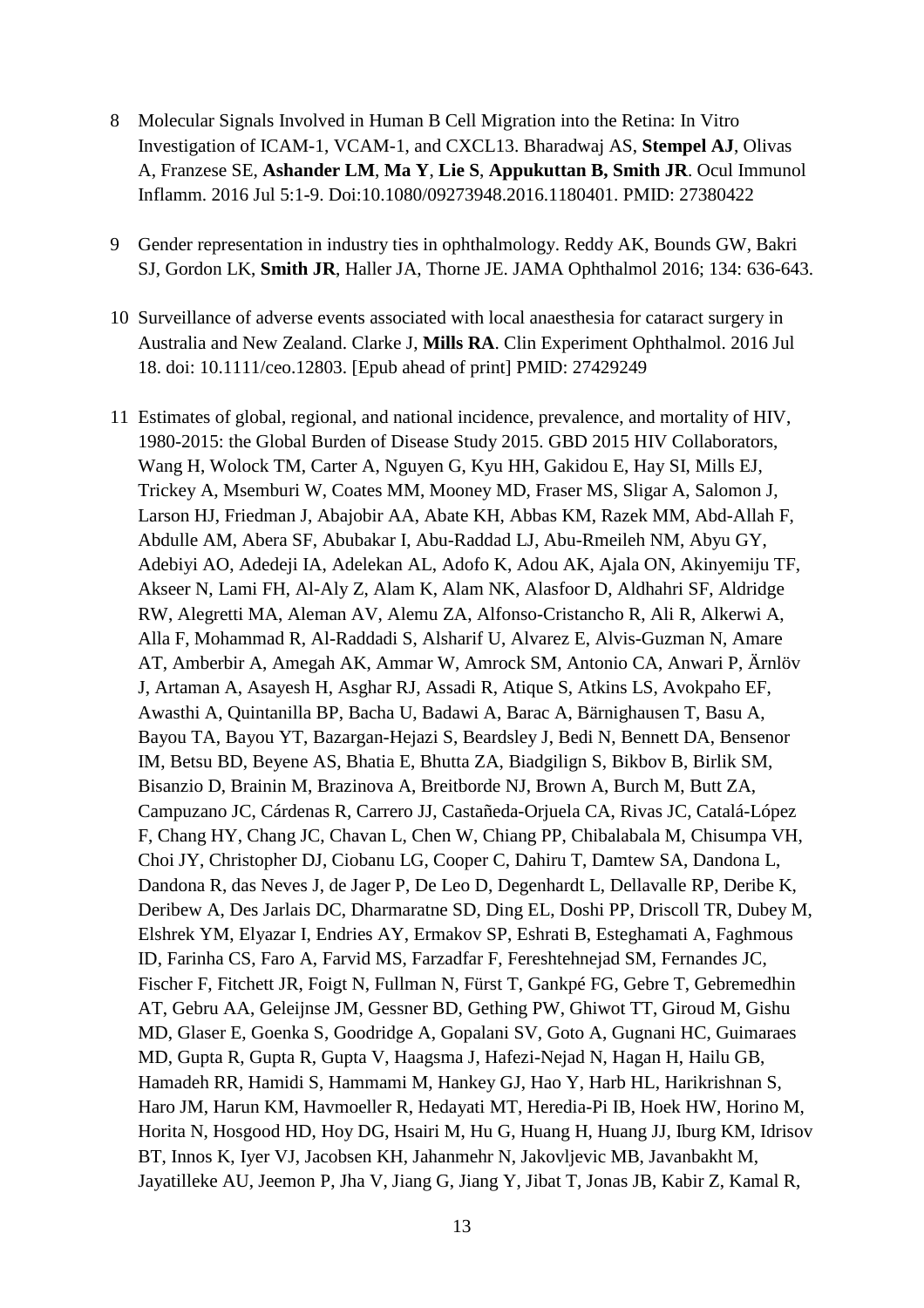Kan H, Karch A, Karema CK, Karletsos D, Kasaeian A, Kaul A, Kawakami N, Kayibanda JF, Keiyoro PN, Kemp AH, Kengne AP, Kesavachandran CN, Khader YS, Khalil I, Khan AR, Khan EA, Khang YH, Khubchandani J, Kim YJ, Kinfu Y, Kivipelto M, Kokubo Y, Kosen S, Koul PA, Koyanagi A, Defo BK, Bicer BK, Kulkarni VS, Kumar GA, Lal DK, Lam H, Lam JO, Langan SM, Lansingh VC, Larsson A, Leigh J, Leung R, Li Y, Lim SS, Lipshultz SE, Liu S, Lloyd BK, Logroscino G, Lotufo PA, Lunevicius R, Razek HM, Mahdavi M, Majdan M, Majeed A, Makhlouf C, Malekzadeh R, Mapoma CC, Marcenes W, Martinez-Raga J, Marzan MB, Masiye F, Mason-Jones AJ, Mayosi BM, McKee M, Meaney PA, Mehndiratta MM, Mekonnen AB, Melaku YA, Memiah P, Memish ZA, Mendoza W, Meretoja A, Meretoja TJ, Mhimbira FA, Miller TR, Mikesell J, Mirarefin M, Mohammad KA, Mohammed S, Mokdad AH, Monasta L, Moradi-Lakeh M, Mori R, Mueller UO, Murimira B, Murthy GV, Naheed A, Naldi L, Nangia V, Nash D, Nawaz H, Nejjari C, Ngalesoni FN, de Dieu Ngirabega J, Nguyen QL, Nisar MI, Norheim OF, Norman RE, Nyakarahuka L, Ogbo FA, Oh IH, Ojelabi FA, Olusanya BO, Olusanya JO, Opio JN, Oren E, Ota E, Padukudru MA, Park HY, Park JH, Patil ST, Patten SB, Paul VK, Pearson K, Peprah EK, Pereira CC, Perico N, **Pesudovs K**, Petzold M, Phillips MR, Pillay JD, Plass D, Polinder S, Pourmalek F, Prokop DM, Qorbani M, Rafay A, Rahimi K, Rahimi-Movaghar V, Rahman M, Rahman MH, Rahman SU, Rai RK, Rajsic S, Ram U, Rana SM, Rao PV, Remuzzi G, Rojas-Rueda D, Ronfani L, Roshandel G, Roy A, Ruhago GM, Saeedi MY, Sagar R, Saleh MM, Sanabria JR, Santos IS, Sarmiento-Suarez R, Sartorius B, Sawhney M, Schutte AE, Schwebel DC, Seedat S, Sepanlou SG, Servan-Mori EE, Shaikh MA, Sharma R, She J, Sheikhbahaei S, Shen J, Shibuya K, Shin HH, Sigfusdottir ID, Silpakit N, Silva DA, Silveira DG, Simard EP, Sindi S, Singh JA, Singh OP, Singh PK, Skirbekk V, Sliwa K, Soneji S, Sorensen RJ, Soriano JB, Soti DO, Sreeramareddy CT, Stathopoulou V, Steel N, Sunguya BF, Swaminathan S, Sykes BL, Tabarés-Seisdedos R, Talongwa RT, Tavakkoli M, Taye B, Tedla BA, Tekle T, Shifa GT, Temesgen AM, Terkawi AS, Tesfay FH, Tessema GA, Thapa K, Thomson AJ, Thorne-Lyman AL, Tobe-Gai R, Topor-Madry R, Towbin JA, Tran BX, Dimbuene ZT, Tsilimparis N, Tura AK, Ukwaja KN, Uneke CJ, Uthman OA, Venketasubramanian N, Vladimirov SK, Vlassov VV, Vollset SE, Wang L, Weiderpass E, Weintraub RG, Werdecker A, Westerman R, Wijeratne T, Wilkinson JD, Wiysonge CS, Wolfe CD, Won S, Wong JQ, Xu G, Yadav AK, Yakob B, Yalew AZ, Yano Y, Yaseri M, Yebyo HG, Yip P, Yonemoto N, Yoon SJ, Younis MZ, Yu C, Yu S, Zaidi Z, Zaki Mel S, Zeeb H, Zhang H, Zhao Y, Zodpey S, Zoeckler L, Zuhlke LJ, Lopez AD, Murray CJ. Lancet HIV. 2016 Aug;3(8):e361-87. doi: 10.1016/S2352-3018(16)30087-X. Epub 2016 Jul 19. PMID: 27470028

12 Genetic Association at the 9p21 Glaucoma Locus Contributes to Sex Bias in Normal-Tension Glaucoma. Ng SK, **Burdon KP**, **Fitzgerald JT**, **Zhou T**, Fogarty R, **Souzeau E**, **Landers J**, **Mills RA**, Casson RJ, **Ridge B**, Graham SL, Hewitt AW, Mackey DA, Healey PR, Wang JJ, Mitchell P, MacGregor S, **Craig JE**. Invest Ophthalmol Vis Sci. 2016 Jun 1;57(7):3416-21. doi: 10.1167/iovs.16-19401. PMID: 27367510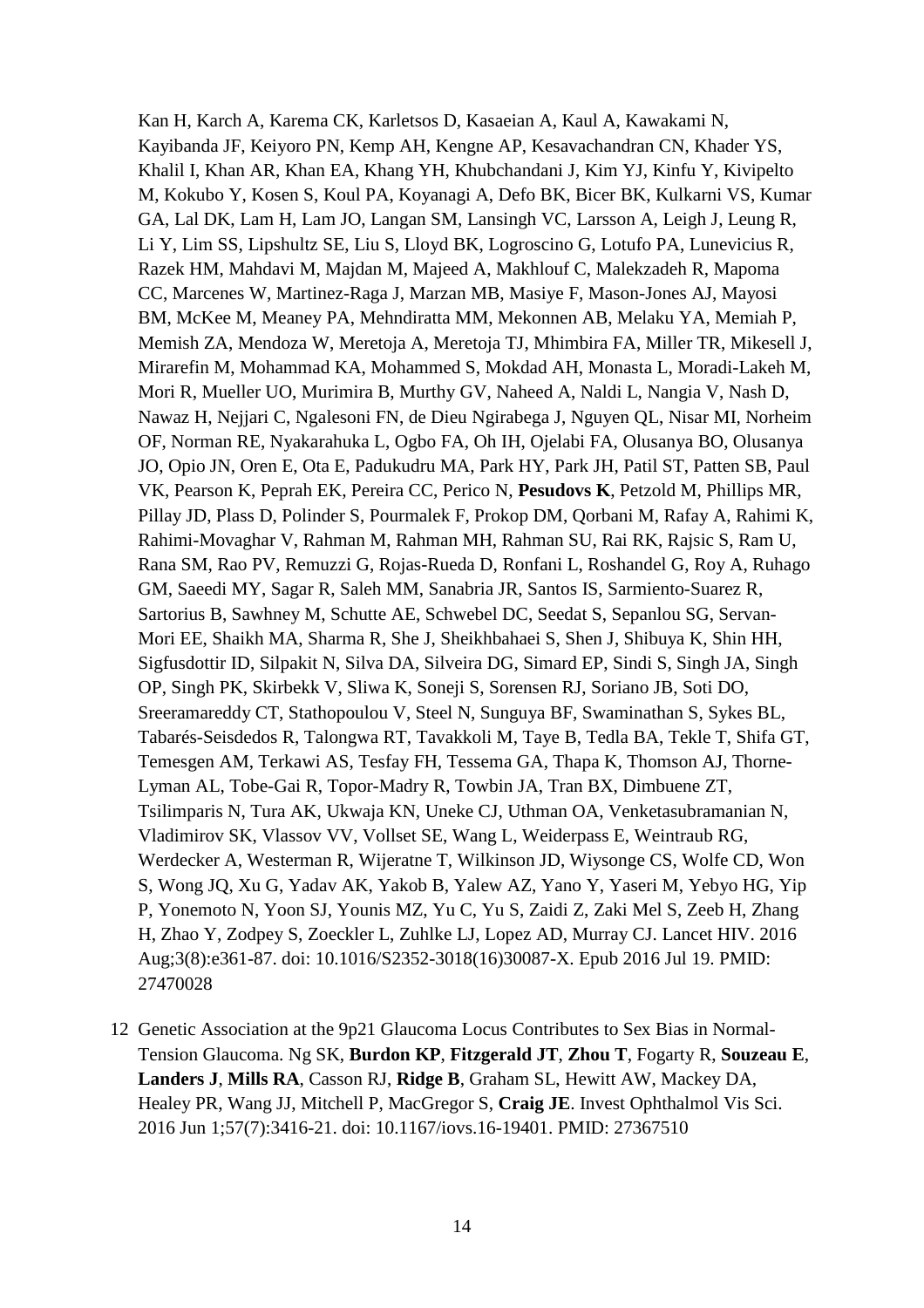- 13 Association of Polymorphisms in MACRO Domain Containing 2 With Thyroid-Associated Orbitopathy. Khong JJ, **Burdon KP**, Lu Y, Leonardos L, Laurie KJ, Walsh JP, Gajdatsy AD, Ebeling PR, McNab AA, Hardy TG, Stawell RJ, Davis GJ, Selva D, Tsirbas A, Montgomery GW, Macgregor S, **Craig JE**. Invest Ophthalmol Vis Sci. 2016 Jun 1;57(7):3129-37. doi: 10.1167/iovs.15-18797. PMID: 27304844
- 14 Representation of Women With Industry Ties in Ophthalmology. Reddy AK1, Bounds GW2, Bakri SJ, Gordon LK**, Smith JR**, Haller JA, Thorne JE. JAMA Ophthalmol. 2016 Jun 1;134(6):636-43. doi: 10.1001/jamaophthalmol.2016.0552.
- 15 Secondary stenting of glaucoma drainage implant: a novel technique for treatment of late hypotony. **Kuruvilla S**, **Landers J**, **Craig JE**. Clin Experiment Ophthalmol. 2016 Jun 3. doi: 10.1111/ceo.12784. [Epub ahead of print] PMID: 27257100
- 16 Agreement of anterior ocular biometric measurements with a new optical biometer and a Scheimpflug tomographer. **McAlinden C**, Bao F, Guo Y, Yu X, Lu W, Chen H, Wang Q, Huang J. J Cataract Refract Surg. 2016 May;42(5):679-84. doi: 10.1016/j.jcrs.2016.01.043. PMID: 27255243
- 17 Assessment of polygenic effects links primary open-angle glaucoma and age-related macular degeneration. Cuellar-Partida G, **Craig JE**, **Burdon KP**, Wang JJ, Vote BJ, **Souzeau E**, McAllister IL, Isaacs T, **Lake S**, Mackey DA, Constable IJ, Mitchell P, Hewitt AW, MacGregor S. Sci Rep. 2016 May 31;6:26885. doi: 10.1038/srep26885. PMID: 27241461
- 18 Targeting Endothelial Adhesion Molecule Transcription for Treatment of Inflammatory Disease: A Proof-of-Concept Study. **Ashander LM, Appukuttan B, Ma Y**, **Gardner-Stephen D**, **Smith JR.** Mediators Inflamm. 2016;2016:7945848. doi: 10.1155/2016/7945848. Epub 2016 May 16. PMID: 27293321
- 19 A rare variant of ankyloblepharon filiforme adnatum associated with skin hypopigmentation: A case report from South India. **Kuruvilla SE**, Simha AR. Indian J Ophthalmol. 2016 Mar;64(3):241-3. doi: 10.4103/0301-4738.181741. PMID: 27146940
- 20 The Italian Catquest-9SF cataract questionnaire: translation, validation and application. Skiadaresi E, Ravalico G, Polizzi S, Lundström M, González-Andrades M, **McAlinden C**. Eye Vis (Lond). 2016 Apr 28;3:12. doi: 10.1186/s40662-016-0043-9. eCollection 2016. PMID: 27127797
- 21 Ferritin light chain gene mutation in a large Australian family with hereditary hyperferritinemia-cataract syndrome. Yazar S, Franchina M, **Craig JE**, **Burdon KP**, Mackey DA. Ophthalmic Genet. 2016 Apr 20:1-4. [Epub ahead of print] PMID: 27096259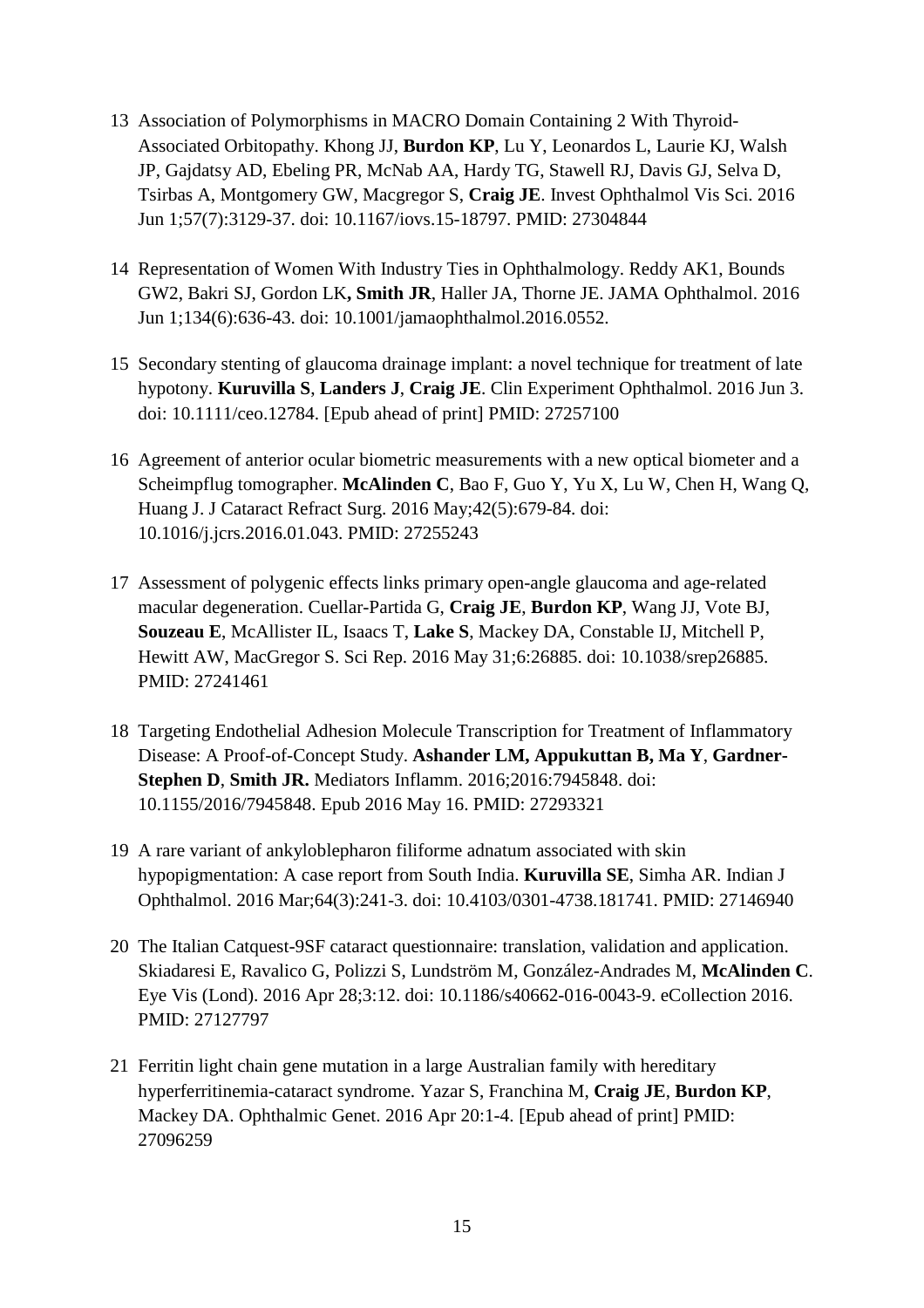- 22 A novel de novo Myocilin variant in a patient with sporadic juvenile open angle glaucoma. **Souzeau E**, **Burdon KP**, **Ridge B**, Dubowsky A, Ruddle JB, **Craig JE**. BMC Med Genet. 2016 Apr 14;17(1):30. doi: 10.1186/s12881-016-0291-5. PMID: 27080696
- 23 Genome-wide association study identifies five new susceptibility loci for primary angle closure glaucoma. Khor CC, Do T, Jia H, Nakano M, George R, Abu-Amero K, Duvesh R, Chen LJ, Li Z, Nongpiur ME, Perera SA, Qiao C, Wong HT, Sakai H, Barbosa de Melo M, Lee MC, Chan AS, Azhany Y, Dao TL, Ikeda Y, Perez-Grossmann RA, Zarnowski T, Day AC, Jonas JB, Tam PO, Tran TA, Ayub H, Akhtar F, Micheal S, Chew PT, Aljasim LA, Dada T, Luu TT, **Awadalla MS**, Kitnarong N, Wanichwecharungruang B, Aung YY, Mohamed-Noor J, Vijayan S, Sarangapani S, Husain R, Jap A, Baskaran M, Goh D, Su DH, Wang H, Yong VK, Yip LW, Trinh TB, Makornwattana M, Nguyen TT, Leuenberger EU, Park KH, Wiyogo WA, Kumar RS, Tello C, Kurimoto Y, Thapa SS, Pathanapitoon K, Salmon JF, Sohn YH, Fea A, Ozaki M, Lai JS, Tantisevi V, Khaing CC, Mizoguchi T, Nakano S, Kim CY, Tang G, Fan S, Wu R, Meng H, Nguyen TT, Tran TD, Ueno M, Martinez JM, Ramli N, Aung YM, Reyes RD, Vernon SA, Fang SK, Xie Z, Chen XY, Foo JN, Sim KS, Wong TT, Quek DT, Venkatesh R, Kavitha S, Krishnadas SR, Soumittra N, Shantha B, Lim BA, Ogle J, de Vasconcellos JP, Costa VP, Abe RY, de Souza BB, Sng CC, Aquino MC, Kosior-Jarecka E, Fong GB, Tamanaja VC, Fujita R, Jiang Y, Waseem N, Low S, Pham HN, Al-Shahwan S, Craven ER, Khan MI, Dada R, Mohanty K, Faiq MA, Hewitt AW, **Burdon KP**, Gan EH, Prutthipongsit A, Patthanathamrongkasem T, Catacutan MA, Felarca IR, Liao CS, Rusmayani E, Istiantoro VW, Consolandi G, Pignata G, Lavia C, Rojanapongpun P, Mangkornkanokpong L, Chansangpetch S, Chan JC, Choy BN, Shum JW, Than HM, Oo KT, Han AT, Yong VH, Ng XY, Goh SR, Chong YF, Hibberd ML, Seielstad M, Png E, Dunstan SJ, Chau NV, Bei J, Zeng YX, Karkey A, Basnyat B, Pasutto F, Paoli D, Frezzotti P, Wang JJ, Mitchell P, Fingert JH, Allingham RR, Hauser MA, Lim ST, Chew SH, Ebstein RP, Sakuntabhai A, Park KH, Ahn J, Boland G, Snippe H, Stead R, Quino R, Zaw SN, Lukasik U, Shetty R, Zahari M, Bae HW, Oo NL, Kubota T, Manassakorn A, Ho WL, Dallorto L, Hwang YH, Kiire CA, Kuroda M, Djamal ZE, Peregrino JI, Ghosh A, Jeoung JW, Hoan TS, Srisamran N, Sandragasu T, Set SH, Doan VH, Bhattacharya SS, Ho CL, Tan DT, Sihota R, Loon SC, Mori K, Kinoshita S, Hollander AI, Qamar R, Wang YX, Teo YY, Tai ES, Hartleben-Matkin C, Lozano-Giral D, Saw SM, Cheng CY, Zenteno JC, Pang CP, Bui HT, Hee O, **Craig JE**, Edward DP, Yonahara M, Neto JM, Guevara-Fujita ML, Xu L, Ritch R, Liza-Sharmini AT, Wong TY, Al-Obeidan S, Do NH, Sundaresan P, Tham CC, Foster PJ, Vijaya L, Tashiro K, Vithana EN, Wang N, Aung T. Nat Genet. 2016 May;48(5):556-62. doi: 10.1038/ng.3540. Epub 2016 Apr 4. PMID: 27064256
- 24 Risk Factors for Graves' Orbitopathy; the Australian Thyroid-Associated Orbitopathy Research (ATOR) Study. Khong JJ, Finch S, De Silva C, Rylander S, **Craig JE**, Selva D, Ebeling PR. J Clin Endocrinol Metab. 2016 Jul;101(7):2711-20. doi: 10.1210/jc.2015- 4294. Epub 2016 Apr 7. PMID: 27055083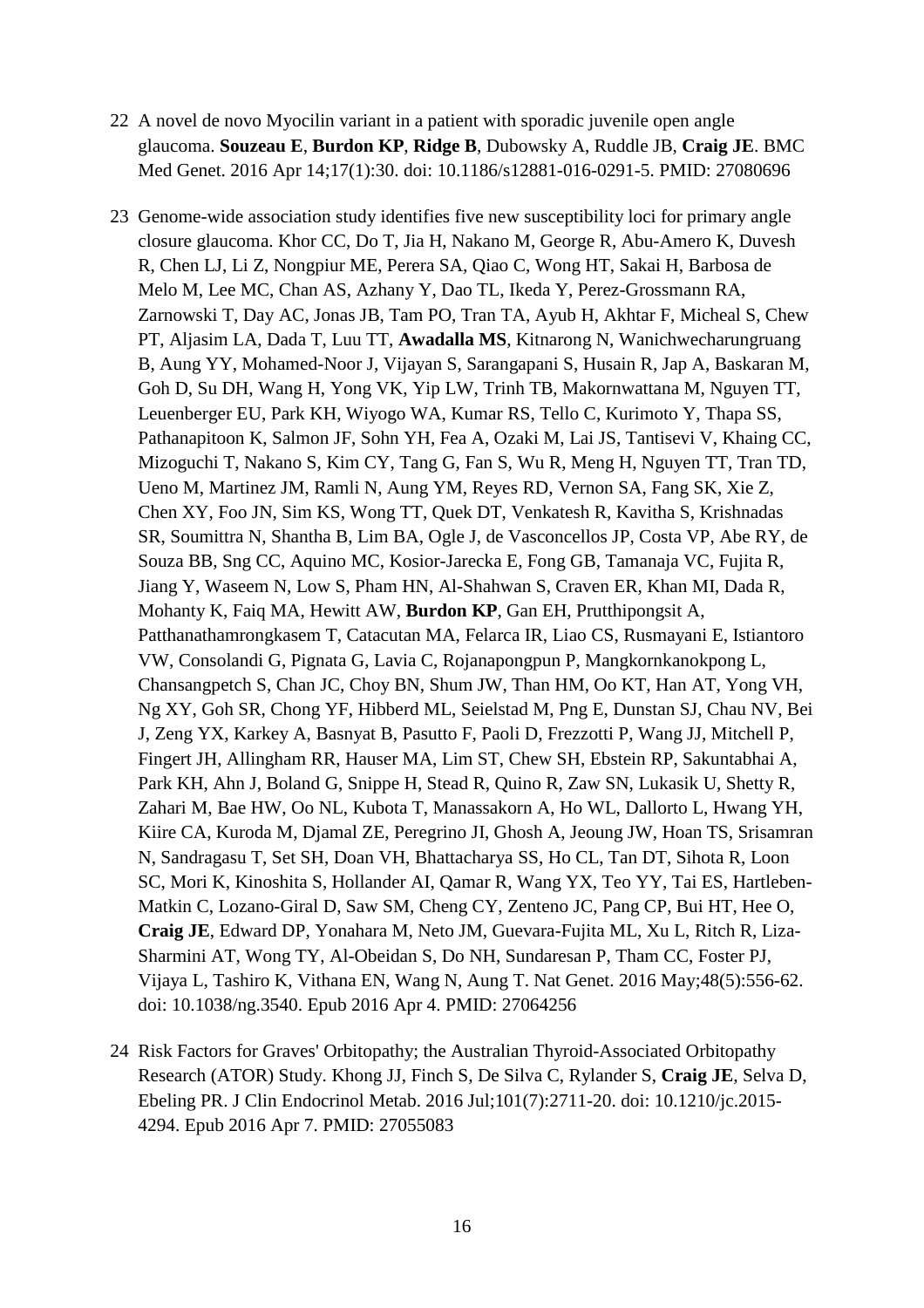- 25 Biological effect of LOXL1 coding variants associated with pseudoexfoliation syndrome. **Sharma S**, **Martin S**, Sykes MJ, **Dave A**, Hewitt AW, **Burdon KP**, Ronci M, Voelcker NH, **Craig JE**. Exp Eye Res. 2016 May;146:212-23. doi: 10.1016/j.exer.2016.03.013. Epub 2016 Mar 18. PMID: 26997634
- 26 A single-nucleotide polymorphism in the MicroRNA-146a gene is associated with diabetic nephropathy and sight-threatening diabetic retinopathy in Caucasian patients. **Kaidonis G**, Gillies MC, Abhary S, Liu E, Essex RW, Chang JH, Pal B, Sivaprasad S, Pefkianaki M, Daniell M, **Lake S**, Petrovsky N, Hewitt AW, Jenkins A, Lamoureux EL, Gleadle JM, **Craig JE, Burdon KP**. Acta Diabetol. 2016 Aug;53(4):643-50. doi: 10.1007/s00592-016-0850-4. Epub 2016 Mar 21. PMID: 26997512
- 27 An Interactive Multimedia Approach to Improving Informed Consent for Induced Pluripotent Stem Cell Research. McCaughey T, Liang HH, Chen C, Fenwick E, Rees G, Wong RC, Vickers JC, Summers MJ, MacGregor C, **Craig JE**, Munsie M, Pébay A, Hewitt AW. Cell Stem Cell. 2016 Mar 3;18(3):307-8. doi: 10.1016/j.stem.2016.02.006 PMID: 26942850
- 28 Corynebacterium propinquum Keratitis Identified Using MALDI-TOF. **Badenoch PR**, O'Daniel LJ, Wise RP, Slattery JA, **Mills RA**. Cornea. 2016 May;35(5):686-7. doi: 10.1097/ICO.0000000000000787. PMID: 26938329
- 29 Ethical Considerations for the Return of Incidental Findings in Ophthalmic Genomic Research. **Souzeau E**, **Burdon KP**, Mackey DA, Hewitt AW, Savarirayan R, Otlowski M, **Craig JE**. Transl Vis Sci Technol. 2016 Feb 9;5(1):3. eCollection 2016 Feb. PMID: 26929883
- 30 Global Vision Impairment and Blindness Due to Uncorrected Refractive Error, 1990- 2010. Naidoo KS, Leasher J, Bourne RR, Flaxman SR, Jonas JB, Keeffe J, Limburg H, **Pesudovs K**, Price H, White RA, Wong TY, Taylor HR, Resnikoff S; Vision Loss Expert Group of the Global Burden of Disease Study. Optom Vis Sci. 2016 Mar; 93(3):227-34. doi: 10.1097/OPX.0000000000000796. Review. PMID: 26905537
- 31 EPHA2 Mutations Contribute to Congenital Cataract through Diverse Mechansisms. **Dave A**, **Martin S**, Kumar R, **Craig JE**, **Burdon KP, Sharma S**. Mol Vis. 2016 Jan 14;22:18-30. eCollection 2016. PMID: 26900323
- 32 A comparison of endothelial and penetrating keratoplasty outcomes following failed penetrating keratoplasty: a registry study. **Keane MC**, **Galettis RA**, **Mills RA**, **Coster DJ**, **Williams KA**; for Contributors to the Australian Corneal Graft Registry. Br J Ophthalmol. 2016 Feb 18. pii: bjophthalmol-2015-307792. doi: 10.1136/bjophthalmol-2015-307792. [Epub ahead of print] PMID: 26892633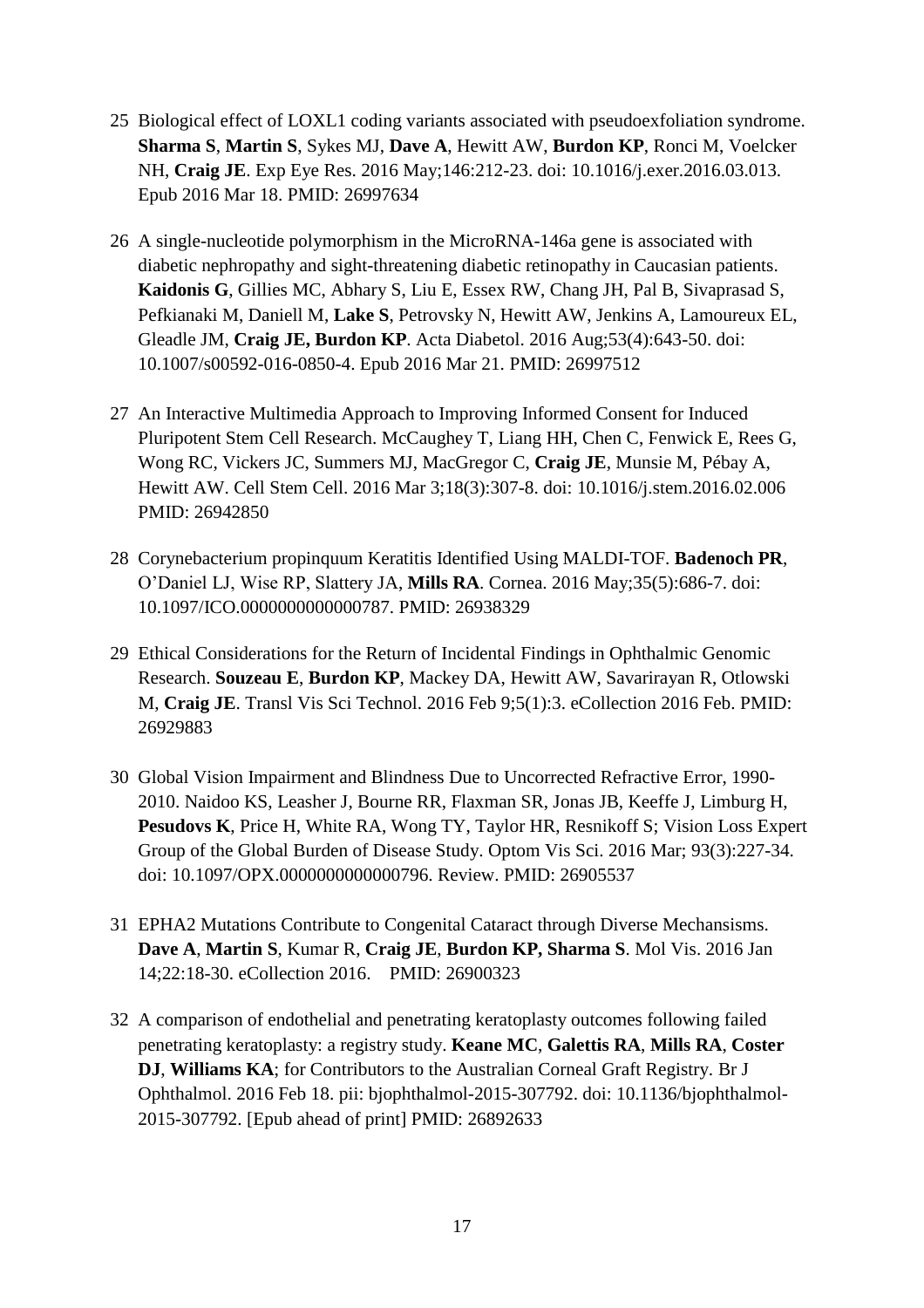- 33 Species Cross-Reactivity of Antibodies Used to Treat Ophthalmic Conditions. **Irani Y**, Scotney P, Nash A, **Williams KA**. Invest Ophthalmol Vis Sci. 2016 Feb;57(2):586-91. doi: 10.1167/iovs.15-18239. PMID: 26886891
- 34 Vision Impairment and Ocular Morbidity in a Refugee Population in Malawi. Kaphle D, Gyawali R, **Kandel H**, Reading A, Msosa JM. Optom Vis Sci. 2016 Feb;93(2):188-93. doi: 10.1097/ OPX.0000000000000775. PMID: 26636398
- 35 Full-field electroretinogram in autism spectrum disorder. **Constable PA**, Gaigg SB, Bowler DM, Jägle H, Thompson DA. Doc Ophthalmol. 2016 Apr;132(2):83-99. doi: 10.1007/s10633-016-9529-y. Epub 2016 Feb 11. PMID: 26868825
- 36 Recurrent mutation in the crystallin alpha A gene associated with inherited paediatric cataract. **Javadiyan S**, **Craig JE, Souzeau E**, **Sharma S**, Lower KM, Pater J, Casey T, Hodson T, **Burdon KP**. BMC Res Notes. 2016 Feb 11;9:83. doi: 10.1186/s13104-016- 1890-0. PMID: 26867756
- 37 Involvement of B cells in non-infectious uveitis. **Smith JR**, **Stempel AJ**, Bharadwaj AS, **Appukuttan B**. Clin Transl Immunology. 2016 Feb 5;5(2):e63. doi: 10.1038/cti.2016.2. eCollection 2016.
- 38 Role of the nucleolus in neurodegenerative diseases with particular reference to the retina: a review. Sia PI, Wood JP, Chidlow G, **Sharma S**, **Craig J**, Casson RJ. Clin Experiment Ophthalmol. 2016 Apr;44(3):188-95. doi: 10.1111/ceo.12661. Epub 2016 Feb 5. Review. PMID: 26427048
- 39 Adequacy of published screening criteria for retinopathy of prematurity. **Taranath DA**, Oh DD, **Keane MC**, Fabel H, Marshall P. Clin Experiment Ophthalmol. 2016 Mar;44(2):121-7. doi: 10.1111/ ceo.12628. Epub 2016 Jan 26. PMID: 26251888
- 40 Efficacy Comparison of 16 Interventions for Myopia Control in Children: A Network Meta-analysis. Huang J, Wen D, Wang Q, **McAlinden C**, Flitcroft I, Chen H, Saw SM, Chen H, Bao F, Zhao Y, Hu L, Li X, Gao R, Lu W, Du Y, Jinag Z, Yu A, Lian H, Jiang Q, Yu Y, Qu J. Ophthalmology. 2016 Apr; 123(4):697-708. doi: 10.1016/j.ophtha.2015.11.010. Epub 2016 Jan 27. PMID: 26826749
- 41 Promoter polymorphism at the tumour necrosis factor/lymphotoxin-alpha locus is associated with type of diabetes but not with susceptibility to sight-threatening diabetic retinopathy**. Kaidonis G**, **Craig JE**, Gillies MC, Abhary S, Essex RW, Chang JH, Pal B, Pefkianaki M, Daniell M, **Lake S**, Petrovsky N, **Burdon KP**. Diab Vasc Dis Res. 2016 Mar; 13(2):164-7. doi: 10.1177/1479164115616902. Epub 2016 Jan 28. PMID: 26821796
- 42 Genome-wide association analysis identifies TXNRD2, ATXN2 and FOXC1 as susceptibility loci for primary open-angle glaucoma. Bailey JN, Loomis SJ, Kang JH,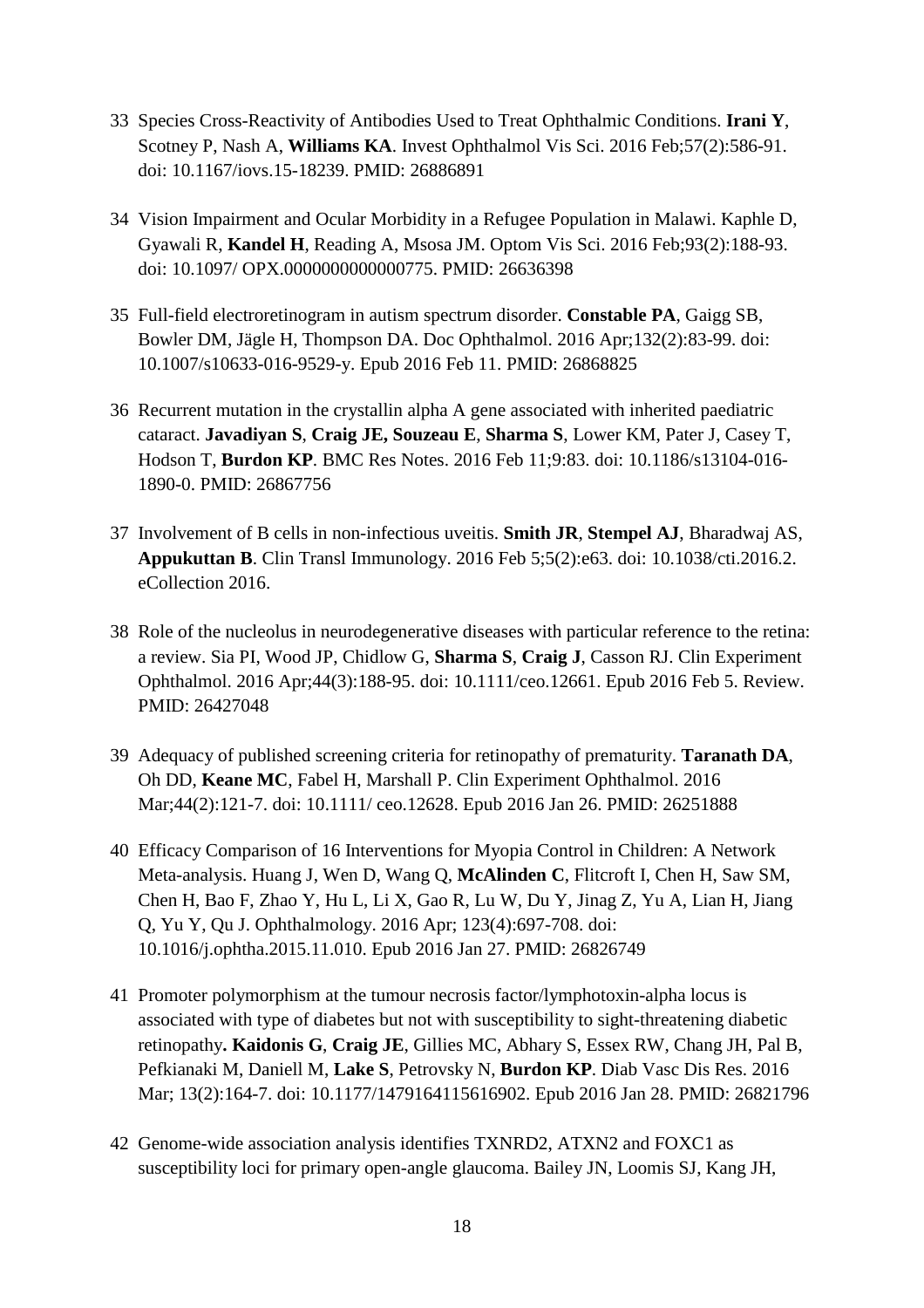Allingham RR, Gharahkhani P, Khor CC, **Burdon KP**, Aschard H, Chasman DI, Igo RP Jr, Hysi PG, Glastonbury CA, Ashley-Koch A, Brilliant M, Brown AA, Budenz DL, Buil A, Cheng CY, Choi H, Christen WG, Curhan G, De Vivo I, Fingert JH, Foster PJ, Fuchs C, Gaasterland D, Gaasterland T, Hewitt AW, Hu F, Hunter DJ, Khawaja AP, Lee RK, Li Z, Lichter PR, Mackey DA, McGuffin P, Mitchell P, Moroi SE, Perera SA, Pepper KW, Qi Q, Realini T, Richards JE, Ridker PM, Rimm E, Ritch R, Ritchie M, Schuman JS, Scott WK, Singh K, Sit AJ, Song YE, Tamimi RM, Topouzis F, Viswanathan AC, Verma SS, Vollrath D, Wang JJ, Weisschuh N, Wissinger B, Wollstein G, Wong TY, Yaspan BL, Zack DJ, Zhang K, Study EN; ANZRAG Consortium, Weinreb RN, Pericak-Vance MA, Small K, Hammond CJ, Aung T, Liu Y, Vithana EN, MacGregor S, **Craig JE**, Kraft P, Howell G, Hauser MA, Pasquale LR, Haines JL, Wiggs JL. Nat Genet. 2016 Feb; 48(2):189-94. doi: 10.1038/ng.3482. Epub 2016 Jan 11.

- 43 [Extensive Postradiation Ocular and Diffuse Cranial Neuromyotonia Mimicking](https://www.ncbi.nlm.nih.gov/pubmed/27564076)  [Myasthenia Gravis.](https://www.ncbi.nlm.nih.gov/pubmed/27564076) Neurologist. Hardy TA, Lee AW, Yiannikas C, **Chen CS**, Reddel SW. 2016 Sep; 21(5):79-82.
- 44 Angiopoietin receptor TEK mutations underlie primary congenital glaucoma with variable expressivity. Souma T, Tompson SW, Thomson BR, **Siggs OM**, Kizhatil K, Yamaguchi S, Feng L, Limviphuvadh V, Whisenhunt KN, Maurer-Stroh S, Yanovitch TL, Kalaydjieva L, Azmanov DN, Finzi S, Mauri L, Javadiyan S, **Souzeau E, Zhou T**, Hewitt AW, Kloss B, **Burdon KP**, Mackey DA, Allen KF, Ruddle JB, Lim SH, Rozen S, Tran-Viet KN, Liu X, John S, Wiggs JL, Pasutto F, **Craig JE**, Jin J, Quaggin SE, Young TL. (2016) J Clin Invest. 126(7):2575-87
- 45 Rare variants in optic disc area gene CARD10 enriched in primary open-angle glaucoma. **Zhou T**, **Souzeau E, Sharma S, Siggs OM**, Goldberg I, Healey PR, Graham S, Hewitt AW, Mackey DA, Casson RJ, **Landers J, Mills R**, Ellis J, Leo P, Brown MA, MacGregor S, **Burdon KP, Craig JE**. (2016) Mol Genet Genomic Med. 4(6):624-33.
- 46 Topical fluorometholone protects the ocular surface of dry eye patients from desiccating stress: a randomized controlled clinical trial. **Estevez J**, **Pesudovs K.** Ophthalmology. 2016;123:141-53.
- 47 Global Vision Impairment and Blindness Due to Uncorrected Refractive Error, 1990- 2010. Naidoo KS, Leasher J, Bourne RR, Flaxman SR, Jonas JB, Keeffe J, Limburg H, **Pesudovs K**, Price H, White RA, Wong TY, Taylor HR, Resnikoff S; Vision Loss Expert Group of the Global Burden of Disease Study. *Optom Vis Sci*. 2016 Mar; 93(3):227-34. doi: 10.1097/OPX.0000000000000796.
- 48 Item banking enables stand-alone measurement of driving ability. **Khadka J,** Fenwick EK, Lamoureux EL, **Pesudovs K**. *Optom Vis Sci* 2016 Dec; 93(12):1502-1512.
- 49 Global Estimates on the Number of People Blind or Visually Impaired by Diabetic Retinopathy: a meta-analysis from 1990-2010. Leasher J, Bourne RR, Flaxman SR, Jonas JB, Keeffe J, Naidoo K, **Pesudovs K**, Price H, White RA, Wong TY, Resnikoff S, Taylor HR, on behalf of the Vision Loss Expert Group of the Global Burden of Disease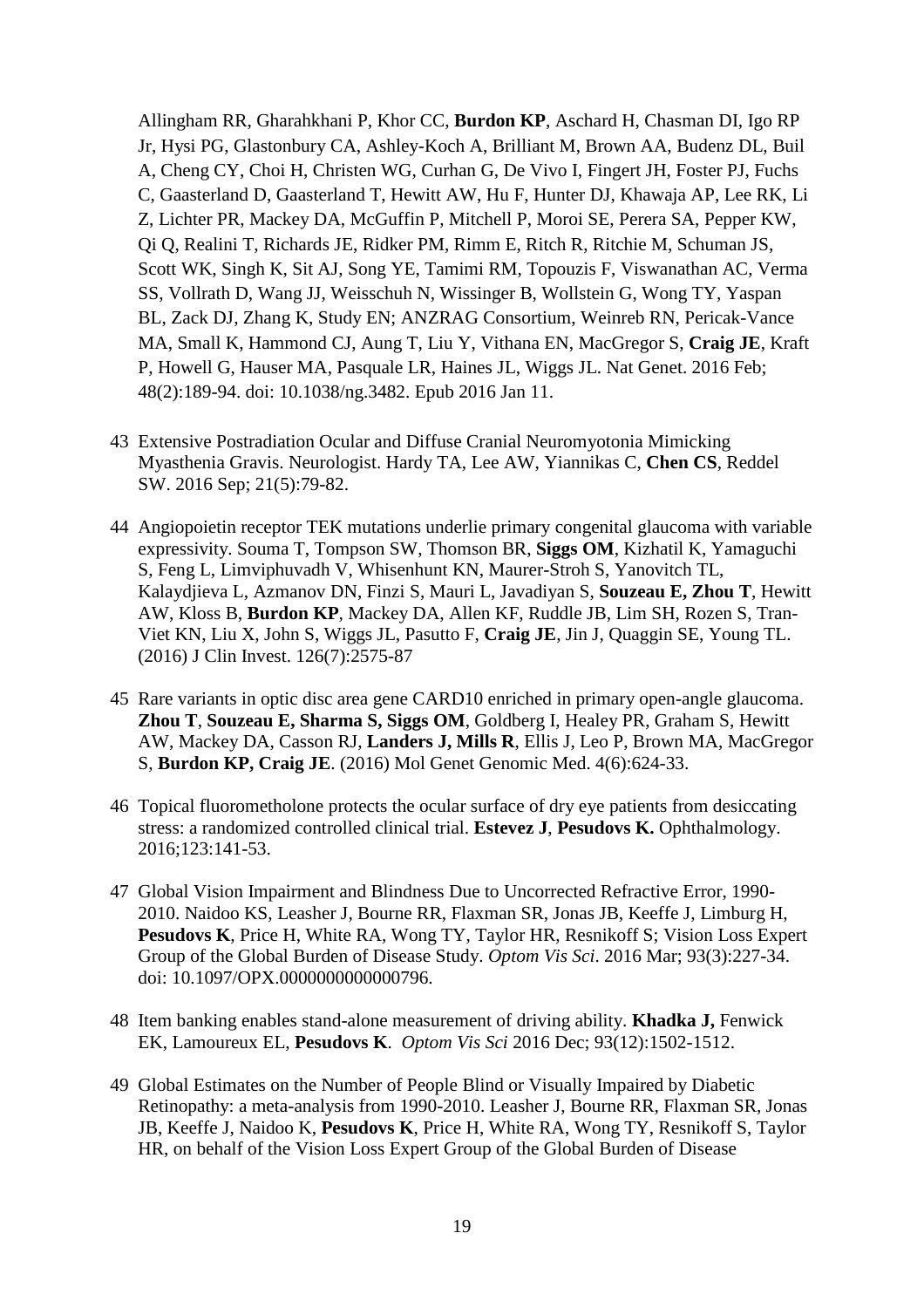Study. *Diabetes Care* 2016 Sep; 39(9):1643-1649.

- 50 Methods to Develop the Eye-tem Bank to Measure Ophthalmic Quality of Life. **Khadka J**, Fenwick EK, Lamoureux EL, **Pesudovs K**. *Optom Vis Sci* 2016 Sep 23.
- 51 Global, regional, and national HIV incidence, prevalence, and mortality, 1980–2015: results from the Global Burden of Disease Study 2015. GBD 2015 HIV Collaborators, Wang H, Wolock TM, Carter A, Nguyen G, Kyu HH, Gakidou E, Hay SI, Mills EJ, Trickey A, Msemburi W, Coates MM, Mooney MD, Fraser MS, Sligar A, Salomon J, Larson HJ, Friedman J, Abajobir AA, Abate KH, Abbas KM, Razek MM, Abd-Allah F, Abdulle AM, Abera SF, Abubakar I, Abu-Raddad LJ, Abu-Rmeileh NM, Abyu GY, Adebiyi AO, Adedeji IA, Adelekan AL, Adofo K, Adou AK, Ajala ON, Akinyemiju TF, Akseer N, Lami FH, Al-Aly Z, Alam K, Alam NK, Alasfoor D, Aldhahri SF, Aldridge RW, Alegretti MA, Aleman AV, Alemu ZA, Alfonso-Cristancho R, Ali R, Alkerwi A, Alla F, Mohammad R, Al-Raddadi S, Alsharif U, Alvarez E, Alvis-Guzman N, Amare AT, Amberbir A, Amegah AK, Ammar W, Amrock SM, Antonio CA, Anwari P, Ärnlöv J, Artaman A, Asayesh H, Asghar RJ, Assadi R, Atique S, Atkins LS, Avokpaho EF, Awasthi A, Quintanilla BP, Bacha U, Badawi A, Barac A, Bärnighausen T, Basu A, Bayou TA, Bayou YT, Bazargan-Hejazi S, Beardsley J, Bedi N, Bennett DA, Bensenor IM, Betsu BD, Beyene AS, Bhatia E, Bhutta ZA, Biadgilign S, Bikbov B, Birlik SM, Bisanzio D, Brainin M, Brazinova A, Breitborde NJ, Brown A, Burch M, Butt ZA, Campuzano JC, Cárdenas R, Carrero JJ, Castañeda-Orjuela CA, Rivas JC, Catalá-López F, Chang HY, Chang JC, Chavan L, Chen W, Chiang PP, Chibalabala M, Chisumpa VH, Choi JY, Christopher DJ, Ciobanu LG, Cooper C, Dahiru T, Damtew SA, Dandona L, Dandona R, das Neves J, de Jager P, De Leo D, Degenhardt L, Dellavalle RP, Deribe K, Deribew A, Des Jarlais DC, Dharmaratne SD, Ding EL, Doshi PP, Driscoll TR, Dubey M, Elshrek YM, Elyazar I, Endries AY, Ermakov SP, Eshrati B, Esteghamati A, Faghmous ID, Farinha CS, Faro A, Farvid MS, Farzadfar F, Fereshtehnejad SM, Fernandes JC, Fischer F, Fitchett JR, Foigt N, Fullman N, Fürst T, Gankpé FG, Gebre T, Gebremedhin AT, Gebru AA, Geleijnse JM, Gessner BD, Gething PW, Ghiwot TT, Giroud M, Gishu MD, Glaser E, Goenka S, Goodridge A, Gopalani SV, Goto A, Gugnani HC, Guimaraes MD, Gupta R, Gupta R, Gupta V, Haagsma J, Hafezi-Nejad N, Hagan H, Hailu GB, Hamadeh RR, Hamidi S, Hammami M, Hankey GJ, Hao Y, Harb HL, Harikrishnan S, Haro JM, Harun KM, Havmoeller R, Hedayati MT, Heredia-Pi IB, Hoek HW, Horino M, Horita N, Hosgood HD, Hoy DG, Hsairi M, Hu G, Huang H, Huang JJ, Iburg KM, Idrisov BT, Innos K, Iyer VJ, Jacobsen KH, Jahanmehr N, Jakovljevic MB, Javanbakht M, Jayatilleke AU, Jeemon P, Jha V, Jiang G, Jiang Y, Jibat T, Jonas JB, Kabir Z, Kamal R, Kan H, Karch A, Karema CK, Karletsos D, Kasaeian A, Kaul A, Kawakami N, Kayibanda JF, Keiyoro PN, Kemp AH, Kengne AP, Kesavachandran CN, Khader YS, Khalil I, Khan AR, Khan EA, Khang YH, Khubchandani J, Kim YJ, Kinfu Y, Kivipelto M, Kokubo Y, Kosen S, Koul PA, Koyanagi A, Defo BK, Bicer BK, Kulkarni VS, Kumar GA, Lal DK, Lam H, Lam JO, Langan SM, Lansingh VC, Larsson A, Leigh J, Leung R, Li Y, Lim SS, Lipshultz SE, Liu S, Lloyd BK, Logroscino G, Lotufo PA, Lunevicius R, Razek HM, Mahdavi M, Majdan M, Majeed A, Makhlouf C, Malekzadeh R, Mapoma CC, Marcenes W, Martinez-Raga J, Marzan MB, Masiye F, Mason-Jones AJ, Mayosi BM, McKee M, Meaney PA, Mehndiratta MM, Mekonnen AB, Melaku YA, Memiah P, Memish ZA, Mendoza W, Meretoja A, Meretoja TJ, Mhimbira FA, Miller TR, Mikesell J, Mirarefin M, Mohammad KA, Mohammed S, Mokdad AH, Monasta L, Moradi-Lakeh M, Mori R, Mueller UO, Murimira B, Murthy GV, Naheed A, Naldi L, Nangia V, Nash D, Nawaz H, Nejjari C, Ngalesoni FN, de Dieu Ngirabega J, Nguyen QL, Nisar MI, Norheim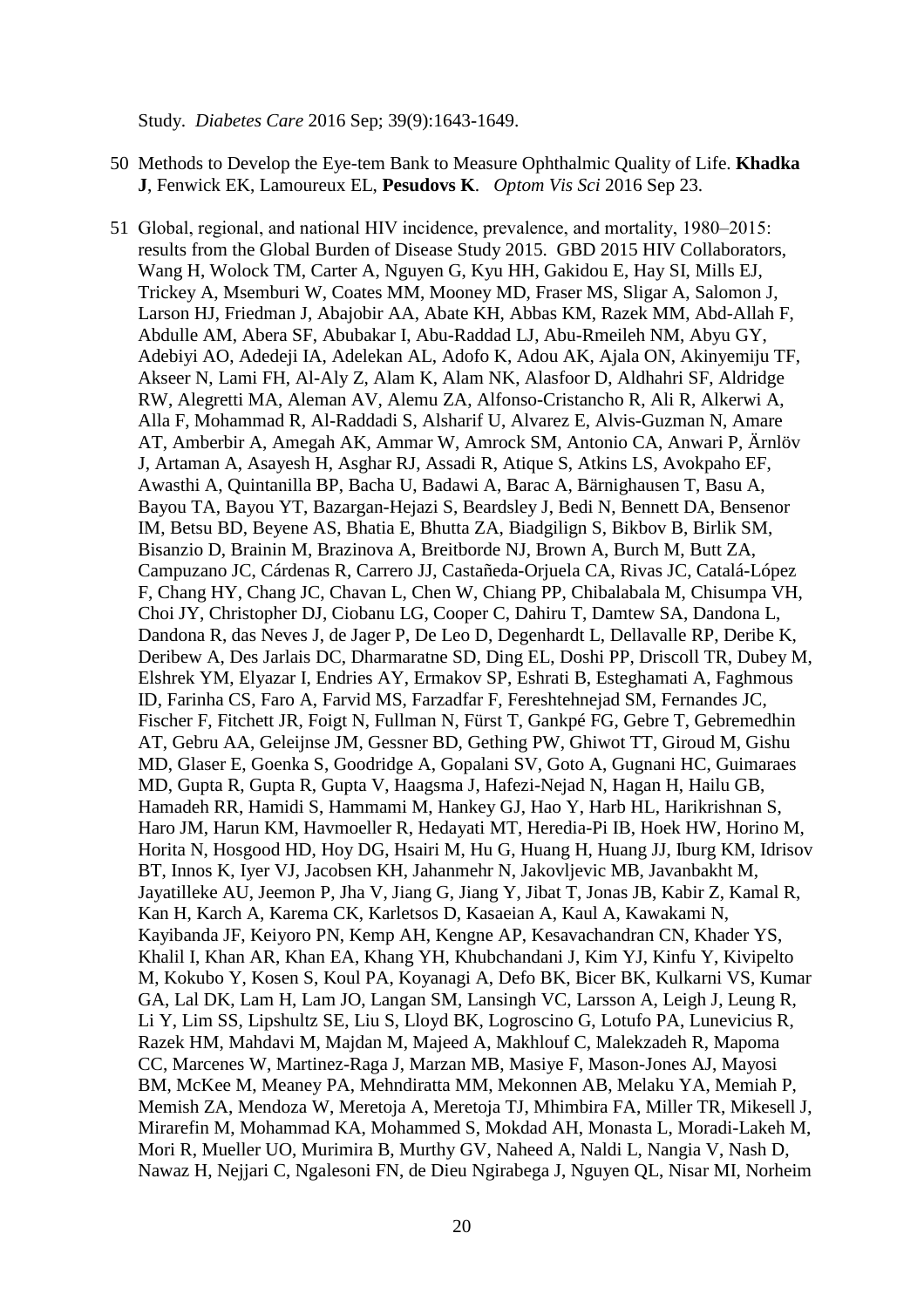OF, Norman RE, Nyakarahuka L, Ogbo FA, Oh IH, Ojelabi FA, Olusanya BO, Olusanya JO, Opio JN, Oren E, Ota E, Padukudru MA, Park HY, Park JH, Patil ST, Patten SB, Paul VK, Pearson K, Peprah EK, Pereira CC, Perico N, **Pesudovs** K, Petzold M, Phillips MR, Pillay JD, Plass D, Polinder S, Pourmalek F, Prokop DM, Qorbani M, Rafay A, Rahimi K, Rahimi-Movaghar V, Rahman M, Rahman MH, Rahman SU, Rai RK, Rajsic S, Ram U, Rana SM, Rao PV, Remuzzi G, Rojas-Rueda D, Ronfani L, Roshandel G, Roy A, Ruhago GM, Saeedi MY, Sagar R, Saleh MM, Sanabria JR, Santos IS, Sarmiento-Suarez R, Sartorius B, Sawhney M, Schutte AE, Schwebel DC, Seedat S, Sepanlou SG, Servan-Mori EE, Shaikh MA, Sharma R, She J, Sheikhbahaei S, Shen J, Shibuya K, Shin HH, Sigfusdottir ID, Silpakit N, Silva DA, Silveira DG, Simard EP, Sindi S, Singh JA, Singh OP, Singh PK, Skirbekk V, Sliwa K, Soneji S, Sorensen RJ, Soriano JB, Soti DO, Sreeramareddy CT, Stathopoulou V, Steel N, Sunguya BF, Swaminathan S, Sykes BL, Tabarés-Seisdedos R, Talongwa RT, Tavakkoli M, Taye B, Tedla BA, Tekle T, Shifa GT, Temesgen AM, Terkawi AS, Tesfay FH, Tessema GA, Thapa K, Thomson AJ, Thorne-Lyman AL, Tobe-Gai R, Topor-Madry R, Towbin JA, Tran BX, Dimbuene ZT, Tsilimparis N, Tura AK, Ukwaja KN, Uneke CJ, Uthman OA, Venketasubramanian N, Vladimirov SK, Vlassov VV, Vollset SE, Wang L, Weiderpass E, Weintraub RG, Werdecker A, Westerman R, Wijeratne T, Wilkinson JD, Wiysonge CS, Wolfe CD, Won S, Wong JQ, Xu G, Yadav AK, Yakob B, Yalew AZ, Yano Y, Yaseri M, Yebyo HG, Yip P, Yonemoto N, Yoon SJ, Younis MZ, Yu C, Yu S, Zaidi Z, Zaki Mel S, Zeeb H, Zhang H, Zhao Y, Zodpey S, Zoeckler L, Zuhlke LJ, Lopez AD, Murray CJ. *Lancet HIV* 2016 Aug;3(8):e361-87. doi: 10.1016/S2352-3018(16)30087-X. Epub 2016 Jul 19.

- 52 Maternal mortality 1990 to 2015: A systematic analysis for the Global Burden of Diseases, Injuries, and Risk Factors 2015 Study. GBD 2015 Maternal Mortality Collaborators. (**K Pesudovs**) *Lancet* 2016 Oct 8; 388(10053):1775-1812. doi: 10.1016/S0140-6736(16)31470-2.
- 53 Global, regional, and national life expectancy, all-cause and cause-specific mortality for 249 causes of death, 1980–2015: a systematic analysis for the Global Burden of Disease Study 2015. GBD 2015 Mortality and Cause of Death Collaborators. (**Pesudovs K**) *Lancet* 2016 Oct 8; 388(10053):1459-1544. doi: 10.1016/S0140-6736(16)31012-1.
- 54 Number of People Blind or Visually Impaired or by Glaucoma Worldwide and in World Regions 1990 – 2010. Bourne RR, Taylor HR, Flaxman SR, Keeffe J, Leasher J, Naidoo K, **Pesudovs K**, Price H, White RA, Wong TY, Resnikoff S, Jonas JB, on behalf of the Vision Loss Expert Group of the Global Burden of Disease Study. PLoS One. 2016 Oct 20;11(10):e0162229. doi: 10.1371/journal.pone.0162229. eCollection 2016.
- 55 Vision and driving status of older Australians with cataract: an investigation of public hospital waiting lists. Keay L, Palagyi A, Do V, White A, Lamoureux E, Ivers RQ, **Pesudovs K**, Stapleton F, Boufous S, McCluskey P. Clin Exp Optom. 2016 Jul 24. doi: 10.1111/cxo.12414. [Epub ahead of print]
- 56 Global, regional, and national disability-adjusted life years (DALYs) for 315 diseases and injuries and healthy life expectancy (HALE) for 195 countries, 1990-2015: a systematic analysis for the Global Burden of Diseases, Injuries, and Risk Factors (GBD) 2015 Study. GBD 2015 DALY & HALE Collaborators (**Pesudovs K**). *Lancet* 2016 Oct 8; 388(10053):1603-1658. doi: 10.1016/S0140-6736(16)31460-X.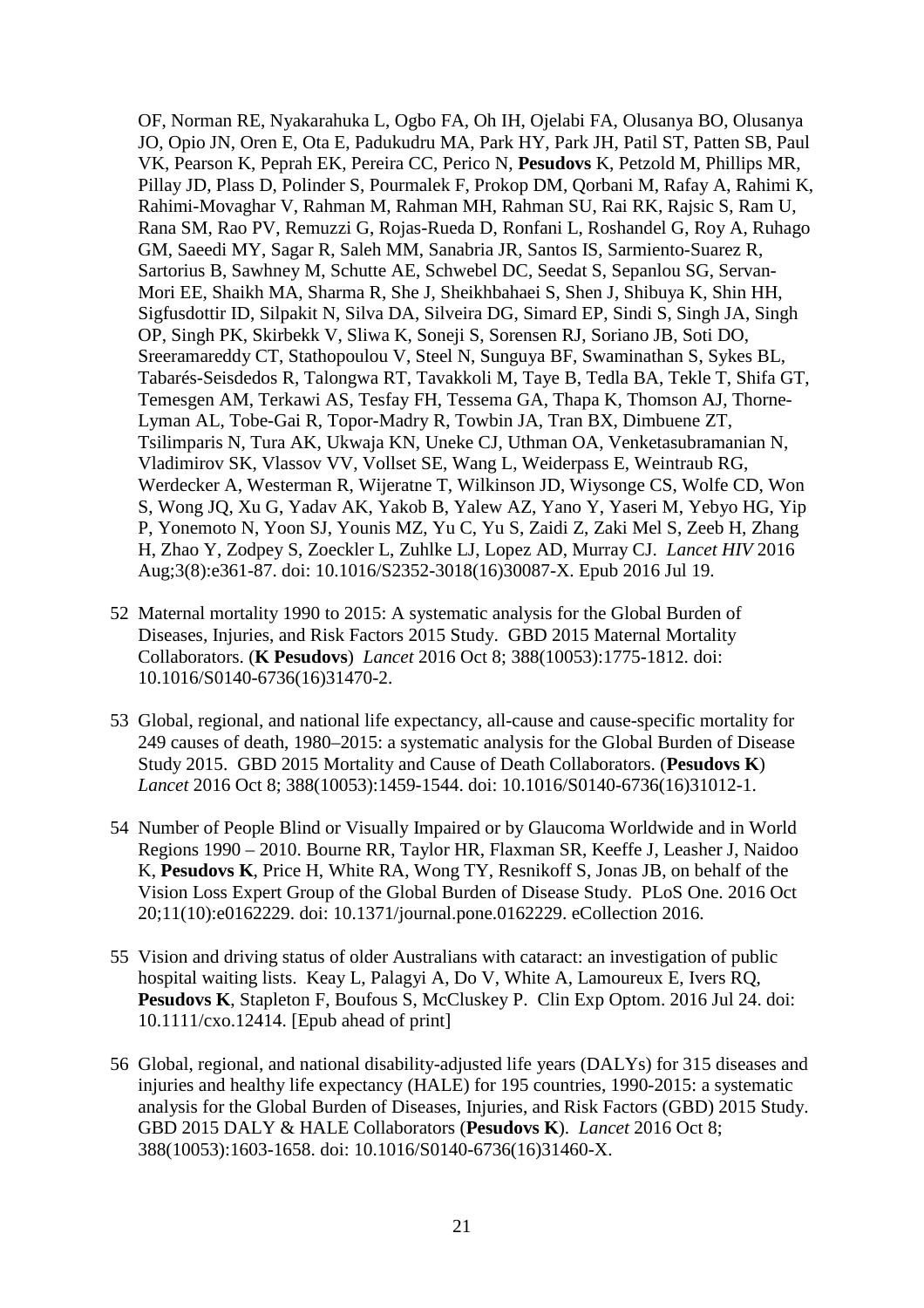- 57 Global, regional, and national comparative risk assessment of 79 behavioral, environmental, occupational and metabolic risk or clusters of risks for 195 countries and territories, 1990-2015: a systematic analysis for the Global Burden of Disease Study 2015. GBD 2015 Risk Factors Collaborators. (**Pesudovs K**). *Lancet* 2016 Oct 8; 388(10053):1659-1724. doi: 10.1016/S0140-6736(16)31679-8.
- 58 Global, regional, national and selected subnational levels of stillbirths, neonatal, infant, and under-5 mortality during 1980-2015: a systematic analysis for the Global Burden of Disease Study 2015. GBD 2015 Child Mortality Collaboration. (**Pesudovs K**). *Lancet* 2016 Oct 8; 388(10053):1725-1774. doi: 10.1016/S0140-6736(16)31575-6.
- 59 Measuring the health-related Sustainable Development Goals in 188 countries: A baseline analysis from the Global Burden of Disease Study 2015. GBD 2015 SDG Collaborators. (**Pesudovs K**). *Lancet* 2016 Sep 19. pii: S0140-6736(16)31467-2. doi: 10.1016/S0140- 6736(16)31467-2.
- 60 Global, regional, and national incidence, prevalence, and years lived with disability for 310 acute and chronic diseases and injuries, 1990-2015: a systematic analysis for the Global Burden of Disease Study 2015. GBD 2015 Disease and Injury Incidence and Prevalence Collaborators. (**Pesudovs K**). *Lancet* 2016 Oct 8;388(10053):1545-1602. doi: 10.1016/S0140-6736(16)31678-6.
- 61 Assessment of cataract surgery outcome using the modified Catquest short-form instrument in China. **Khadka J**, Hunag J, Chen H, Chen C, Gao R, Bao F, Zhang S, Wang Q, **Pesudovs K**. PLoS One. 2016 Oct 13;11(10):e0164182. doi: 10.1371/journal.pone.0164182. eCollection 2016.
- 62 Validation of the Spanish Catquest-9SF in patients with a monofocal or trifocal intraocular lens. Lundström M, Llovet F, Llovet A, Martinez del Pozo M, Mompean B, Gonzalez J-V, **Pesudovs K**. *J Cataract Refract Surg*. 2016 Dec;42(12):1791-1796. doi: 10.1016/j.jcrs.2016.10.011.
- 63 December consultation #7. Goggin M, **Pesudovs K**. J Cataract Refract Surg. 2016 Dec;42(12):1849-1850. doi: 10.1016/j.jcrs.2016.11.026.
- 64 Does blindness count? Disability weights for vision loss. Braithwaite T, Taylor H, Bourne R, Keeffe J, **Pesudovs K**. Clin Exp Ophthalmol. 2016 Nov 11. doi: 10.1111/ceo.12874. [Epub ahead of print]
- 65 EPHA2 mutations contribute to congenital cataract through diverse mechanisms. A Dave, S Martin, R Kumar, **JE Craig, KP Burdon, S Sharma** (2016) Molecular Vision 22:18- 30.
- 66 Biological effect of LOXL1 coding variants associated with pseudoexfoliation syndrome. **S Sharma**, S Martin, MJ Sykes, A Dave, AW Hewitt, **K Burdon**, M Ronci, NH Voelcker, **JE Craig** (2016) Experimental Eye Research 146:212-223.
- 67 Mutation of Fnip1 is associated with B-cell deficiency, cardiomyopathy, and elevated AMPK activity. **Siggs, OM**, Stockenhuber, A, Deobagkar-Lele, M, Bull, KR, Crockford, TL, Kingston, BL, Crawford, G, Anzilotti, C, Steeples, V, Ghaffari, S, Czibik, G,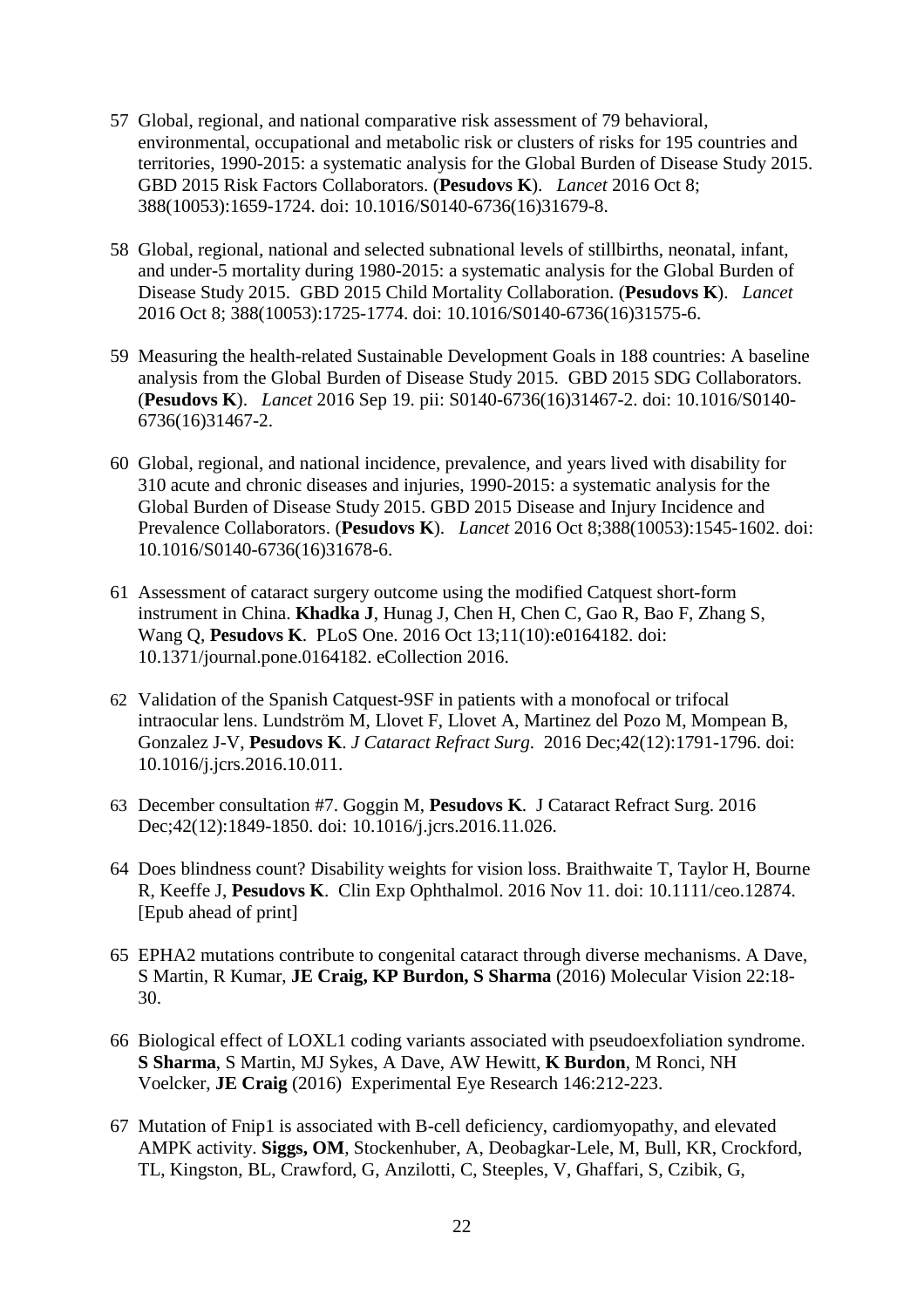Bellahcene, M, Watkins, H, Ashrafian, H, Davies, B, Woods, A, Carling, D, Yavari, A, Beutler, B & Cornall, RJ. 2016. Proceedings of the National Academy of Sciences of the United States of America, vol. 113, no. 26, pp. E3706–15.

- 68 Coincidental null mutation of Csf2rα in a colony of PI3Kγ-/- mice causes alveolar macrophage deficiency and fatal respiratory viral infection. Schneider, C, Nobs, SP, Heer, AK, Hirsch, E, Penninger, J, **Siggs, OM,** Kopf, M. 2016, Journal of Leukocyte Biology, pp. jlb.4HI0316–157R.
- 69 Species Cross-Reactivity of Antibodies Used to Treat Ophthalmic Conditions. **Y Irani**, P Scotney, A Nash, **KA Williams**. Investigative Ophthalmology & Visual Science. 2016; 57:586-91.
- 70 Gene therapy and gene editing for the corneal dystrophies. Asia-Pacific Journal of Ophthalmology.**Williams, KA, Irani YD**. 2016;5(4);312-6.
- 71 Author Response: Stronger Association of CDKN2B-AS1 Variants in Female Normal-Tension Glaucoma Patients in a Japanese Population. **Burdon KP**, Ng SK, MacGregor S, **Craig JE**. Invest Ophthalmol Vis Sci. 2016 Nov 1; 57(14):6418. doi: 10.1167/iovs.16- 20917. PMID: 27893105.
- 72 Audible clicking on blinking: an adverse effect of topical prostaglandin analogue medication. **Abedi F, Chappell A, Craig JE**. Clin Exp Ophthalmol. 2017 Apr; 45(3):304-306. doi: 10.1111/ceo.12865. Epub 2016 Nov 21. PMID: 27868329 .
- 73 Pooled genome wide association detects association upstream of FCRL3 with Graves' disease. Khong JJ, **Burdon KP, Lu Y**, Laurie K, Leonardos L, Baird PN, Sahebjada S, Walsh JP, Gajdatsy A, Ebeling PR, Hamblin PS, Wong R, Forehan SP, Fourlanos S, Roberts AP, Doogue M, Selva D, Montgomery GW, Macgregor S, **Craig JE**. BMC Genomics. 2016 Nov 18;17(1):939. PMID: 27863461.
- 74 Ibopamine challenge testing becomes negative following successful trabeculectomy surgery. **Landers J, Ullrich K, Craig JE**. Clin Exp Ophthalmol. 2016 Apr; 44(3):166-9. doi: 10.1111/ceo.12684. Epub 2016 Feb 12. PMID: 26575026
- 75 Association between physician sex, clinical activity, and medicare payments in ophthalmology. Reddy AK, Bounds GW, Bakri SJ, Gordon LK, **Smith JR**, Haller JA, Berrocal AM, Thorne JE. JAMA Ophthalmol (in press, 30/11/2016).

#### *Books/Book Chapters 2016*

- 1. Azathioprine. **Smith JR**. In: M Zierhut, C Pavesio, S Ohno, F Orefice, NA Rao (eds). Intraocular Inflammation. Berlin: Springer 2016; 309-314.
- 2. Thromboangiitis obliterans. **Smith JR**, Zierhut M. In: M Zierhut, C Pavesio, S Ohno, F Orefice, NA Rao (eds). Intraocular Inflammation. Berlin: Springer 2016; 773-776.
- 3. Novel approaches to the treatment of non-infectious uveitis. **Smith JR**. In: Lin, Suhler (eds). Treatment of Uveitis. Springer (in press).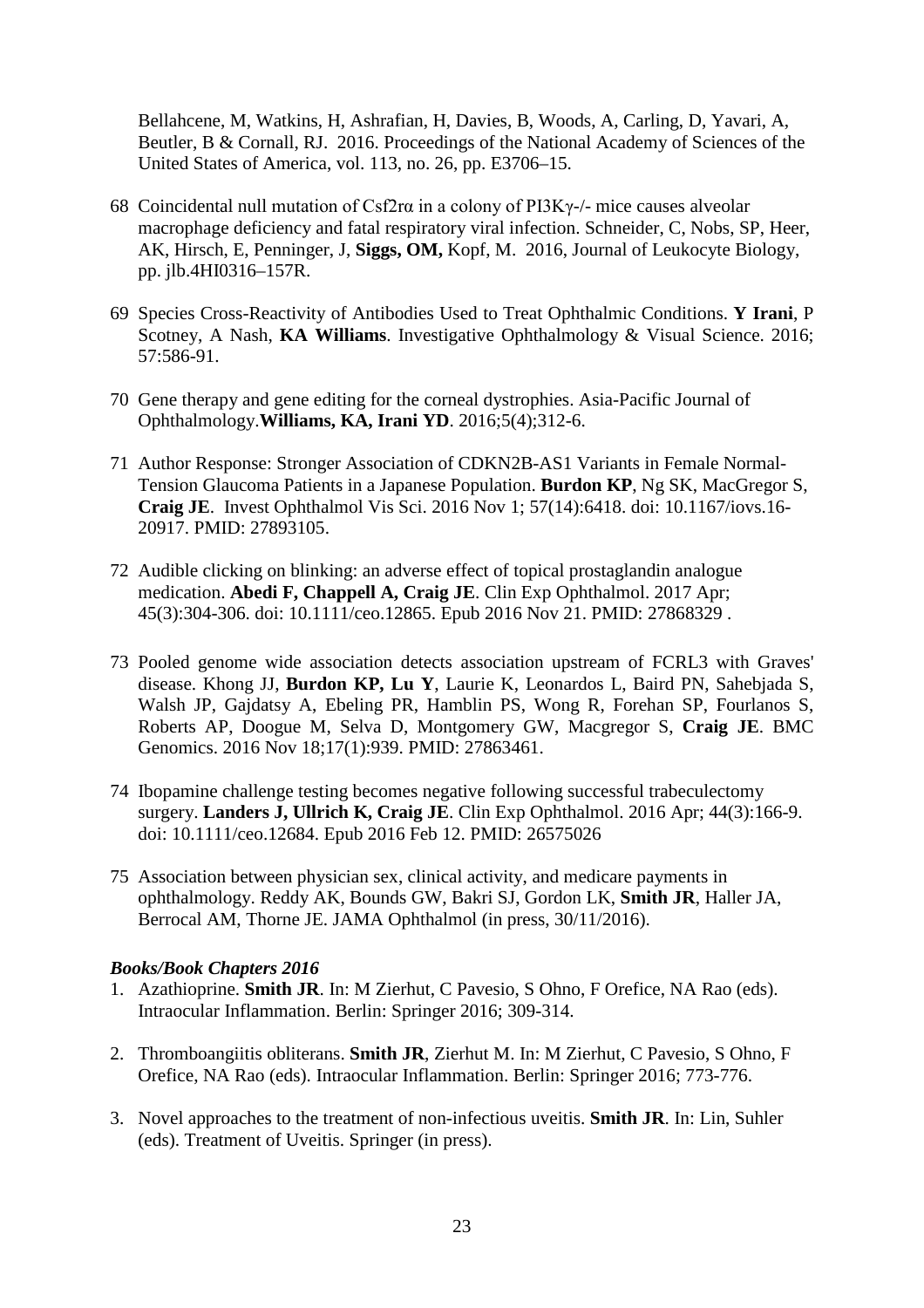- 4. **Pesudovs K**. Influence of Refractive Surgery Complications on Quality Of Life. In Alio JL, Azar D eds. Management of Complications in Refractive Surgery.  $2<sup>nd</sup>$  ed. Berlin: Springer-Verlag. 2016.
- 5. Flinders Ophthalmology: The Formative Years. **Coster DJ**. 2016, pp 1-112. Green Hill Publishing ISSN 978-0-9954067-2-8.

#### *Refereed journal articles, 2017 calendar year*

- 1 The National Eye Survey of Trinidad and Tobago (NESTT): Rationale, objectives and methodology. Braithwaite T, Verlander N, Bartholomew D, Bridgemohan P, McNally K, Roach A, Sharma S, Singh D, **Pesudovs K**, Teelucksingh S, Carrington C, Ramsewak S, Bourne R. *Ophthalmic Epidemiology* 2017 Apr;24(2):116-129. doi: 10.1080/09286586.2016.1259639. Epub 2017 Jan 20.
- 2 Validation of an instrument to assess visual ability in children with visual impairment in China. Huang J, Khadka J, Gao R, Zhang S, Dong W, Bao F-J, Chen H, Wang Q-M, Chen H, **Pesudovs K**. *Br J Ophthalmol* 2017 Apr; 101(4):475-480. Jul 28. pii: bjophthalmol-2016-308866. doi: 10.1136/bjophthalmol-2016-308866. [Epub ahead of print].
- 3 Ten-year all-cause mortality and its association with vision among Indigenous Australians within Central Australia: the Central Australian Ocular Health Study. **Liu E**, Ng SK, Kahawita S, Andrew NH, **Henderson T, Craig JE, Landers J**. Clin Exp Ophthalmol. 2017 May; 45(4): 348-356. Doi: 10.1111/ceo. 12880, Epub 2017 Jan 30. PMID 27888559.
- 4 Diabetic macula oedema: clinical risk factors and emerging genetic influences. **Liu E, Craig JE, Burdon K**. Clin Exp Optom. 2017 May 26. doi: 10.1111/cxo.12552. [Epub ahead of print] PMID 28556097.
- 5 Novel missense mutation in the bZIP transcription factor, MAF, associated with congenital cataract, developmental delay, seizures and hearing loss (Aymé-Gripp syndrome). **Javadiyan S, Craig JE, Sharma S**, Lower KM, Casey T, Haan E, **Souzeau E, Burdon KP**. (2017) *BMC Med Genet.* 18(1):52.
- 6 Genetic association study of exfoliation syndrome identifies a protective rare variant at LOXL1 and five new susceptibility loci. Aung T\*, Ozaki M\*, Lee MC\*, Schlötzer-Schrehardt U\*, Thorleifsson G\*, Mizoguchi T\*, Igo Jr. RP\*, Haripriya A\*, Williams SE\*, Astakhov YS\*, Orr AC\*, Burdon KP\*, Nakano S\*, Mori K\*, Abu-Amero K\*, Hauser M\*, Li Z, Prakadeeswari G, Cooke Bailey JN, Popa Cherecheanu A, Kang JH, Nelson S, Hayashi K, Manabe S, Kazama S, Zarnowski T, Inoue K, Irkec M, Coca-Prados M, Sugiyama K, Järvelä I, Schlottmann P, Lerner SF, Lamari H, Nilgün Y, Bikbov M, Park KH, Cha SC, Yamashiro K, Zenteno JC, Jonas JB, Kumar RS, Perera SA, Chan ASY, Kobakhidze N, George R, Vijaya L, Do T, Edward DP, de Juan Marcos L, Pakravan M, Moghimi S, Ideta R, Bach-Holm D, Kappelgaard P, Wirostko B, Thomas S, Gaston D, Bedard K, Greer WL, Yang Z, Chen X, Huang L, Sang J, Jia H, Jia L, Qiao C, Zhang H, Liu X, Zhao B, Wang YX, Xu L, Leruez S, Reynier P, Chichua G, Tabagari S, Uebe S, Zenkel M, Berner D, Mossböck G, Weisschuh N, Hoja U, Welge-Luessen UC, Founti P, Chatzikyriakidou A, Pappas T, Anastasopoulos E, Lambropoulos A, Ghosh A, Shetty R,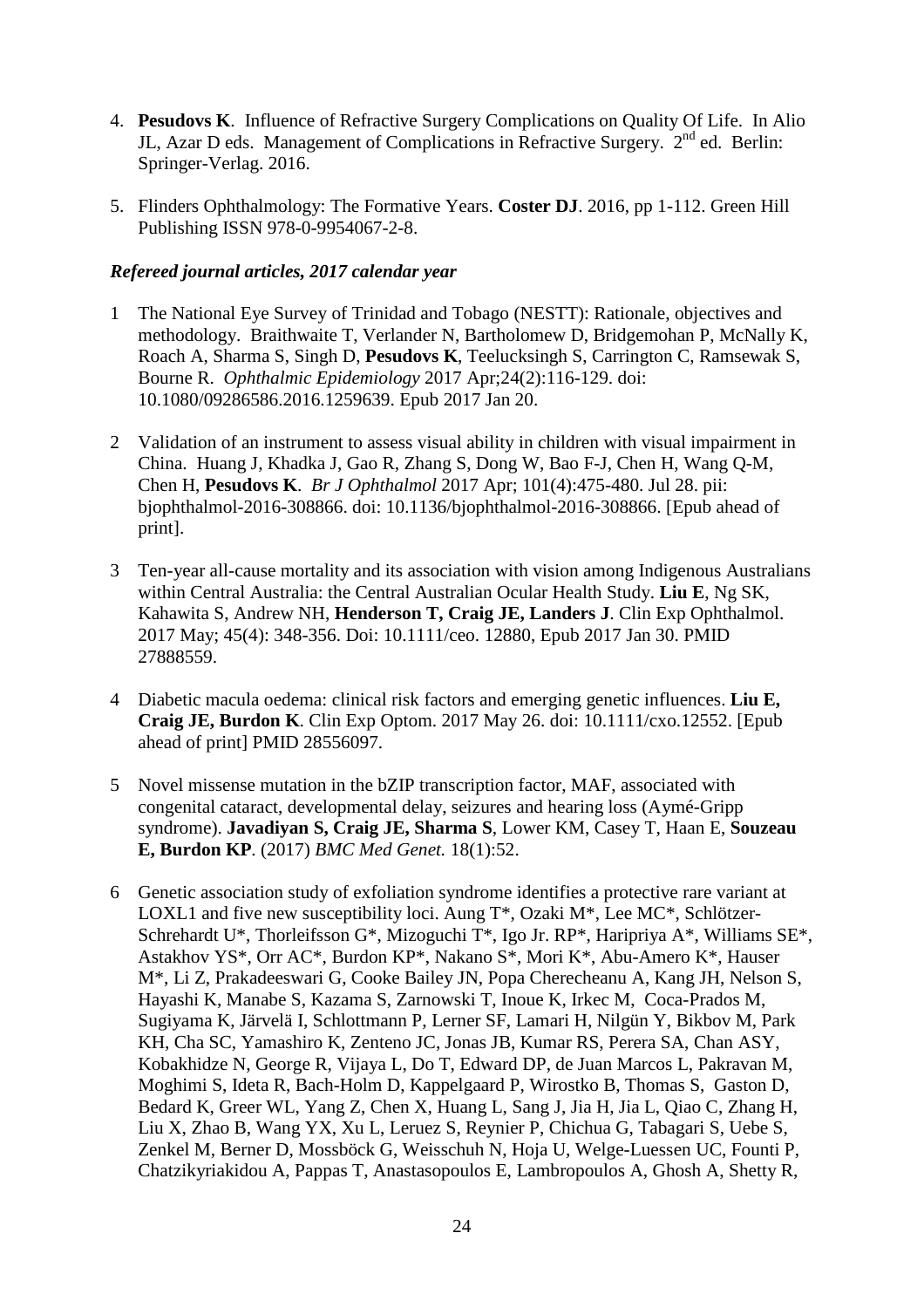Porporato N, Saravanan V, Venkatesh R, Shivkumar C, Kalpana N, Sarangapani S, Kanavi MR, Naderibeni A, Yazdani S, lashay A, Naderifar H, Khatibi N, Fea A, Lavia C, Dallorto L, Rolle T, Frezzotti P, Paoli D, Salvi E, Manunta P, Mori Y, Miyata K, Higashide T, Chihara E, Ishiko S, Yoshida A, Yanagi M, Kiuchi Y, Ohashi T, Sakurai T, Sugimoto T, Chuman H, Aihara M, Inatani M, Miyake M, Gotoh N, Matsuda F, Yoshimura N, Ikeda Y, Ueno M, Sotozono C, Jeoung JW, Sagong M, Park KY, Ahn J, Cruz-Aguilar M, Ezzouhairi SM, Rafei A, Chong YF, Ng XY, Goh SR, Chen Y, Yong VHK, Khan MI, Olawoye OO, Ashaye AO, Ugbede, Onakoya A, Kizor-Akaraiwe N, Teekhasaenee C, Suwan Y, Supakontanasan W, Okeke S, Uche N, Asimadu I, Ayub H, Akhtar F, Kosior-Jarecka E, Lukasik U, Lischinsky I, Castro V, Perez Grossmann R, Sunaric Megevand G, Roy S, Dervan E, Silke E, Rao A, Sahay P, Fornero P, Cuello O, Sivori D, Zompa T, Mills RA, **Souzeau E**, Mitchell P, Wang JJ, Hewitt AW, Coote M, Crowston JG, Astakhov SY, Akopov EL, Emelyanov A, Vysochinskaya V, Kazakbaeva G, Fayzrakhmanov R, Al-Obeidan SA, Owaydhah O, Ali Aljasim L, Chowbay B, Foo JN, Soh RQ, Sim KS, Xie Z, Cheong AWO, Mok SQ, Soo HM, Chen XY, Peh SQ, Heng KK, Husain R, Ho SL, Hillmer AM, Cheng CY, Escudero-Domínguez FA, González-Sarmiento R, Martinon-Torres F, Salas A, Pathanapitoon K, Hansapinyo L, Wanichwecharugruang B, Kitnarong N, Sakuntabhai A, Nguyen HX, Nguyen GTT, Nguyen TV, Zenz W, Binder A, Klobassa D, Hibberd ML, Davila S, Herms S, Nothen MM, Moebus S, Rautenbach RM, Ziskind A, Carmichael TR, Ramsay M, Álvarez L, García M, González-Iglesias H, Rodríguez-Calvo PP, Fernández-Vega L, Oguz C, Tamcelik N, Atalay E, Batu B, Aktas D, Kasım B, Wilson MR, Coleman AL, Liu Y, Challa P, Herndon L, Kuchtey RW, Kuchtey J, Curtin K, Chaya C, Crandall A, Zangwill L, Wong TY, Nakano M, Kinoshita S, den Hollander AI, Vesti E, Fingert JH, Lee RK, Sit A, Shingleton BJ, Wang N, Cusi D, Qamar R, Kraft P, Pericak-Vance M, Raychaudhuri S, Kivelä T, Reis A, Kruse FE, Weinreb RN, Pasquale LR, Haines JL, Thorsteinsdottir U, Jonasson F\*, Allingham RR\*, Milea D\*, Ritch R\*, Kubota T\*, Tashiro K\*, Vithana EN\*, Micheal S\*, Topouzis F\*, **Craig JE**\*, Dubina M\*, Sundaresan P\*, Stefansson K\*, Wiggs JL\*, Pasutto F\*, Khor CC\*. (2017) Nat Genet. (In press)

- 7 Glaucoma spectrum and age-related prevalence of individuals with FOXC1 and PITX2 variants. **Souzeau E, Siggs O, Zhou T**, Galanopoulos A, Hodson T, **Taranath D, Mills R, Landers J, Pater J,** Smith JE, Elder JE, Rait JL, Giles P, Phakey V, Staffieri SE, Kearns LS, Dubowsky A, Mackey DA, Hewitt AW, Ruddle JB, **Burdon KP**, **Craig JE**. (2017) Eur J Hum Genet. 25(7):839-47.
- 8 Genetic pleiotropy between age-related macular degeneration and 16 complex diseases and traits. Fritsche LG, Igl W, Bailey JN, Grassmann F, Sengupta S, Bragg-Gresham JL, Burdon KP, Hebbring SJ, Wen C, Gorski M, Kim IK, Cho D, Zack D, Souied E, Scholl HP, Bala E, Lee KE, Hunter DJ, Sardell RJ, Mitchell P, Merriam JE, Cipriani V, Hoffman JD, Schick T, Lechanteur YT, Guymer RH, Johnson MP, Jiang Y, Stanton CM, Buitendijk GH, Zhan X, Kwong AM, Boleda A, Brooks M, Gieser L, Ratnapriya R, Branham KE, Foerster JR, Heckenlively JR, Othman MI, Vote BJ, Liang HH, **Souzeau E**, McAllister IL, Isaacs T, Hall J, Lake S, Mackey DA, Constable IJ, **Craig JE**, Kitchner TE, Yang Z, Su Z, Luo H, Chen D, Ouyang H, Flagg K, Lin D, Mao G, Ferreyra H, Stark K, von Strachwitz CN, Wolf A, Brandl C, Rudolph G, Olden M, Morrison MA, Morgan DJ, Schu M, Ahn J, Silvestri G, Tsironi EE, Park KH, Farrer LA, Orlin A, Brucker A, Li M, Curcio CA, Mohand-Saïd S, Sahel JA, Audo I, Benchaboune M, Cree AJ, Rennie CA, Goverdhan SV, Grunin M, Hagbi-Levi S, Campochiaro P, Katsanis N, Holz FG, Blond F, Blanché H, Deleuze JF, Igo RP Jr, Truitt B, Peachey NS, Meuer SM, Myers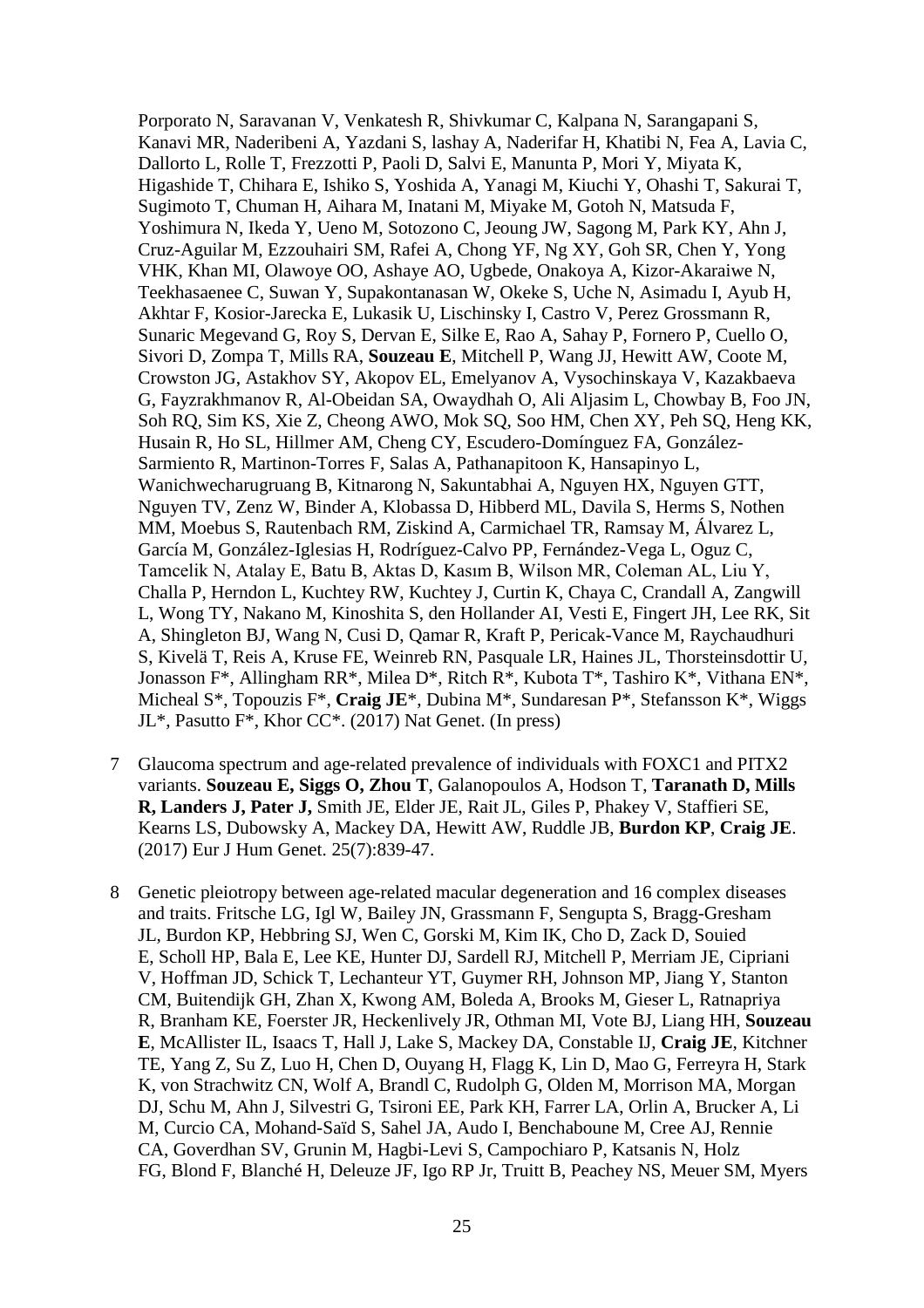CE, Moore EL, Klein R, Hauser MA, Postel EA, Courtenay MD, Schwartz SG, Kovach JL, Scott WK, Liew G, Tan AG, Gopinath B, Merriam JC, Smith RT, Khan JC, Shahid H, Moore AT, McGrath JA, Laux R, Brantley MA Jr, Agarwal A, Ersoy L, Caramoy A, Langmann T, Saksens NT, de Jong EK, Hoyng CB, Cain MS, Richardson AJ, Martin TM, Blangero J, Weeks DE, Dhillon B, van Duijn CM, Doheny KF, Romm J, Klaver CC, Hayward C, Gorin MB, Klein ML, Baird PN, den Hollander AI, Fauser S, Yates JR, Allikmets R, Wang JJ, Schaumberg DA, Klein BE, Hagstrom SA, Chowers I, Lotery AJ, Léveillard T, Zhang K, Brilliant MH, Hewitt AW, Swaroop A, Chew EY, Pericak-Vance MA, DeAngelis M, Stambolian D, Haines JL, Iyengar SK, Weber BH, Abecasis GR, Heid IM. (2017) Genome Med. 9(1):29.

- 9 Contribution of mutations in known Mendelian glaucoma genes to advanced early-onset primary open-angle glaucoma. **Zhou T, Souzeau E, Siggs OM, Landers J, Mills R,** Goldberg I, Healey PR, Graham S, Hewitt AW, Mackey DA, Galanopoulos A, Casson RJ, Ruddle JB, Ellis J, Leo P, Brown MA, MacGregor S, **Sharma S, Burdon KP**, **Craig JE**. (2017) Invest Ophthal Vis Sci. 58(3):1537-44.
- 10 Partial duplication of the CRYBB1-CRYBA4 locus is associated with autosomal dominant congenital cataract. **Siggs O, Javadiyan S, Sharma S, Souzeau E**, Lower K, **Taranath D, Pater J**, Black J, Willoughby J, **Burdon KP**, **Craig JE**. (2017) Eur J Hum Genet. 25(6):711-8.
- 11 Whole exome sequencing implicates eye development, the unfolded protein response and plasma membrane homeostasis in primary open-angle glaucoma. **Zhou T, Souzeau E, Sharma S, Landers J, Mills R,** Goldberg I, Healey PR, Graham SL, Hewitt AW, Mackey DA, Galanopoulos A, Casson RJ, Ruddle JB, Ellis J, Leo P, Brown MA, MacGregor S, Lynn DJ, **Burdon KP, Craig JE**. (2017) PLOS ONE. 12(3):e0172427.
- 12 Myocilin predictive genetic testing for primary open angle glaucoma leads to early identification of at-risk individuals. **Souzeau E**, Tram KH, Witney M, Ruddle JB, Graham SL, Healey PR, Goldberg I, Mackey DA, Hewitt AW, **Burdon KP, Craig JE**. (2017) Ophthalmology. 124(3):303-9.
- 13 New insights into the genetics of primary open-angle glaucoma based on meta-analyses of intraocular pressure and optic disc characteristics. Springelkamp H, Iglesias AI, Mishra A, Höhn R, Wojciechowski R, Khawaja AP, Nag A, Wang YX, Wang JJ, Cuellar-Partida G, Gibson J, Cooke Bailey JN, Vithana EN, Gharahkhani P, Boutin T, Ramdas WD, Zeller T, Luben RN, Yonova-Doing E, Viswanathan AC, Yazar S, Cree AJ, Haines JL, Koh JY, **Souzeau E**, Wilson JF, Amin N, Müller C, Venturini C, Kearns LS, Kang JH, NEIGHBORHOOD Consortium, Tham YC, Zhou T, van Leeuwen EM, Nickels S, Sanfilippo P, Liao J, van der Linde H, Zhao W, van Koolwijk LME, Zheng L, Rivadeneira F, Baskaran M, van der Lee SJ, Perera S, de Jong PTVM, Oostra BA, Uitterlinden AG, Fan Q, Hofman A, Tai ES, Vingerling JR, Sim X, Wolfs RCW, Teo YY, Lemij HG, Khor CC, Willemsen R, Lackner KJ, Aung T, Jansonius NM, Montgomery G, Wild PS, Young TL, **Burdon KP**, Hysi PG, Pasquale LR, Wong TY, Klaver CCW, Hewitt AW, Jonas JB, Mitchell P, Lotery AJ, Foster PJ, Vitart V, Pfeiffer N, **Craig JE**, Mackey DA, Hammond CJ, Wiggs JL, Cheng CY, van Duijn CM, MacGregor S. (2017) Hum Mol Genet. 26(2):438-53.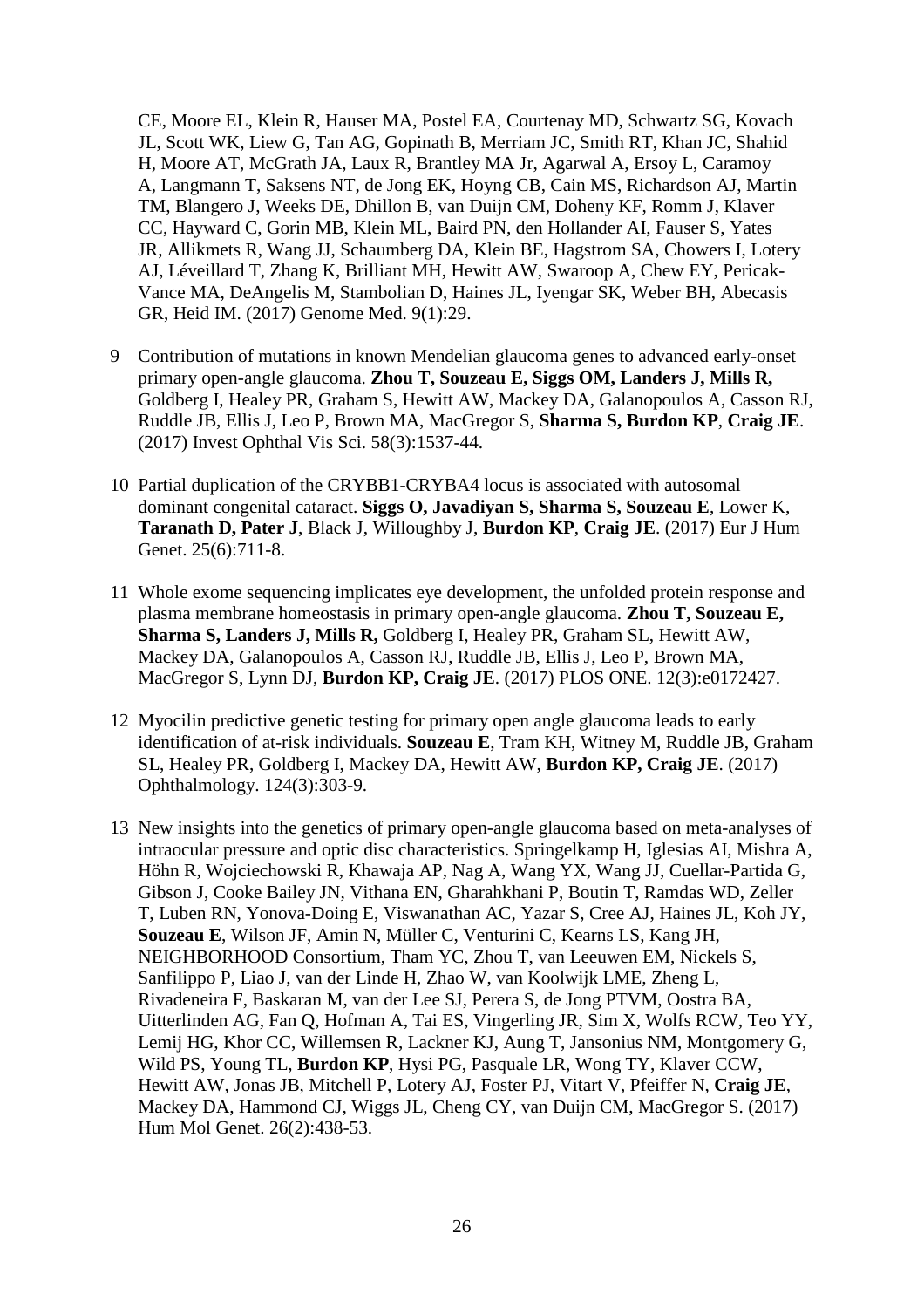- 14 The Association of Diabetic Retinopathy, Visual Impairment and 10-Year Mortality among Indigenous Australians: The Central Australian Ocular Health Study. **Estevez J**, **Kaidonis G, Henderson T, Craig J, Landers J**. Clin Exp Ophthalmol. 2017 124: 178- 182. doi: 10.1111/ceo.13009.
- 15 Inflammatory eye disease: pre-treatment assessment of patients prior to commencing immunosuppressive and biologic therapy: recommendations from an expert committee. Wakefield D, McCluskey P, Wildner G, Thurau S, Carr G, Chee SP, Forrester J, Dick AD, Hudson B, Lightman S, **Smith JR**, Tugal-Tutkun I, Pre-Treatment Assessment Panel. Autoimmunity Rev 2017 Mar;16(3):213-222. doi: 10.1016/j.autrev.2017.01.003. Epub 2017 Jan 27. PMID:28137477.
- 16 Differences in Clinical Activity and Medicare Payments for Female vs Male Ophthalmologists. Reddy AK, Bounds GW, Bakri SJ, Gordon LK, **Smith JR**, Haller JA, Berrocal AM, Thorne JE. JAMA Ophthalmol 2017 Mar 1;135(3):205-213. doi: 10.1001/jamaophthalmol.2016.5399 PMID:28114631.
- 17 Use of Standardization of Uveitis Nomenclature for Reporting Clinical Data at 10 Years. **Oliver GF**, Stathis RM, Spurrier NJ, **Smith JR**. Ophthalmology 2017 Jul;124(7):1084- 1085. doi: 10.1016/j.ophtha.2017.03.009. Epub 2017 Mar 31 PMID:28372861.
- 18 Retinal Pigment Epithelial Cells are a Potential Reservoir for Ebola Virus in the Human Eye. **Smith JR**, Todd S, **Ashander LM,** Charitou T, **Ma Y**, Yeh S, Crozier I, Michael M, **Appukuttan B**, **Williams KA,** Lynn DJ, Marsh GA. Trans Vis Sci Tech 2017 Jul 14;6(4):12. doi: 10.1167/tvst.6.4.12. eCollection 2017 Jul. PMID:28721309.
- 19 Molecular responses of human retinal cells to infection with dengue virus. Carr JM, **Ashander LM**, Calvert JK, Ma Y, Aloia, A, Chee SP, **Appukuttan B, Smith JR**. Mediators Inflamm (in press September 2017).
- 20 Patient reported outcome measures in amblyopia and strabismus a systematic review, **Kumaran SE, Khadka J, Baker R, Pesudovs K**. [Clin Exp Optom.](https://www.ncbi.nlm.nih.gov/pubmed/28636173) 2017 Jun 21. [Epub ahead of print] PMID:28636173 DOI[:10.1111/cxo.12553.](https://doi.org/10.1111/cxo.12553)
- 21 Impact of refractive error on quality of life: a qualitative study. **Kandel H, Khadka J**, Goggin M, **Pesudovs K**. *Clin Exp Ophthalmol* 2017 Mar 31. doi: 10.1111/ceo.12954. [Epub ahead of print]
- 22 Questionnaires for Measuring Refractive Surgery Outcomes. **Kandel H, Khadka J**, Lundström M, Goggin M, **Pesudovs K**. *J Refract Surg* 2017 Jun 1;33(6):416-424.
- 23 GBD 2015 Healthcare Access and Quality Collaborators. (**Pesudovs K**) Electronic address: [cjlm@uw.edu.](mailto:cjlm@uw.edu) Healthcare Access and Quality Index based on mortality from causes amenable to personal health care in 195 countries and territories, 1990-2015: a novel analysis from the Global Burden of Disease Study 2015. Lancet. 2017 May 18. pii: S0140-6736(17)30818-8. doi: 10.1016/S0140-6736(17)30818-8. [Epub ahead of print]
- 24 Genome-wide association study identifies three novel loci in Fuchs endothelial corneal dystrophy. NA Afshari, RP Igo Jr, NJ Morris, D Stambolian, **S Sharma**, VL Pulagam, S Dunn, JF Stamler, BJ Truitt, J Rimmler, A Kuot, CR Croasdale, X Qin, **KP Burdon**, SA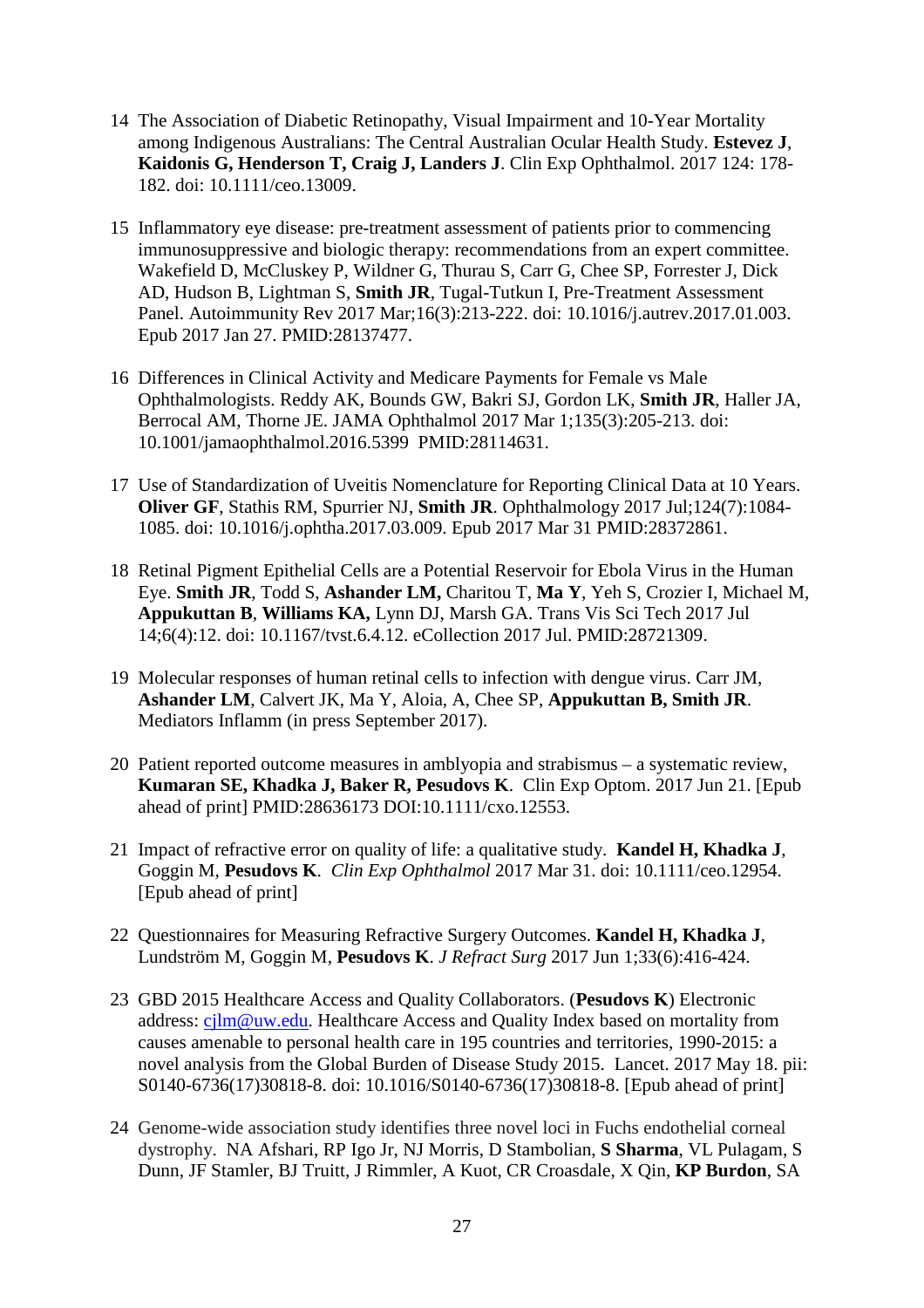Riazuddin, **R Mills**, Sonja Klebe, MA Minear, J Zhao, E Balajonda, GO Rosenwasser, KH Baratz, VV Mootha, SV Patel, SG Gregory, JE Bailey-Wilson, MO Price, FW Price Jr, **JE Craig**, JH Fingert, JD Gottsch, AA Aldave, GK Klintworth, JH Lass, Yi-Ju Li, SK Iyengar (2017) Nature Communications 8:14898. doi: 10.1038/ncomms14898.

- 25 An anti-VEGF-B antibody fragment induces regression of pre-existing blood vessels in the rat cornea. **Y Irani,** PD Scotney, **S Klebe, LA Mortimer,** AD Nash, **KA Williams.** Investigative Ophthalmology & Visual Science. 2017 Jul 1;58(9):3404-3413. doi: 10.1167/iovs.16-21343. PMID: 28692735.
- 26 Interleukin 10 gene transfer in rat limbal transplantation. C Kaufmann, LA Mortimer, HM Brereton, **YD Irani**, D Parker, D Anson, LM Bachmann, **KA Williams**. Current Eye Research. 2017; 19 Sept. http://dx.doi.org/10.1080/02713683.2017.1344714.
- 27 Vasculogenic mimicry in primary cells derived from metastatic malignant pleural effusions. F Sasanelli, **A Hocking, E Pulford, Y Irani, Sonja Klebe**. Pathology. In press 09/03/2017.
- 28 Is there evidence for a surgeon learning curve for endothelial keratoplasty in Australia? **Keane MC**, Smith LW, **Mills RAD, Coster DJ, Williams KA**, on behalf of Contributors to the Australian Corneal Graft Registry. Clin Experiment Ophthalmol 2017 Feb 4. doi: 10.1111/ceo.12921. [Epub ahead of print].
- 29 [Diabetic macular oedema: clinical risk factors and emerging genetic influences.](http://www.ncbi.nlm.nih.gov/pubmed/28556097) **Liu E, Craig JE, Burdon K.** Clin Exp Optom. 2017 May 26. [Epub ahead of print] Review. doi: 10.1111/cxo.12552PMID: 28556097.
- 30 [Genetic association study of exfoliation syndrome identifies a protective rare variant at](http://www.ncbi.nlm.nih.gov/pubmed/28553957)  [LOXL1 and five new susceptibility loci.](http://www.ncbi.nlm.nih.gov/pubmed/28553957) Aung T, Ozaki M, Lee MC, Schlötzer-Schrehardt U, Thorleifsson G, Mizoguchi T, Igo RP Jr, Haripriya A, Williams SE, Astakhov YS, Orr AC, **Burdon KP**, Nakano S, Mori K, Abu-Amero K, Hauser M, Li Z, Prakadeeswari G, Bailey JNC, Cherecheanu AP, Kang JH, Nelson S, Hayashi K, Manabe SI, Kazama S, Zarnowski T, Inoue K, Irkec M, Coca-Prados M, Sugiyama K, Järvelä I, Schlottmann P, Lerner SF, Lamari H, Nilgün Y, Bikbov M, Park KH, Cha SC, Yamashiro K, Zenteno JC, Jonas JB, Kumar RS, Perera SA, Chan ASY, Kobakhidze N, George R, Vijaya L, Do T, Edward DP, de Juan Marcos L, Pakravan M, Moghimi S, Ideta R, Bach-Holm D, Kappelgaard P, Wirostko B, Thomas S, Gaston D, Bedard K, Greer WL, Yang Z, Chen X, Huang L, Sang J, Jia H, Jia L, Qiao C, Zhang H, Liu X, Zhao B, Wang YX, Xu L, Leruez S, Reynier P, Chichua G, Tabagari S, Uebe S, Zenkel M, Berner D, Mossböck G, Weisschuh N, Hoja U, Welge-Luessen UC, Mardin C, Founti P, Chatzikyriakidou A, Pappas T, Anastasopoulos E, Lambropoulos A, Ghosh A, Shetty R, Porporato N, Saravanan V, Venkatesh R, Shivkumar C, Kalpana N, Sarangapani S, Kanavi MR, Beni AN, Yazdani S, Lashay A, Naderifar H, Khatibi N, Fea A, Lavia C, Dallorto L, Rolle T, Frezzotti P, Paoli D, Salvi E, Manunta P, Mori Y, Miyata K, Higashide T, Chihara E, Ishiko S, Yoshida A, Yanagi M, Kiuchi Y, Ohashi T, Sakurai T, Sugimoto T, Chuman H, Aihara M, Inatani M, Miyake M, Gotoh N, Matsuda F, Yoshimura N, Ikeda Y, Ueno M, Sotozono C, Jeoung JW, Sagong M, Park KH, Ahn J, Cruz-Aguilar M, Ezzouhairi SM, Rafei A, Chong YF, Ng XY, Goh SR, Chen Y, Yong VHK, Khan MI, Olawoye OO, Ashaye AO, Ugbede I, Onakoya A, Kizor-Akaraiwe N, Teekhasaenee C, Suwan Y, Supakontanasan W, Okeke S, Uche NJ, Asimadu I, Ayub H,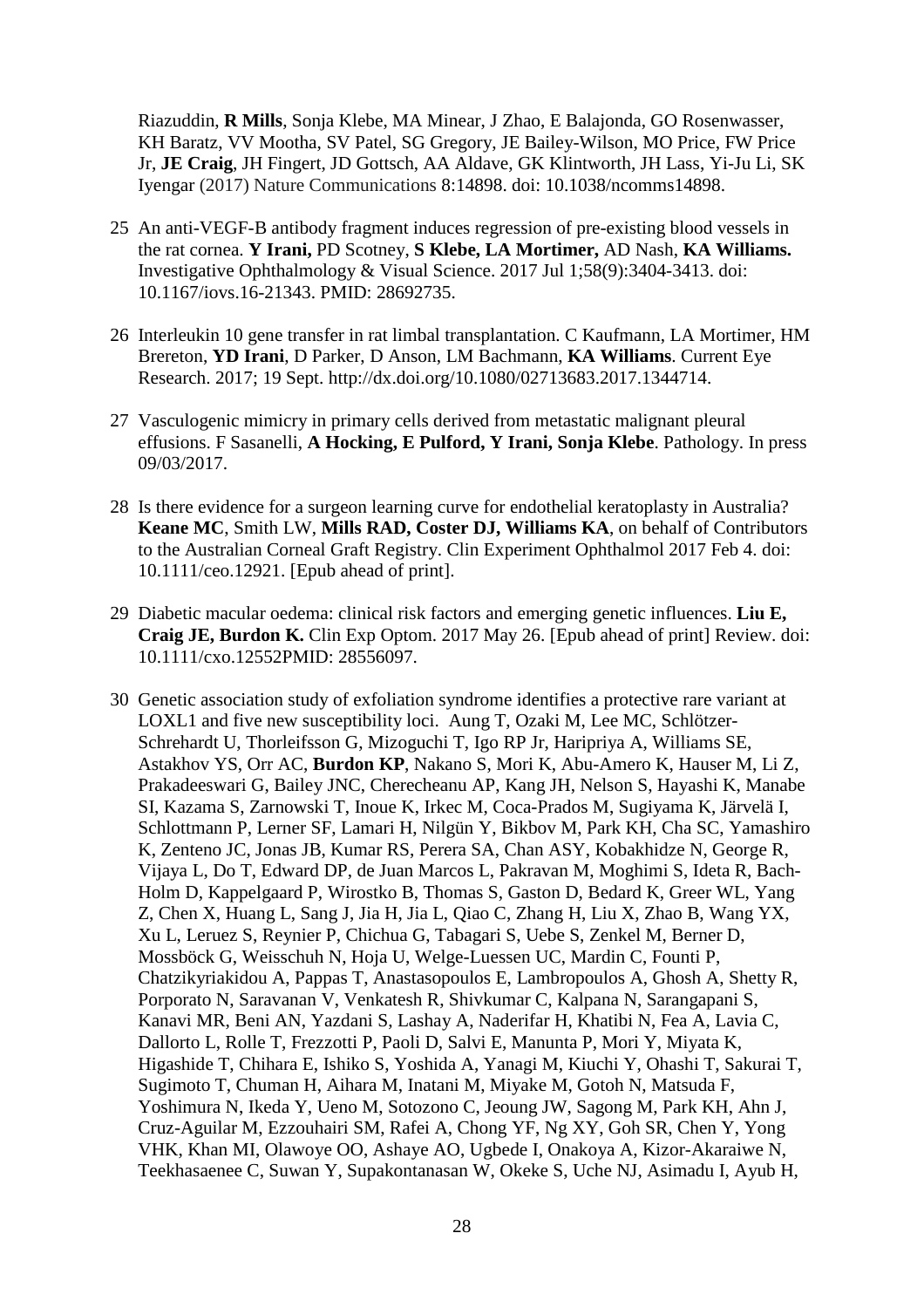Akhtar F, Kosior-Jarecka E, Lukasik U, Lischinsky I, Castro V, Grossmann RP, Megevand GS, Roy S, Dervan E, Silke E, Rao A, Sahay P, Fornero P, Cuello O, Sivori D, Zompa T, Mills RA, Souzeau E, Mitchell P, Wang JJ, Hewitt AW, Coote M, Crowston JG, Astakhov SY, Akopov EL, Emelyanov A, Vysochinskaya V, Kazakbaeva G, Fayzrakhmanov R, Al-Obeidan SA, Owaidhah O, Aljasim LA, Chowbay B, Foo JN, Soh RQ, Sim KS, Xie Z, Cheong AWO, Mok SQ, Soo HM, Chen XY, Peh SQ, Heng KK, Husain R, Ho SL, Hillmer AM, Cheng CY, Escudero-Domínguez FA, González-Sarmiento R, Martinon-Torres F, Salas A, Pathanapitoon K, Hansapinyo L, Wanichwecharugruang B, Kitnarong N, Sakuntabhai A, Nguyn HX, Nguyn GTT, Nguyn TV, Zenz W, Binder A, Klobassa DS, Hibberd ML, Davila S, Herms S, Nöthen MM, Moebus S, Rautenbach RM, Ziskind A, Carmichael TR, Ramsay M, Álvarez L, García M, González-Iglesias H, Rodríguez-Calvo PP, Cueto LF, Oguz Ç, Tamcelik N, Atalay E, Batu B, Aktas D, Kasım B, Wilson MR, Coleman AL, Liu Y, Challa P, Herndon L, Kuchtey RW, Kuchtey J, Curtin K, Chaya CJ, Crandall A, Zangwill LM, Wong TY, Nakano M, Kinoshita S, den Hollander AI, Vesti E, Fingert JH, Lee RK, Sit AJ, Shingleton BJ, Wang N, Cusi D, Qamar R, Kraft P, Pericak-Vance MA, Raychaudhuri S, Heegaard S, Kivelä T, Reis A, Kruse FE, Weinreb RN, Pasquale LR, Haines JL, Thorsteinsdottir U, Jonasson F, Allingham RR, Milea D, Ritch R, Kubota T, Tashiro K, Vithana EN, Micheal S, Topouzis F, **Craig JE**, Dubina M, Sundaresan P, Stefansson K, Wiggs JL, Pasutto F, Khor CC. Nat Genet. 2017 Jul;49(7):993-1004. doi: 10.1038/ng.3875. Epub 2017 May 29. PMID: 28553957.

- 31 DNA methylation landscape of ocular tissue relative to matched peripheral blood. Hewitt AW, Januar V, Sexton-Oates A, Joo JE, Franchina M, Wang JJ, Liang H, **Craig JE**, Saffery R. Sci Rep. 2017 Apr 13;7:46330. doi: 10.1038/srep46330. PMID: 28406180 [PubMed - in process].
- 32 Irani YD, Klebe S, McInnes SJP, Jasieniak M, Voelcker NH, **Williams KA**. Oral mucosal epithelial cells grown on porous silicon membrane for transfer to the rat eye. Scientific Reports 7: 10042 | DOI:10.1038/s41598-017-10793-1 (published online August 2017).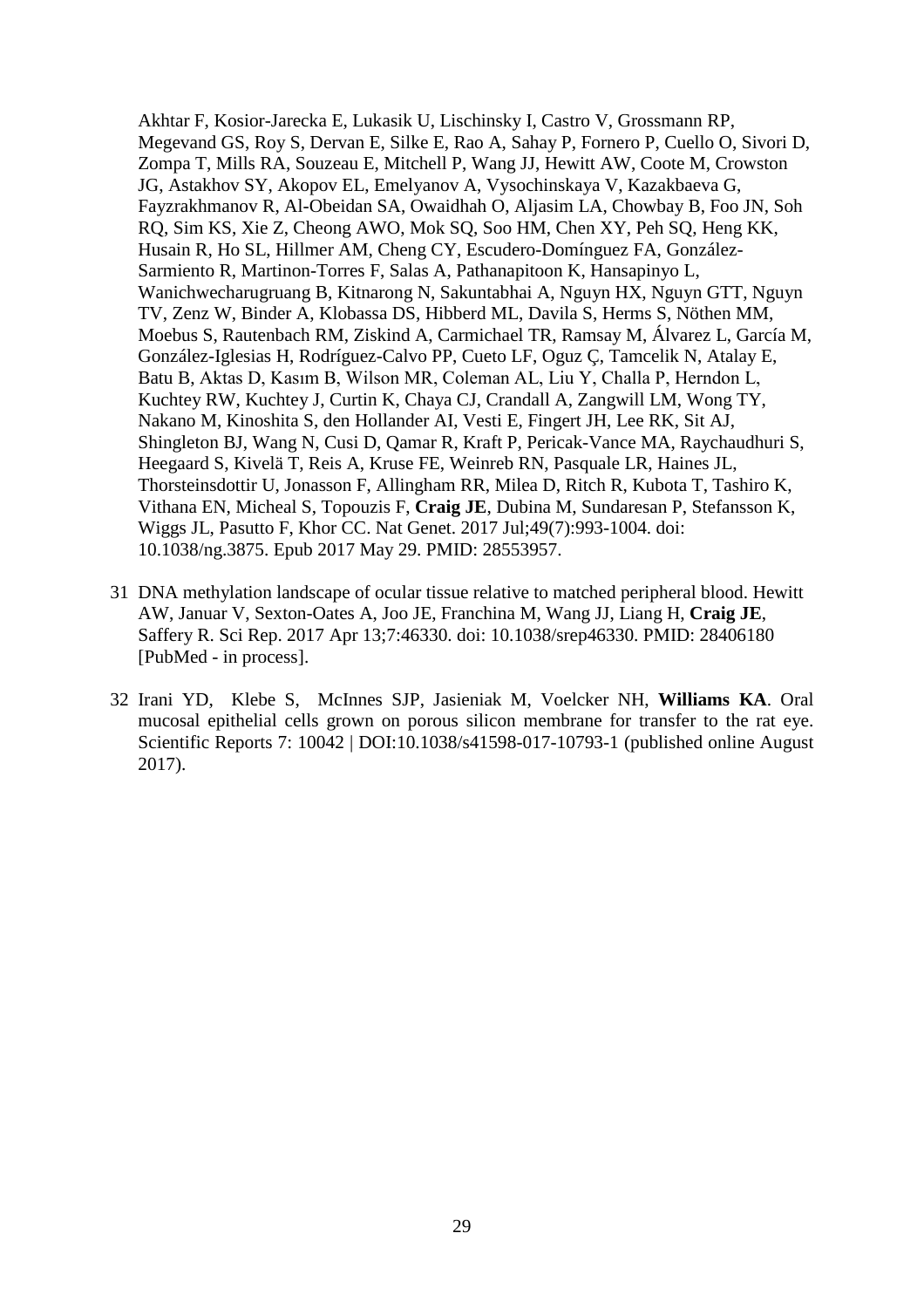## **Conference Presentations, 2016-7**

#### **Dr Mona Awadalla**

#### **Presentations at international and national meetings**

2016 ANZGIG, New Zealand; oral presentation titled "DNA methylation at the 9p21 glaucoma susceptibility locus is associated with normal-tension glaucoma".

#### **Associate Professor Celia Chen**

#### **Invited presentations**

- 2016 31st Congress of Asia Pacific Academy of Ophthalmology, Taipei.
- 2016 32nd Congress of Asia Pacific Academy of Ophthalmology (APAO).
- 2017 Asia Neuro-Ophthalmology Society meeting, Seoul.
- 2017 Philippine Academy of Ophthalmology meeting.
- 2017 33nd Congress of Asia-Pacific Academy of Ophthalmology (APAO), Hong Kong

#### **Dr Paul Constable**

#### **Conference Presentations**

- 2016 12th Asia Pacific Conference on Vision. Perth. Constable, P.A., Ring, M., Gaigg, S. and Bowler, D. Concept, Creativity and Complexity in Autism Spectrum Disorders: A Study using the Vygotsky Blocks.
- 2016 15th World Congress. IASSIDD. Melbourne. Carey, G.J, Parker, S., Constable, P.A., Sprick, C. and. Virtual simulation to reduce anxiety in Autism Spectrum Disorder.

#### **Professor Jamie Craig**

#### **Invited talks: International and national meetings and organisations**

- 2017 32nd Asia-Pacific Academy of Ophthalmology Congress March 2017, **Craig JE**. A precision medicine approach to reduce glaucoma blindness; Translational outcomes from the Australian and New Zealand Registry of Advanced Glaucoma.
- 2017 International Conference on Ophthalmic Photography (ICOP) March 2017.**Craig JE**. Genetics of Anterior Segment Disorders.
- 2017 The Association for Research in Vision and Ophthalmology (ARVO) Asia. **Craig JE.**  -Glaucoma: GWAS and Functional Precision medicine strategies to reduce glaucoma blindness.

#### **Presentations at international and national meetings**

- 2016 Royal Australian and New Zealand College of Ophthalmologists (RANZCO) Scientific Congress November 2016. **Craig JE**, Liu E, Kaidonis G, Henderson T, Mills R, Lake S. Intravitreal dexamethasone implant versus intravitreal bevacizumab during cataract surgery for the management of diabetic maculopathy in remote Indigenous communities: preliminary results of a randomized controlled trial. (poster)
- 2016 Royal Australian and New Zealand College of Ophthalmologists (RANZCO) Scientific Congress November 2016. **Craig JE**, Liu E, Ng SK, Kahawita S, Andrew NH, Henderson T, Landers J. 10 Year All-Cause Mortality and its association with vision among Indigenous Australians within Central Australia; The central Australian Ocular Health Study (poster)
- 2016 Royal Australian and New Zealand College of Ophthalmologists (RANZCO) Scientific Congress November 2016. **Craig JE**, Liu E, Kaidonis G, Henderson T, Mills R, Lake S. Predictors of response to intravitreal bevacizumab for the treatment of diabetic macula oedema; preliminary results of a retrospective case series (poster)
- 2016 The Association for Research in Vision and Ophthalmology Annual Meeting (ARVO)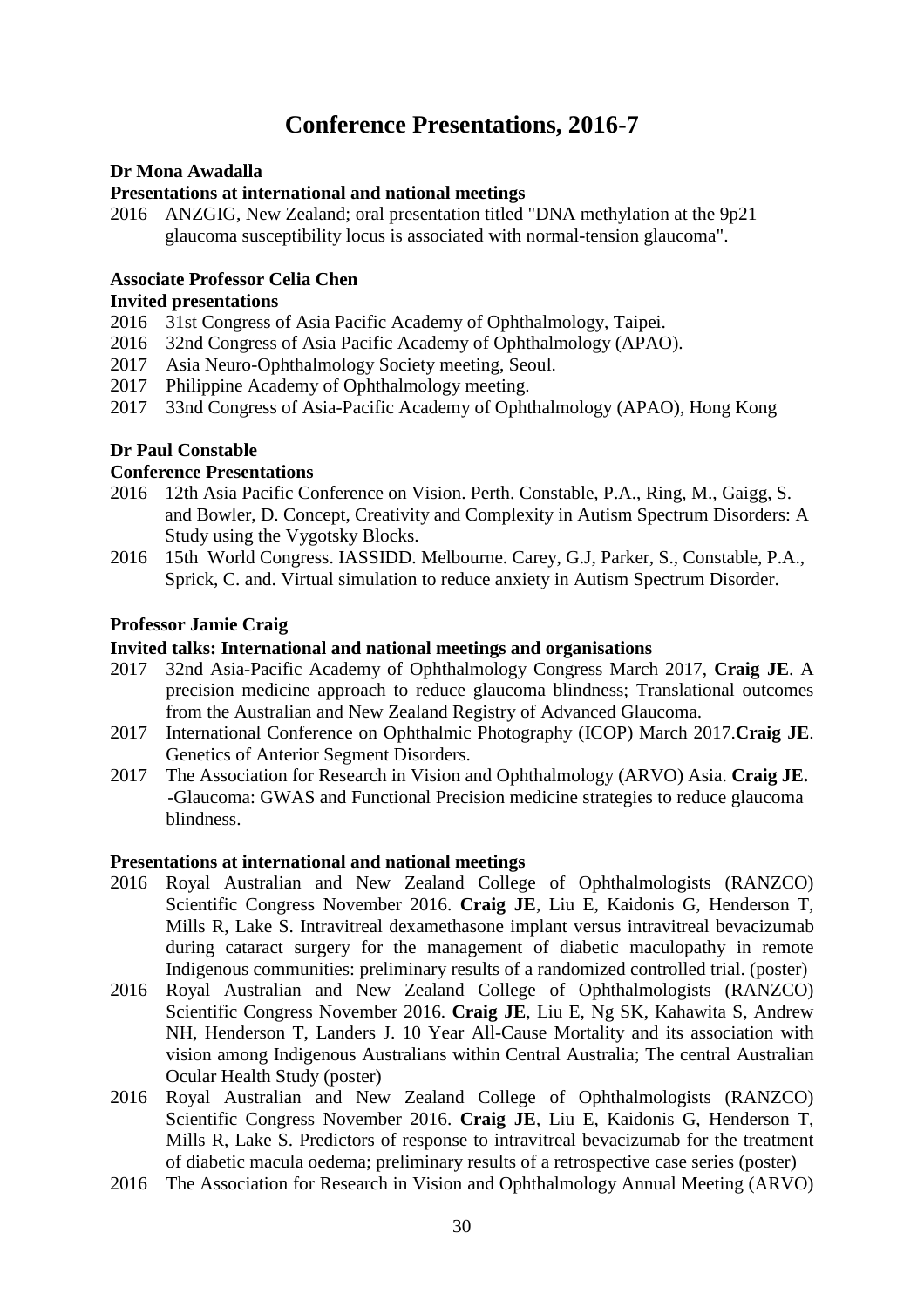2016. **Craig JE,** Thompson SW, Souma T, Siggs OM, Maurer-Stroh S, Whisenhunt KN, Wiggs JL, Pasutto F, Quiggen SE, Young TL. Mutations in a new gene cause glaucoma with variable onset. (poster)

- 2016 The Association for Research in Vision and Ophthalmology Annual Meeting (ARVO) 2016 **Craig JE**, Young TL, Thompson SW, Thomson BR, Siggs OM, Vimviohuvash V, Whisenhunt KN, Wiggs JL, Quaggin SE, Pasutto F. Loss of function variants in a new gene increase risk for primary congenital glaucoma with variable expressivity. (poster)
- 2016 The Association for Research in Vision and Ophthalmology Annual Meeting (ARVO) 2016 **Craig JE**, Zhou T, Burdon KP, Hewitt AQ, Mackey DA, Brown MA, Leo P, Healey PR, Graham SL, MacGregor . Whole exome sequencing in advanced POAG cases of GWAS associated candidate genes identifies significant enrichment of rare variants in CARD10. (poster)
- 2016 The Association for Research in Vision and Ophthalmology Annual Meeting (ARVO) 2016. **Craig JE**, Zhou T, Lynn D, Souzeau E, Ridge B, Ellis J, Leo P, Brown MA, Sharma S, Burdon KP. Whole exome sequencing identifies key biological pathways in primary open-angle glaucoma. (poster)
- 2016 The Association for Research in Vision and Ophthalmology Annual Meeting (ARVO) 2016 **Craig JE**, Mackey DA, Hewitt A, Souzeau E, Burdon KP, Gharahkahani P, MacGregor T, Law M. Return of results for Myocilin G1n368Ter. (poster)
- 2016 The Association for Research in Vision and Ophthalmology Annual Meeting (ARVO) 2016. **Craig JE**, Kaidonis G, Hassall M, Burdon KP, Newland HS, Henderson T, Lake S. Are indigenous Australians more likely to require vitrectomy for end stage diabetic retinopathy?: A 5 year audit of vitreoretinal surgery for diabetic retinopathy.(paper)
- 2016 The Association for Research in Vision and Ophthalmology Annual Meeting (ARVO) 2016. Craig JE, Healey PR, Zheng L, Kifley A, Wang J, Burdon KP, White AJ, Liew G, Mitchell P. The relationship between family history and genetic susceptibility to open-angle glaucoma. (poster)

#### **Dr Jyoti Khadka**

#### **Presentations at international and national meetings**

- 2016 European Society of Cataract and Refractive Surgery Conference. Copenhagen, Denmark Pesudovs K, **Khadka J**, Prem Senthil M, Fenwick E, Lamoureux E. A novel system to measure ophthalmic quality of life: The Eye-tem Bank.
- 2016 The Association of Research in Vision and Ophthalmology. Seatle, USA. Pesudovs K, **Khadka J**. The Keratoconus Outcome Research Questionnaire: addressing a rating scale conundrum**.**
- 2016 The Association of Research in Vision and Ophthalmology. Seatle, US. Gothwal VK, Bharani S, Mathai A, Balakrishnan D, Chhablani J,Rani PK, Tyagi M, **Khadka J**, Pesudovs K. Vision-related Quality of Life before and after interventions for Diabetic Retinopathy.
- 2016 The Australian Society of Medical Research. Adelaide, Australia.Prem Senthil M, **Khadka J**, Pesudovs K. Quality of life impact in people with hereditary and acquired retinal diseases.
- 2016 The Australian Society of Medical Research. Adelaide, Australia. Kandel H, **Khadka J**, Pesudovs K. A pair of glasses and beyond- impact of refractive error on people well-being.
- 2017 Eye Hospital of Wenzhou University, Hangzhou, China. (Invited lecture) **Khadka J,**  Pesudovs K. **T**he Eye-tem Bank project delivering a new system to measure patient-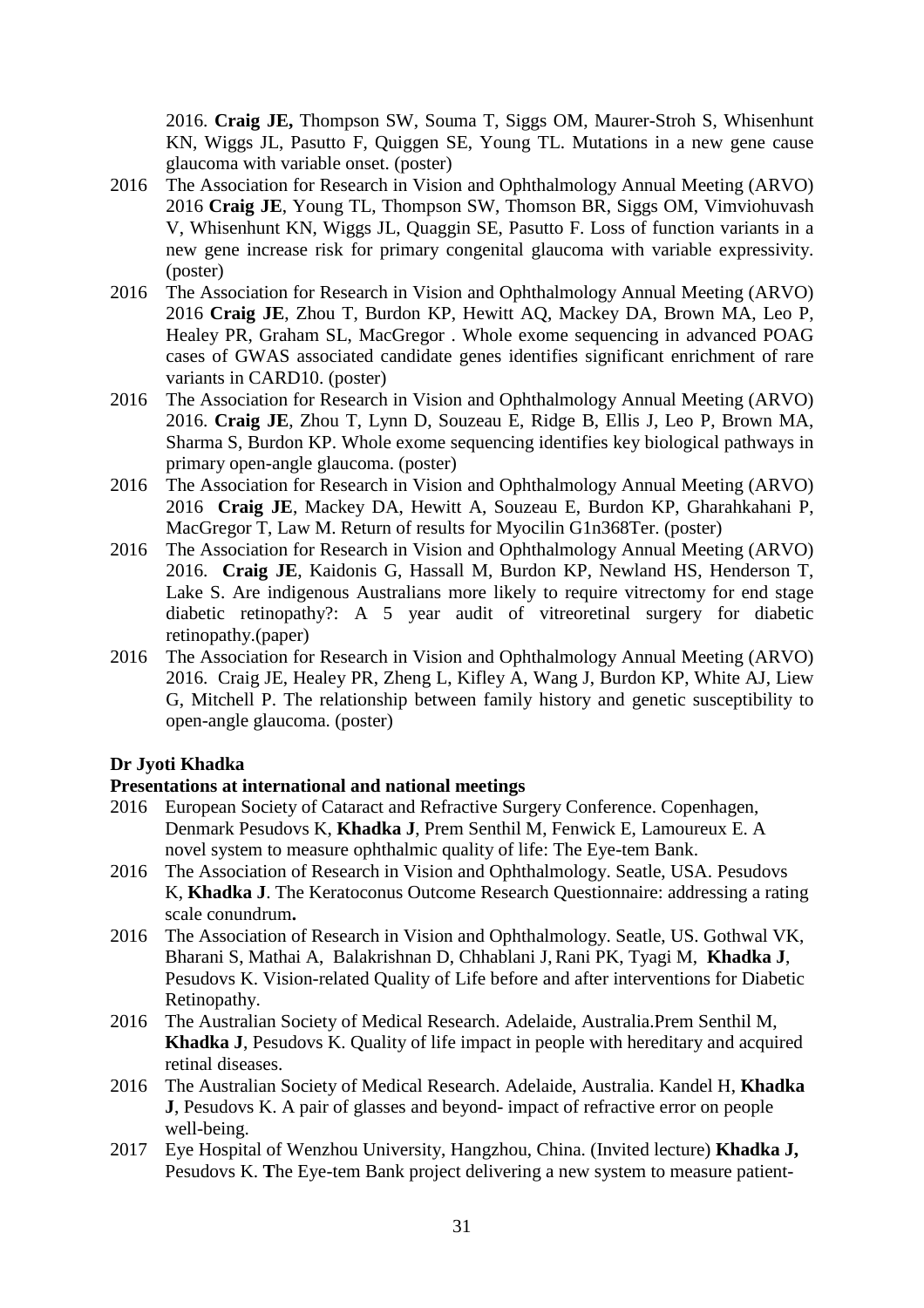reported outcome measures in eye health.

- 2017 Vision China 2017 (International Forum on the Innovation and Development of Vision Health) Hangzhou China. **Khadka J**. Publishing in high impact journals.
- 2017 Vision China 2017 *(*International Forum on the Innovation and Development of Vision Health). Hangzhou China. **Khadka J**, Pesudovs K. Measuring vision-specific quality of life. (Invited speaker)
- 2017 The Association of Research in Vision and Ophthalmology. Baltimore, Maryland, USA. Pesudovs K, **Khadka J**, Prem Senthil M, Kandel H, Kumaran SE, Fenwick E, EL Lamoureux. The Eye-tem Bank project: an update on development and validation.
- 2017 The Association of Research in Vision and Ophthalmology. Baltimore, Maryland, USA. Kandel H, **Khadka J**, Pesudovs K. Living experiences of people with refractive error – A qualitative study from Nepal.
- 2017 The Association of Research in Vision and Ophthalmology ASIA (ARVO-ASIA 2017) **Khadka J**, Fenwick EK, Lamoureux EL, Pesudovs K. Applying computer adaptive testing to glaucoma-specific quality of life item banks.
- 2017 The Association of Research in Vision and Ophthalmology ASIA (ARVO-ASIA 2017)
- 2017 Pesudovs K, **Khadka J**, Prem Senthil M, Kandel H, Kumaran SE, Fenwick E, EL Lamoureux. The future of ophthalmic patient-reported outcomes: the Eye-tem Bank project.
- 2017 The Association of Research in Vision and Ophthalmology ASIA (ARVO-ASIA 2017) Prem Senthil M, **Khadka J**, Pesudovs K. Development of a comprehensive quality of life item bank for other vitreo-retinal diseases.
- 2017 The Association of Research in Vision and Ophthalmology ASIA (ARVOASIA 2017) Kandel H, **Khadka J**, Pesudovs K. An Item bank for to measure impact of refractive error on quality of life.
- 2017 The Association of Research in Vision and Ophthalmology ASIA (ARVO-ASIA 2017) Kumaran S, **Khadka J**, Pesudovs K. Impact of Amblyopia and Strabismus: A Qualitative exploration of Quality of Life.
- 2017 The Association of Research in Vision and Ophthalmology ASIA (ARVO-ASIA 2017) Fenwick EK, **Khadka J**, Pesudovs K, Barnard J, Rees G, Wong TY, Lamoureux EL. Diabetic retinopathy and macular oedema quality of life item banks: development and initial evaluation using computer adaptive testing.

#### **Dr Miriam Keane**

# **Presentations at international and national meetings**<br>2016 The 33rd Annual Australia and New Zealand Co

- The 33rd Annual Australia and New Zealand Cornea Society Meeting. **Keane, M.C.,** Williams, K., Smith L.W., Jones, V., & Mills, R.A.D. Australian Corneal Graft Registry report 2016.
- 2017 The 34th Annual Australia and New Zealand Cornea Society Meeting. **Keane, M.C.**  Williams, K., Coffey, N., Jones, V., & Mills, R.A.D. Australian Corneal Graft Registry report 2017.

#### **Associate Professor John Landers**

#### **Presentations at international and national meetings**

2016 Royal Australian and New Zealand College of Ophthalmologists (RANZCO) Scientific Congress November 2016. **J Landers.** The Association of Diabetic Retinopathy and 10 Year Mortality among Indigenous Australians within central Australia: The Central Australian Ocular Health Study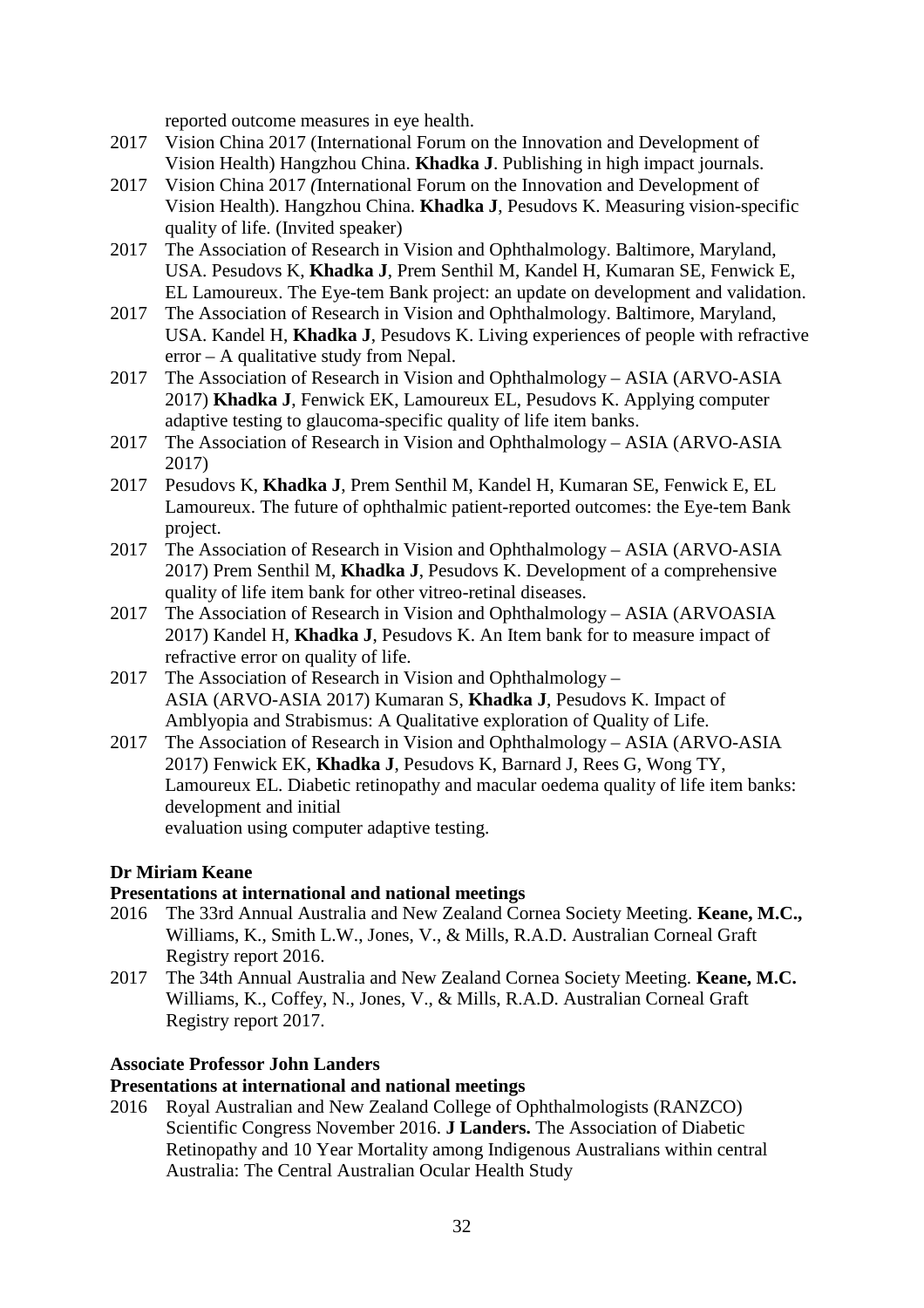#### **Professor Konrad Pesudovs**

#### **Invited presentations**

2016 ICHOM Conference, London. Developing PROMs to have more impact.

#### **Conference presentations**

- 2016 University of Houston College of Optometry. Electronic delivery of teaching lecture replacement.
- 2017 ARVOAsia, **K Pesudovs**, Jyoti Khadka, Mallika Prem Senthil, Himal Kandel, Sheela Kumaran. The Eye-tem Bank project: an update on development and validation.
- 2017 ARVO, Baltimore, USA. **K Pesudovs**, Jyoti Khadka, Mallika Prem Senthil, Himal Kandel, Sheela Kumaran. The Eye-tem Bank project: an update on development and validation.

#### **Dr Shiwani Sharma**

#### **Conference presentations**

- 2016 Australian Society for Medical Research, Adelaide, A Kuot, R Mills, G Snibson, S Wiffen, R Loh, M Corbett, KP Burdon, JE Craig, **S Sharma.** Differential gene expression analysis in Fuchs' endothelial corneal dystrophy.
- 2016 The Association for Research in Vision and Ophthalmology Annual Meeting, Seattle, Washington, USA, May 1-5. Abstract: Invest Ophthal Vis Sci 57(12):819.T Zhou, D Lynn, E Souzeau, B Ridge, J Ellis, P Leo, MA Brown, **S Sharma**, KP Burdon, JE Craig. Whole exome sequencing identifies key biological pathways in primary openangle glaucoma.
- 2016 XXII Biennial meeting of the International Society for Eye Research, Tokyo, Japan. A Dave, JE Craig, K Skrzypiec, M Alamein, S Quinn, KP Burdon, N Di Girolamo, RU de Iongh, **S Sharma.** The effect of interaction between EPHA2 gene and environmental risk factors on cataract development.
- 2016 RANZCO, Melbourne, Australia, Nov 19-23. Abstract: Clin Experiment Ophthalmol 44:103. T Zhou, DJ Lynn, S Pulbrook, **S Sharma**, KP Burdon, JE Craig. Human ocular tissue expression using RNASeq.
- 2017 ARVO-Asia, Brisbane. **S Sharma**, A Dave, K Skrzypiec, M Alamein, S Quinn, DA Mackey, KP Burdon, N Di Girolamo, RU de Iongh, JE Craig. Interaction between *EPHA2* gene and environmental factors modulates cataract development.
- 2017 Australian Society for Medical Research, Adelaide M Alamein, A Dave, JE Craig, K Skrzypiec, KP Burdon, RU de Iongh, **S Sharma.** The influence of genetic background and gender on Epha2-related cataract in mice

#### **Professor Justine Smith**

#### **International Meetings**

- 2016 General Assembly of Academia Ophthalmologica Internationalis. Guadalajara, Mexico. 2016. Invited presentation. **JR Smith**. Inaugural lecture to Academia Ophthalmologica Internationalis: Basic mechanisms of ocular toxoplasmosis.
- 2016 Association for Research in Vision and Ophthalmology Annual Meeting (Sunday Symposium). Seattle, WA, USA. 2016. Invited presentation. **JR Smith**. Update on mechanisms of human ocular toxoplasmosis.
- 2016 Association for Research in Vision and Ophthalmology Annual Meeting. Seattle, WA, USA. 2016PE Snow, EJ Lee, JM Furtado, B Brown, E Vance, J Dugan, P Silver, **JR Smith**, RR Caspi, HL Rosenweig. Nod2 controls susceptibility to autoimmune uveitis through control of a Th17-driven response. .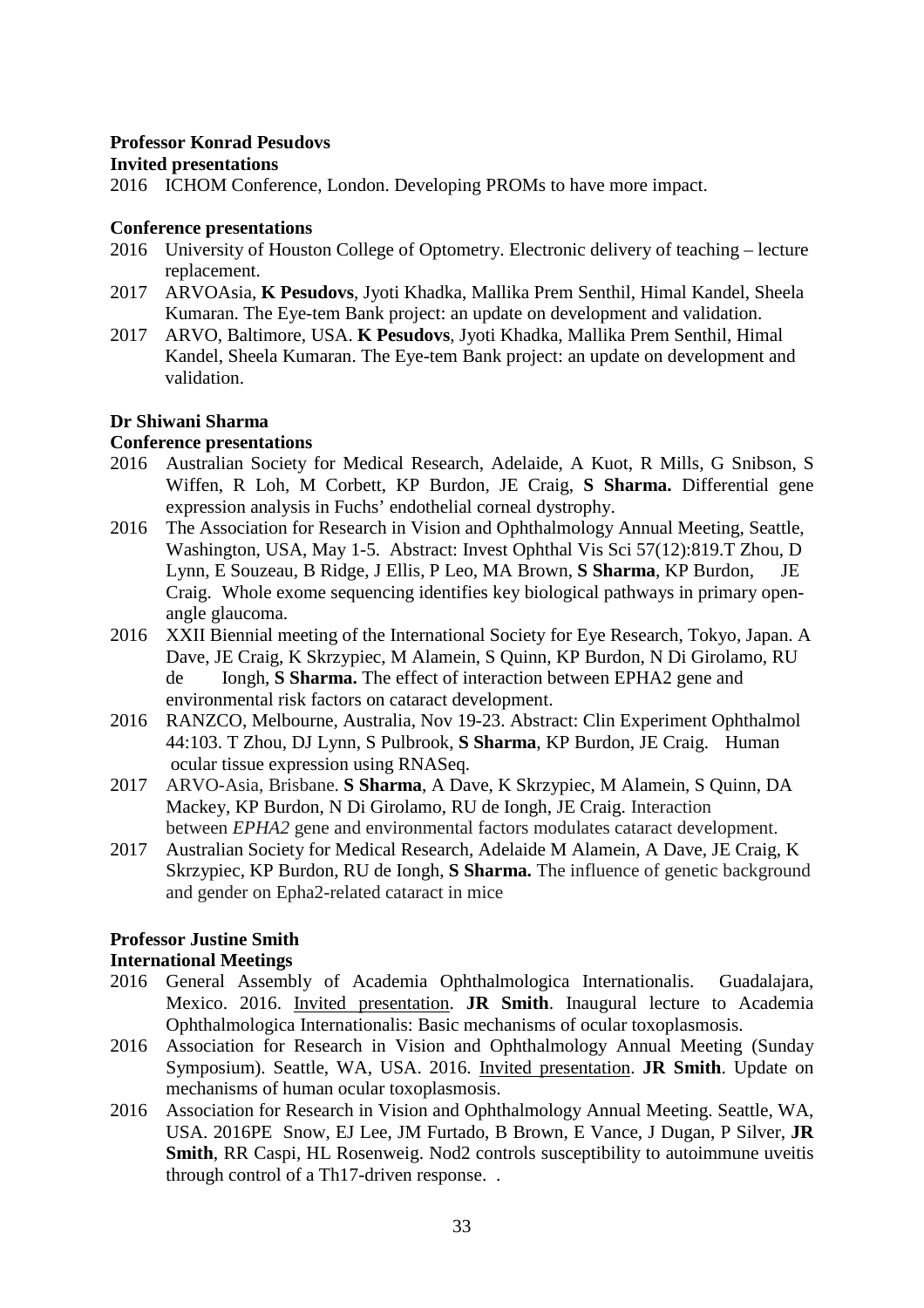- 2016 Congress of the International Society for Advancement of Cytometry). Seattle, WA, USA. 2016. Washington JM, Ma Y, Macardle C, Bailey S, **Smith JR**. Monocyte to macrophage differentiation: an in vitro model of human non-infectious posterior uveitis. CYTO2016  $(31<sup>st</sup>$
- 2016 International Congress of Immunology. Melbourne, Australia. 2016. AJ Stempel, AS Bharadwaj, A Olivas, SE Franzese, LM Ashander, Y Ma, S Lie, B Appukuttan, **JR Smith.** Molecular signals involved in human B cell migration into the retina.
- 2017 32<sup>nd</sup> Asia Pacific Academy of Ophthalmology Congress. Singapore. 2017. Invited presentation. **JR Smith**. Translational studies of human infectious uveitis.
- 2017 Global Ocular Inflammation Workshops: Asia Pacific Intraocular Inflammation Study Group. Bali, Indonesia. To be held in April 2017. Invited presentation. **JR Smith**. Pearls and pitfalls in the management of posterior/panuveitis.
- 2017 Global Ocular Inflammation Workshops:  $6<sup>th</sup>$  International Workshop on Ocular Sarcoidosis. Bali, Indonesia. To be held in April 2017. Invited presentation. **JR**  Smith. IWOS criteria for ocular sarcoidosis. Summary & Discussion: where we are and where we need to be.
- 2017 Association for Research in Vision and Ophthalmology Annual Meeting. Baltimore, MD, USA. 2017. JM Furtado, S Arruda, M Simões, D Garcia, M Araújo, B Vieira, MW Rodrigues Jr, **JR Smith**. Clinical manifestations and visual prognosis of ocular toxoplasmosis.
- 2017 Association for Research in Vision and Ophthalmology Annual Meeting. Baltimore, MD, USA. 2017. EJ Lee, PE Snow, JM Furtado, RJ Napier, G Benedek, BR Brown, EM Vance" J Dugan' PB Silver, **JR Smith**, RR Caspi, HL Rosenzweig Deficiency in Nod2 is associated with dysregulation of Th17-based immune responses in the eye.
- 2017 European School of Advanced Studies in Ophthalmology Asia Module in Uveitis. Singapore. 2017. Invited presentation. **JR Smith**. What's new in non-infectious uveitis.
- 2017 European School of Advanced Studies in Ophthalmology Asia Module in Uveitis. Singapore. 2017. Invited presentation. **JR Smith**. Approach to treatment of noninfectious uveitis.
- 2017 European School of Advanced Studies in Ophthalmology Asia Module in Uveitis. Singapore. 2017. Invited presentation. **JR Smith**. What's new in infectious uveitis.
- 2017 International Ocular Inflammation Society Congress. Lausanne, Switzerland. 2017. Invited presentation. **JR Smith**. Treatment challenges - intravitreal chemotherapy and systemic medical therapies.
- 2017  $6<sup>th</sup>$  Indo-China Ocular inflammation and Infection Meeting (hosted by Malaysian Ophthalmological Society). Kuala Lumpur, Malaysia. 2017. Invited presentation. **JR Smith.** Biologics: when and how?
- 2017 "Next Generation Thinking and Therapy for Inflammatory Eye Disease" International Meeting. Munich, Germany. 2015. Invited presentation. **JR Smith**. Blocking mediators of inflammatory pathways.
- 2017 ARVO-Asia. Brisbane, Australia. 2017. Y Ma, L Ashander, J Calvert, A Aloia, B Appukuttan, J Carr, **J Smith**. Mechanisms of dengue virus retinopathy: in vitro studies in human retinal endothelial and pigment epithelial cells.
- 2017 ARVO-Asia. Brisbane, Australia. 2017. L Ashander, Y Ma, **J Smith**, B Appukuttan. Reference genes for quantitative RT-PCR studies of human retinal endothelial cell pathobiology vary by stimulus and individual.

#### **National Meetings**

2016 Philippines Academy of Ophthalmology Annual Convention. Manila, Philippines.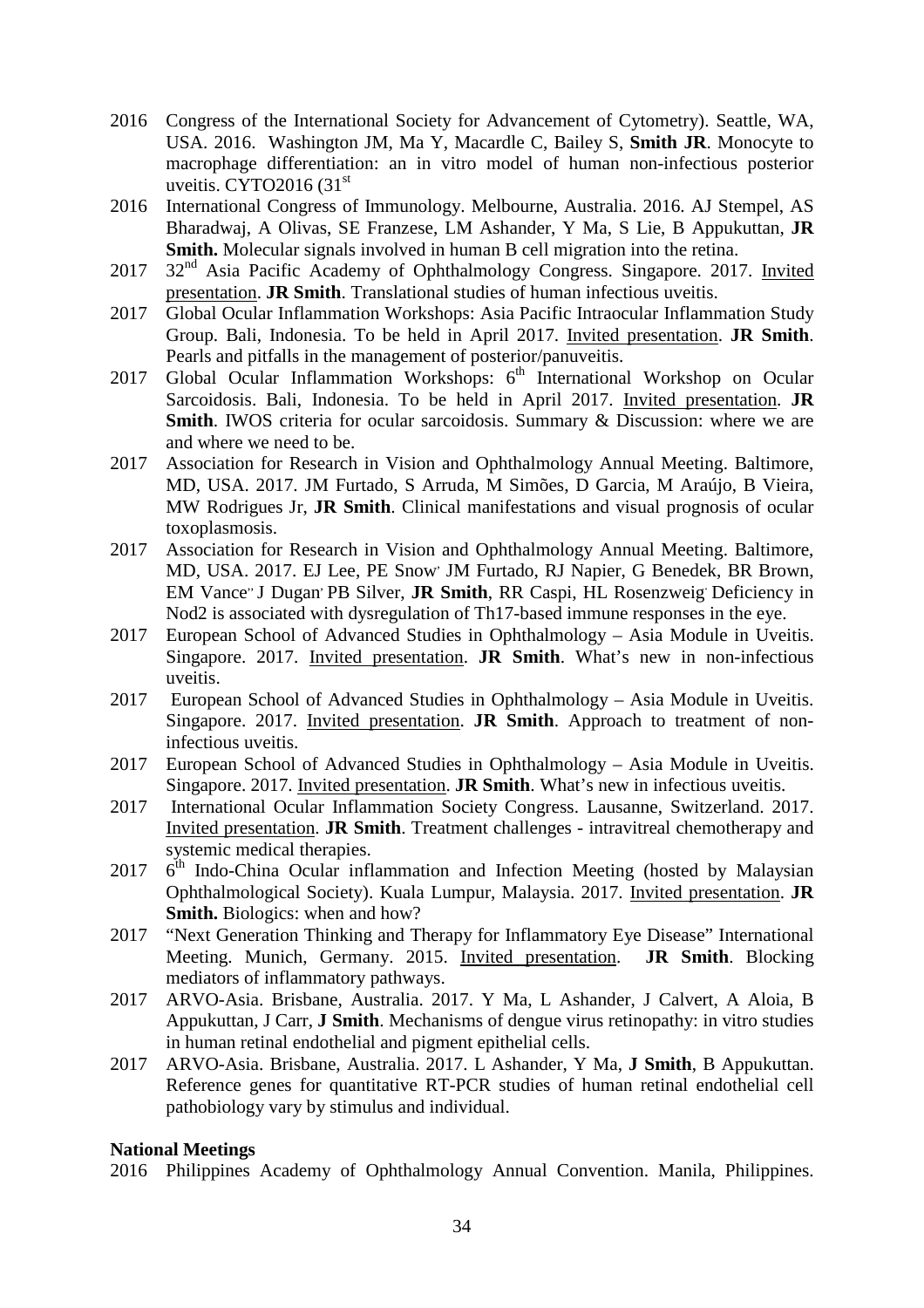2016. Plenary talk. **JR Smith**. Standardization of Uveitis Nomenclature.

- 2016 Philippines Academy of Ophthalmology Annual Convention. Manila, Philippines. 2016 Invited presentation JR Smith. 10 Tips for good clinical practice of uveitis.
- 2016 Philippines Academy of Ophthalmology Annual Convention. Manila, Philippines. 2016. Invited presentation JR Smith. Ocular toxoplasmosis and other infectious retinitis..
- 2016 Philippines Academy of Ophthalmology Annual Convention. Manila, Philippines. 2016. Invited presentation. **JR Smith**. Uveitis in HIV.
- 2016 Philippines Academy of Ophthalmology Annual Convention. Manila, Philippines. 2016. Invited presentation. **JR Smith**. New treatments for non-infectious uveitis.
- $2016$  48<sup>th</sup> Congress of Royal Australian and New Zealand College of Ophthalmologists. Melbourne, Australia. 2016. Invited presentation. **JR Smith**. Regulation of ICAM-1 expression in human retinal endothelial cells.
- 2017 XX Congress of Brazilian Society of Uveitis. Belo Horizonte, Brazil. 2017. Invited presentation. **JR Smith**. Management of uveitis: 10 tips for good clinical practice.
- 2017 XX Congress of Brazilian Society of Uveitis. Belo Horizonte, Brazil. 2017. Invited presentation. **JR Smith**. Infectious uveitis: what is new?
- 2017 XX Congress of Brazilian Society of Uveitis. Belo Horizonte, Brazil. 2017. Invited presentation. **JR Smith**. Translational research on ocular toxoplasmosis.
- 2017 XX Congress of Brazilian Society of Uveitis. Belo Horizonte, Brazil. 2017. Invited presentation. **JR Smith**. Scleritis update.
- 2017 XX Congress of Brazilian Society of Uveitis. Belo Horizonte, Brazil. 2017. Invited presentation. **JR Smith**. Vitreoretinal lymphoma update.
- 2017 Uveitis Society of India 2017 Congress. Kolkata, India. Invited presentation. **JR Smith**. Basics update: systemic therapy.
- 2017 Uveitis Society of India 2017 Congress. Kolkata, India. Invited presentation. **JR Smith**. Autoinflammation and the eye.

#### **Professor Keryn Williams**

#### **Invited presentations**

2016 33rd Annual Cornea Society and Eye Bank Meeting, Melbourne The Doug Coster Lecture: Putting science into the art of corneal transplantation.

#### **Presentations/Posters by student members and research assistants**

- 2016 The Australian Society for Medical Research SA Scientific Meeting, Adelaide. **Y Irani**, P Scotney, A Nash, **S Klebe**, **KA. Williams**. Anti-VEGF-B therapy in a rat model of corneal neovascularization.
- 2016 International Society for Stem Cell Research, San Francisco, USA (poster) **Y Irani, S Klebe**, S JP McInnes, M Jasieniak, NH Voelcker, **KA Williams**. Oral mucosal epithelial cells grown on porous silicon membranes: A model stem cell niche for ocular surface repair in the rat.
- 2016 The Association for Research in Vision and Ophthalmology Annual Meeting. Seattle, USA. **G Kaidonis,** M Hassall, **K Burdon**, H Newland, T Henderson, **J Craig**, **S Lake**. Are Indigenous Australians more likely to require vitrectomy for end-stage diabetic retinopathy? : A 5 year audit of vitreoretinal surgery for diabetic retinopathy.
- 2016 Allergan National Meeting, Sydney. **E Liu**. Case Study: Steroids and Inflammation the management of diabetic macula edema.
- 2016 Not by Sight Alone Low Vision Group, Mount Barker, Australia (public talk). **Y Irani.** Vision Research at Flinders University Department of Ophthalmology.
- 2016 RANZCO 2016, (Best Paper session) **O Siggs**.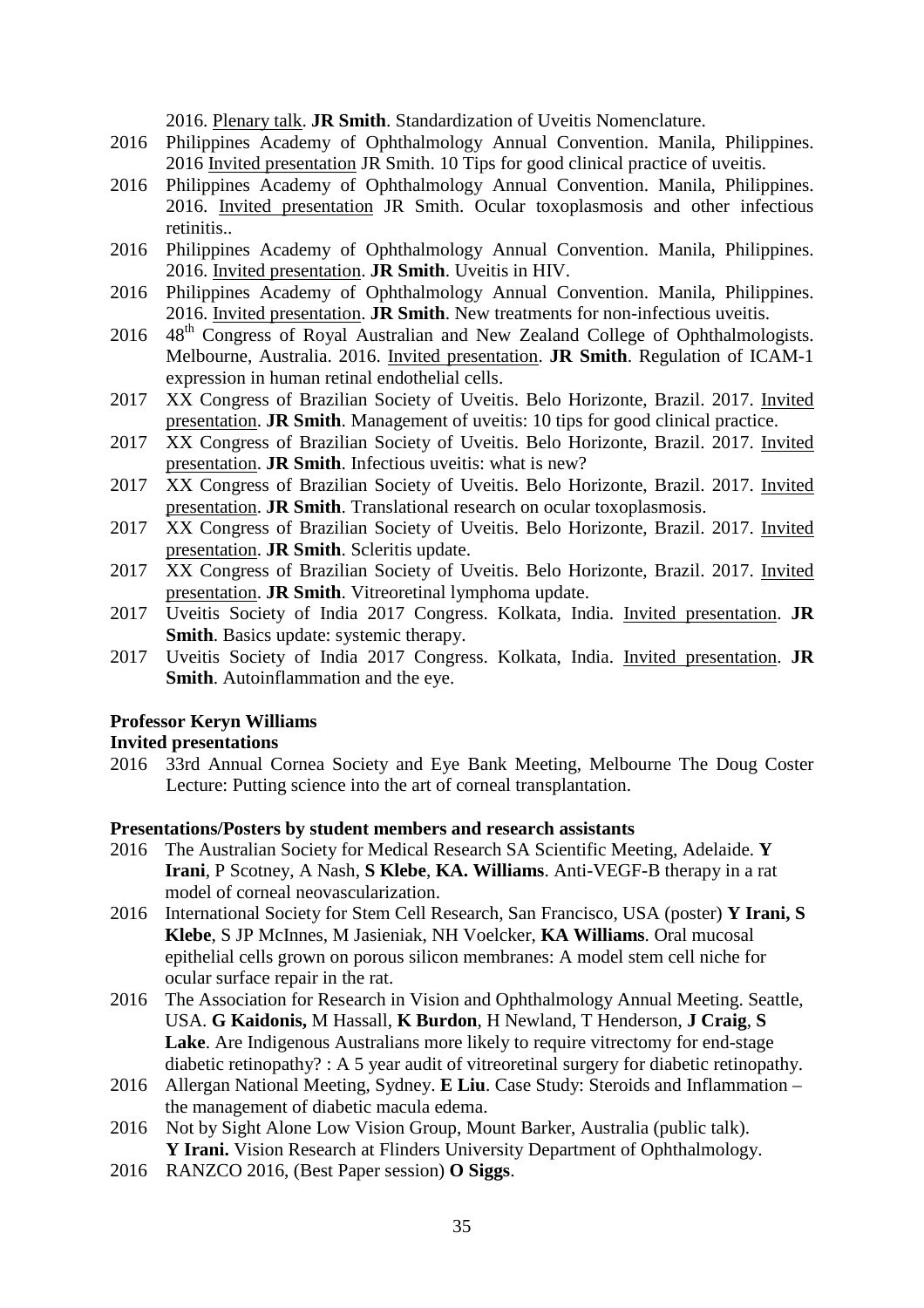- 2016 HGSA 2016 Genomics Workshop. **O Siggs**.
- 2016 Australian Society for Medical Research SA Scientific Meeting. **O Siggs**.
- 2016 International Summer School on Technology Transfer in Life Science. 2016, Dresden. **Yazad Irani**.
- 2016 Royal Australian New Zealand College of Ophthalmologist (RANZCO) Conference. **J Estevez.** The Association of Diabetic Retinopathy, Visual Impairment and 10-Year Mortality among Indigenous Australians: The Central Australian Ocular Health Study.
- 2016 Allergan National Meeting (Sydney). **E Liu**. Steroids & Inflammation: The Management of Diabetic Macula Oedema.
- 2016 RANZCO. **E Liu**. 3x poster presentations: 10 Year All-Cause Mortality among Indigenous Australians within central Australia: The Central Australian Ocular Health Study" "Intravitreal dexamethasone implant versus intravitreal bevacizumab during cataract surgery for the management of diabetic maculopathy in remote Indigenous communities: preliminary results of a randomized controlled trial" "Predictors of response to intravitreal bevacizumab for the treatment of diabetic macula oedema; preliminary results of a retrospective case series"
- 2017 SA branch RANZCO. **E Liu**. Case presentation
- 2017 Asia ARVO. **E Liu.** Oral presentation: "Predictors of response to intravitreal bevacizumab for the treatment of diabetic macula oedema; preliminary results of a retrospective case series"
- 2017 ARVO. **E Liu**. Poster presentation: "Predictors of response to intravitreal bevacizumab for the treatment of diabetic macula oedema"
- 2017 The Australian Society for Medical Research SA Scientific Meeting **Y Irani**, E Pulford, L Mortimer, S Klebe, K Williams. Sex differences in corneal neovascularisation in response to superficial corneal cautery in the rat.
- 2017 Flinders Health Research Week. **Mallika Prem Senthil**, Jyoti Khadka, Konrad Pesudovs. Psychometric assessment of hereditary retinal diseases quality of life item banks –oral presentation.
- 2017 Australian Society for Medical Research (ASMR). **Mallika Prem Senthil**, Jyoti Khadka, Konrad Pesudovs. Development of comprehensive quality of life item banks for retinal diseases.
- 2017 Association for Research in Vision and Ophthalmology (ARVO) Asia, **Mallika Prem Senthil**, Jyoti Khadka, Konrad Pesudovs. Development of comprehensive quality of life item banks for retinal diseases.
- 2017 ARVO 2017 Annual Meeting Paper. **H Kandel**. (Oral presentation) Living experiences of people with refractive error – A qualitative study from Nepal.
- 2017 ARVO-Asia. **H Kandel**. (Oral presentation) An Item bank to measure impact of refractive error on quality of life.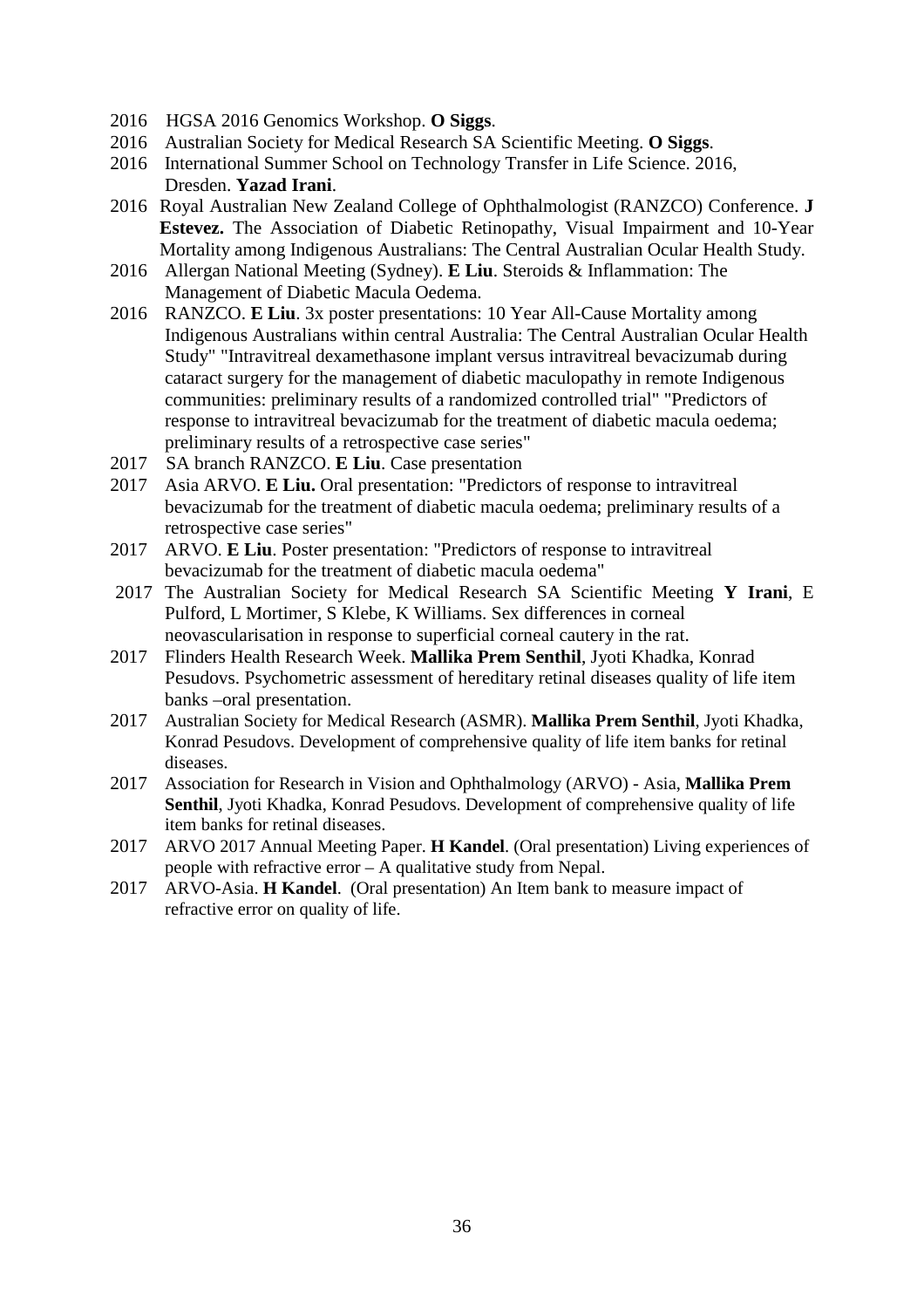## **Awards, Prizes and Esteem Factors**

#### **Professor Justine Smith**

- Eddie Donaldson Medal & Memorial Lecture, Sydney Eye Hospital Alumni Association  $11<sup>th</sup>$  Biennial Meeting
- 2016- Executive Vice President, ARVO
- Elected Member, Academia Ophthalmologica Internationalis
- Rebecca L. Cooper Foundation Kevin Cahill Award
- Science & Technology Australia Superstars of STEM

#### **Professor Jamie Craig**

Member, ORIA Research Advisory Committee

#### **Professor Konrad Pesudovs**

President, Australian College of Optometry

#### **Emeritus Professor Keryn Williams**

- 2016 Doug Coster Lecturer, 33<sup>rd</sup> ANZ Cornea & Eye Bank Meeting, Melbourne
- Elected Fellow, Australian Academy Health & Medical Sciences (August)
- Zonta Club of Adelaide Inc Women of Achievement Award (29-03-2017) (for Outstanding Achievement in Health)
- Honorary Life Membership, Transplantation Society of Australia and New Zealand
- Companion in the General Division of the Order of Australia (26-01-2017)

#### **Emeritus Professor Doug Coster**

Gerard Crock Lecturer, Melbourne (October).

#### **Mr Tony Phillips**

 Global Speciality Lens Symposium - Lifetime Achievement Award for Contact Lens Education.

#### **Student members and Early-Career Researchers**

- Cole Eye Institute Imaging Summit Fellows Scholarship **G Kaidonis**
- Flinders International Conference Travel Grant **T Zhou**
- International Summer School on Technology Transfer in Life Sciences, Dresden – **Y Irani**
- Flinders University All Staff Opportunity Scheme **Emmanuelle Souzeau**
- Executive Dean's RHD Student Publication Award -– **Emmanuelle Souzeau**
- FUSA RHD Student Publication Award– **Emmanuelle Souzeau**
- Falling Walls Lab Competition Finalist **Shervi Lie**
- Fresh Science 2016 Finalist **Mona Awadalla**
- Research Higher Degree Student Publication Award **Mallika Prem Senthil**
- FUSA RHD Student Publication Award **Ebony Liu**
- Asia-ARVO student travel grant, Brisbane **Mallika Prem Senthil**
- International Travel Grant for ARVO meeting, Baltimore, USA **Himal Kandel**
- Travel Grant for Asia-ARVO meeting, Brisbane, Australia **Himal Kandel**
- Selection as ARVO Advocacy and Outreach Expert **Himal Kandel**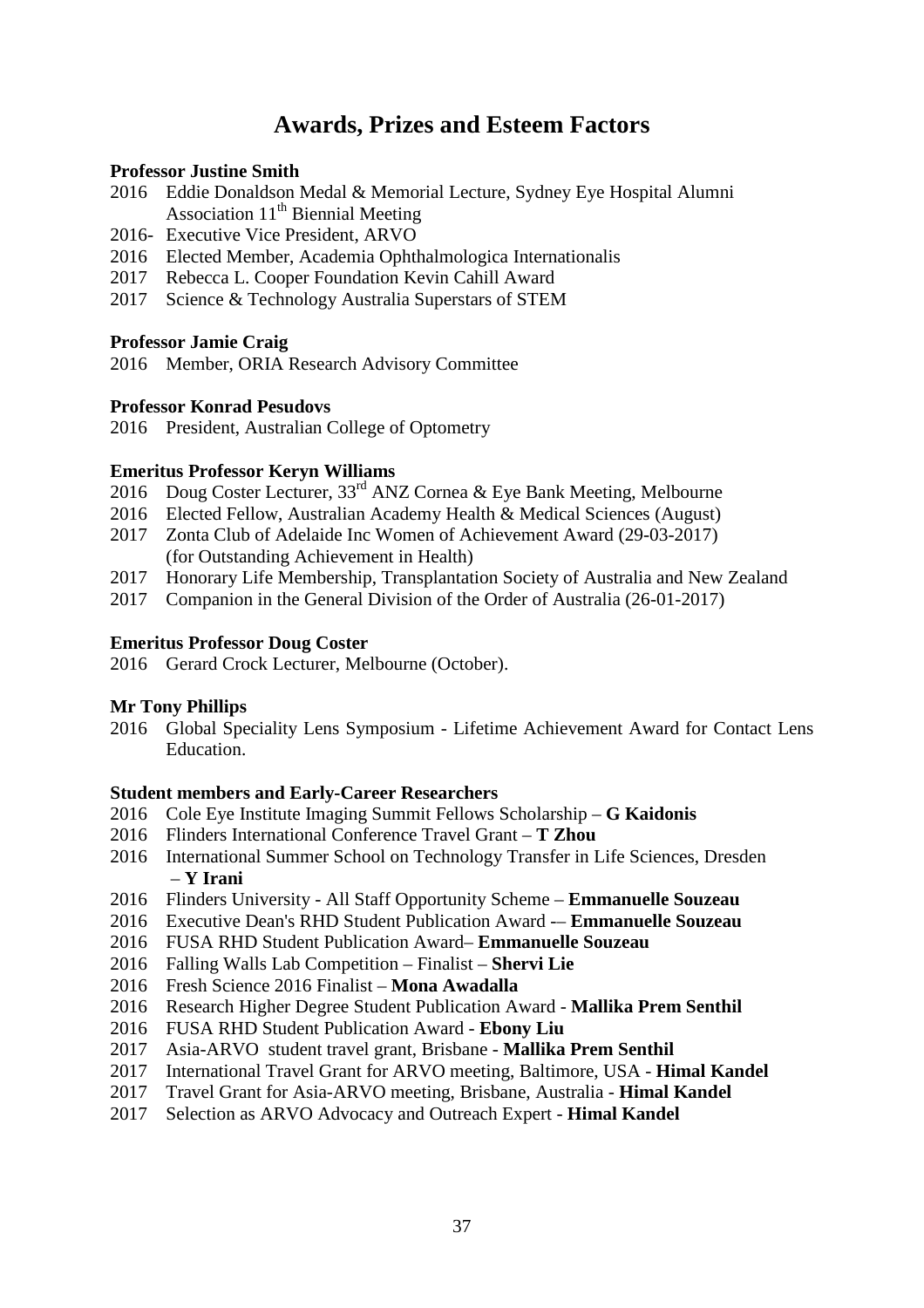## **Research Higher Degree Enrolments and Completions**

| 2016 | <b>Completions</b>       | Sharhbanou Javadiyan                                     |  |
|------|--------------------------|----------------------------------------------------------|--|
|      | <b>Load PhD students</b> | Georgia Kaidonis (thesis accepted by external examiners) |  |
|      |                          | Tiger Zhou                                               |  |
|      |                          | Mallika Prem Sathil                                      |  |
|      |                          | <b>Andrew Stempel</b>                                    |  |
|      |                          | Himal Kandel                                             |  |
|      | 2017 Load PhD students   | Tiger Zhou                                               |  |
|      |                          | Mallika Prem Sathil                                      |  |
|      |                          | Sheela Kumaran                                           |  |
|      |                          | <b>Andrew Stempel</b>                                    |  |
|      |                          | Himal Kandel                                             |  |
|      |                          | Ebony Liu                                                |  |
|      |                          | Genevieve Oliver                                         |  |

Emmanuelle Souzeau (PhD submitted for examination)

In addition, Dr Stewart Lake is enrolled in a PhD through the College of Science and Engineering.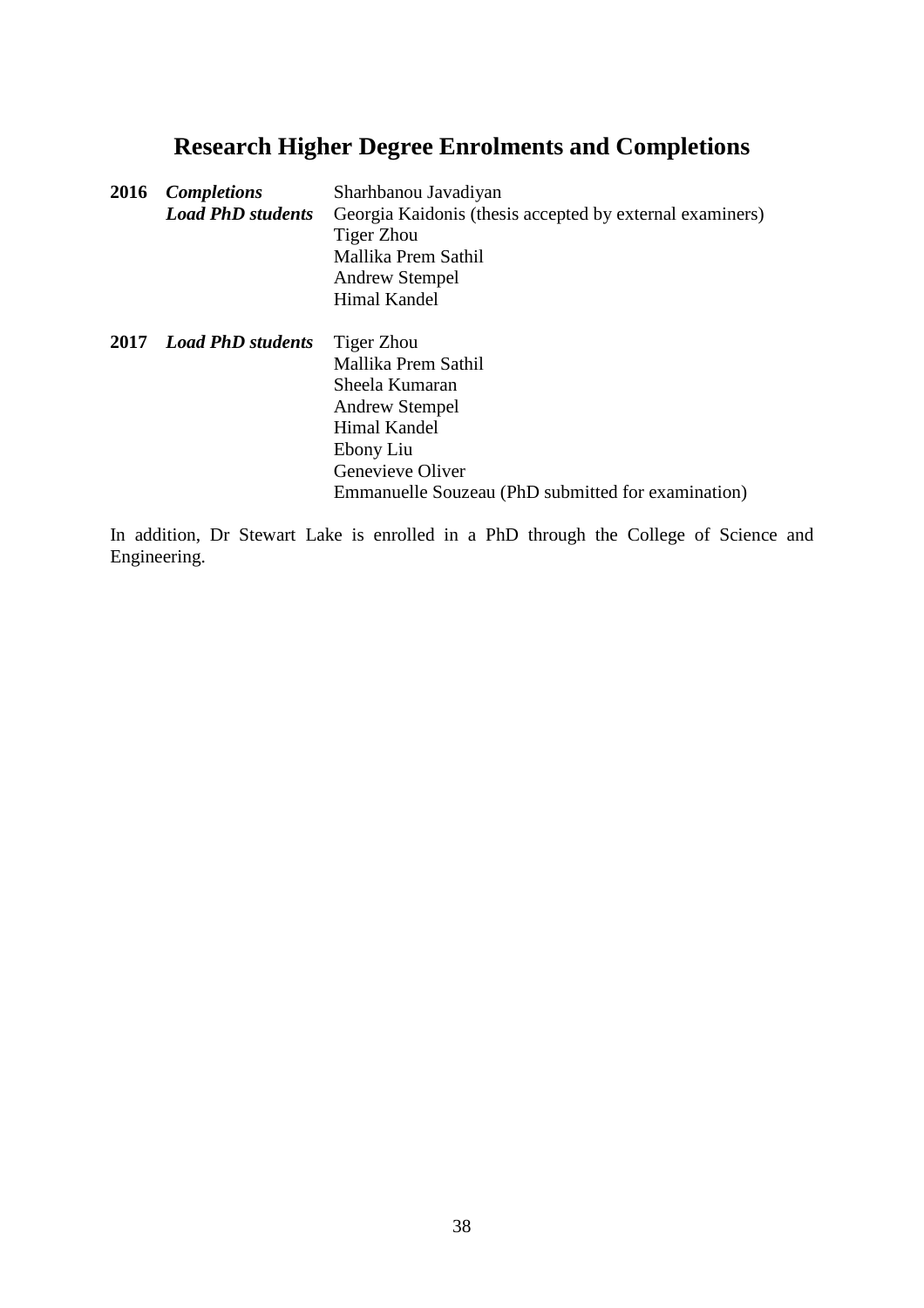## **Centre Membership, 2016-7**

#### Professor Jamie Craig - Director

#### **Senior members**

Dr Binoy Appukuttan (part-time until Dec 2016) Dr Paul Badenoch Associate Professor Celia Chen (part-time) Associate Professor John Landers (part-time) Dr Yuefang Ma Associate Professor Richard Mills (part-time) Professor Konrad Pesudovs Dr Shiwani Sharma Professor Justine Smith Associate Professor Rod Watkins Emeritus Professor Keryn Williams

#### **Mid-career members**

Dr Paul Constable Dr Miriam Keane Dr Jyoti Khadka

#### **Early-career members**

Dr Farshad Abedi Dr Mona Awadalla Mr Jose Estevez Bordon Dr Sharhbanou (Shari) Javadiyan (part-time) Dr Yazad Irani Dr Shervi Lie (until Dec 2016) Dr Owen Siggs (part-time) Dr Elise Rochet (from Sept 2017)

#### **Student members**

Ms Abby Dawson (Hons) Dr Georgia Kaidonis Mr Himal Kandel Ms Sheela Kumaran Dr Stewart Lake Dr Ebony Liu Dr Genevieve Oliver (from 2017) Dr Mallika Prem Sathil Ms Emmanuelle Souzeau Mr Andrew Stempel Dr Tiger Zhou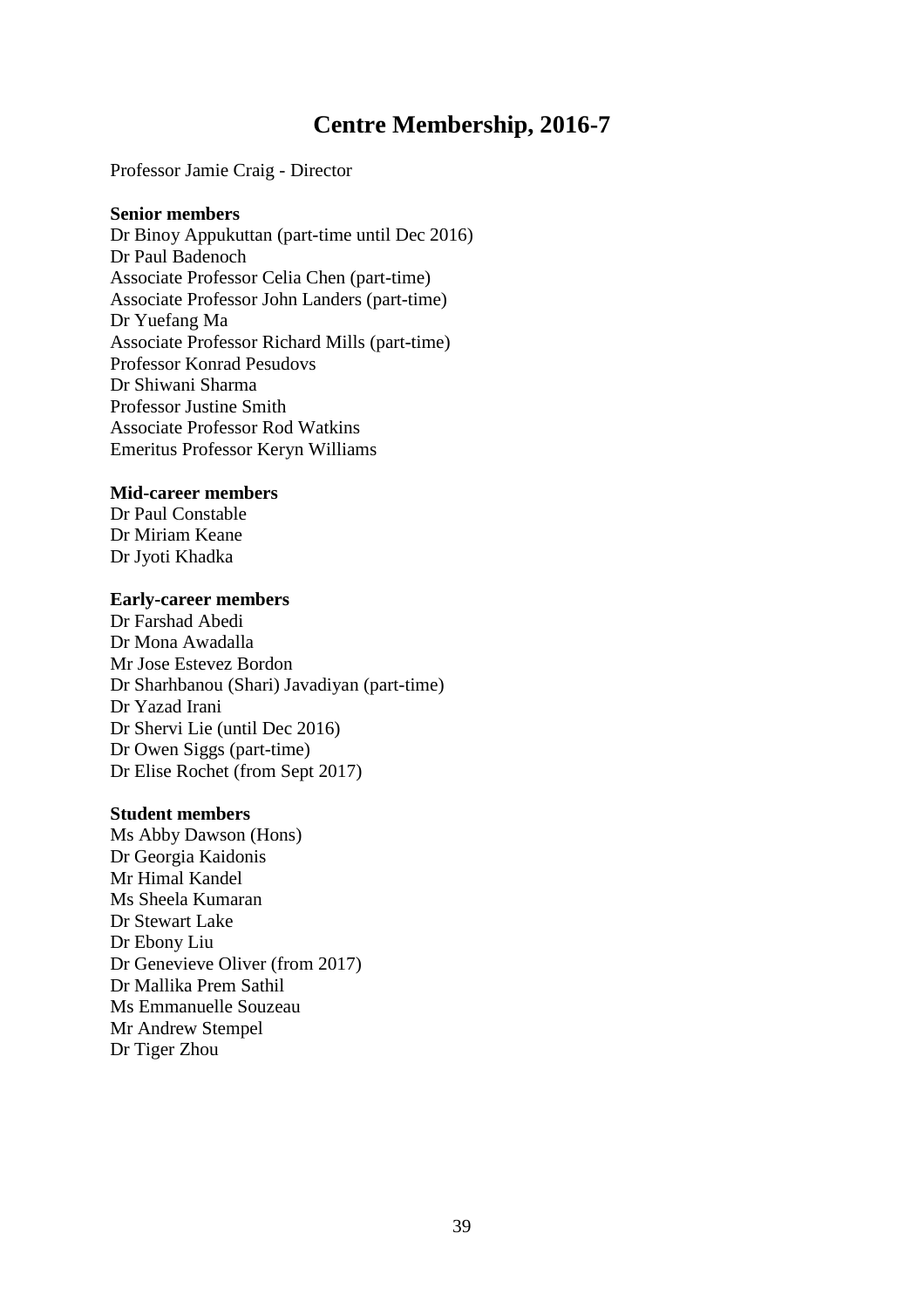#### **Research Assistants**

Ms Susan Aldhous Mr Liam Ashander Ms Nora Coffey (part-time) Ms Lauren Mortimer (part-time until Dec 2016) Ms Emmanuelle Souzeau (part-time) Ms Louise Wilson Smith (until April 2016, part-time) Ms Jennifer Washington (part-time)

#### **Adjunct members (research technical staff)**

Mrs Victoria Jones (part-time) Mrs Kirsty Kirk (part-time) Mrs Lefta Leonardos (part-time) Ms Bronwyn Ridge (part-time)

#### **Adjunct members (SA Health/SA Pathology/FMC staff)**

Mrs Tamme Golding-Holbrook Dr Shilpa Kuruvilla (to August 2016) Ms Cecily Lawson Dr Raymond Loh Dr Niladri Saha Dr Deepa Taranath Dr Jane Wells

#### **Affiliate, external and emeritus members**

Dr Helen Brereton (retired) A/Professor Kathryn Burdon (external) Emeritus Professor Douglas Coster (retired) A/Professor Sonja Klebe (affiliate) Dr Colm McAlinden (external) Dr Roman Serebrianik (external)

#### **Research Development Officer**

Ms Deb Sullivan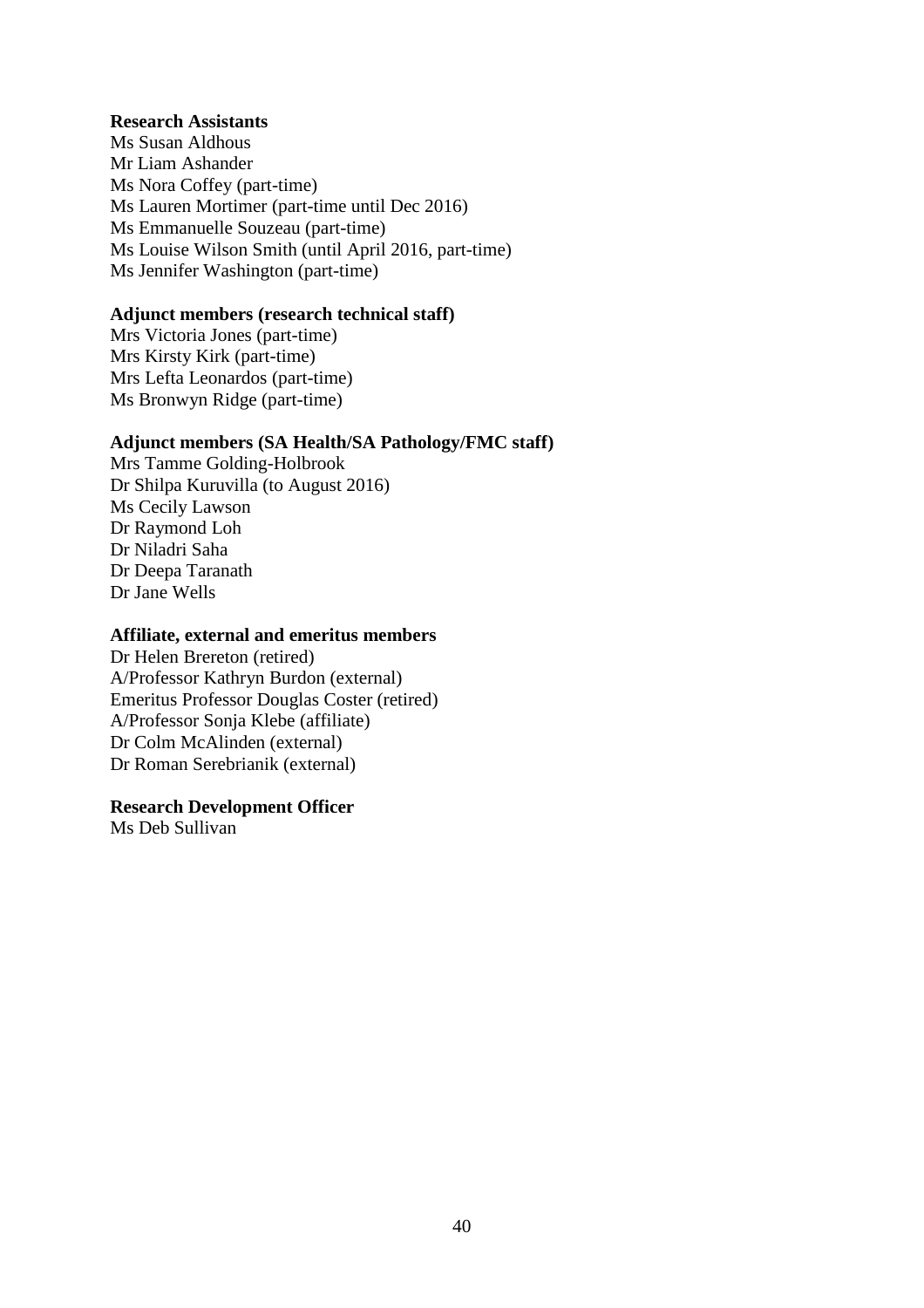## **Management Structure**

Governance of the Centre operates through an Executive Group comprising Professor Jamie Craig (Leader), Associate Professor Richard Mills, Professor Konrad Pesudovs, Professor Justine Smith, Associate Professor Celia Chen and Emeritus Professor Keryn Williams, supported by the Centre's senior Research Development Officer (RDO), Ms Deb Sullivan (contact for the University).

The Executive Group meets formally yearly, but is convened more frequently on an *ad hoc* basis when circumstances require. Informal meetings are convened to organise initiatives such as the 2017 Eye and Vision Collaborators' Day, and to consider joint external grant applications.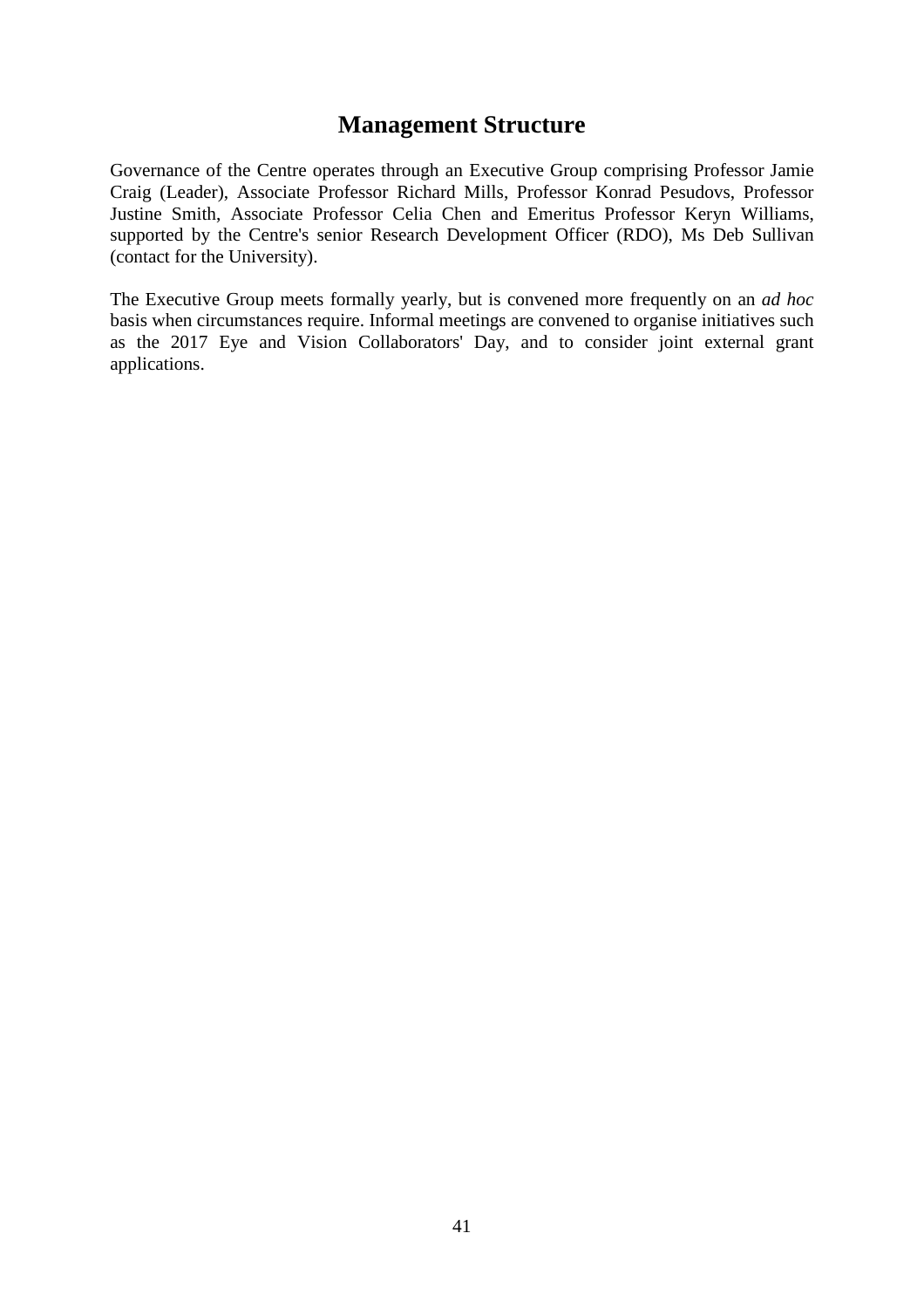## **Statement of Income and Expenditure: 2016**

| Income                                       |           |
|----------------------------------------------|-----------|
| Income from DVCR                             | \$80,000  |
| Income from Faculty                          | \$20,000  |
| Income from other sources (donations, gifts, |           |
| prizes etc.)                                 |           |
| <b>Total</b>                                 | \$100,000 |

| <b>Expenses</b>                           |             |                  |            |
|-------------------------------------------|-------------|------------------|------------|
|                                           | Cost        | <b>HEO</b> Level | <b>FTE</b> |
| Administrative staff                      | \$97,758.00 | HEO <sub>6</sub> | $1.0\,$    |
| Research staff                            |             |                  |            |
| Research Development Costs (eg contracted |             |                  |            |
| assistance)                               |             |                  |            |
| Conference/event support                  |             |                  |            |
| Marketing                                 |             |                  |            |
| Stipends (Students)                       |             |                  |            |
| Other research support                    |             |                  |            |
| <b>Total</b>                              | \$97,758.00 |                  |            |

 $*$  Funds brought forward from  $2015 = $1,457$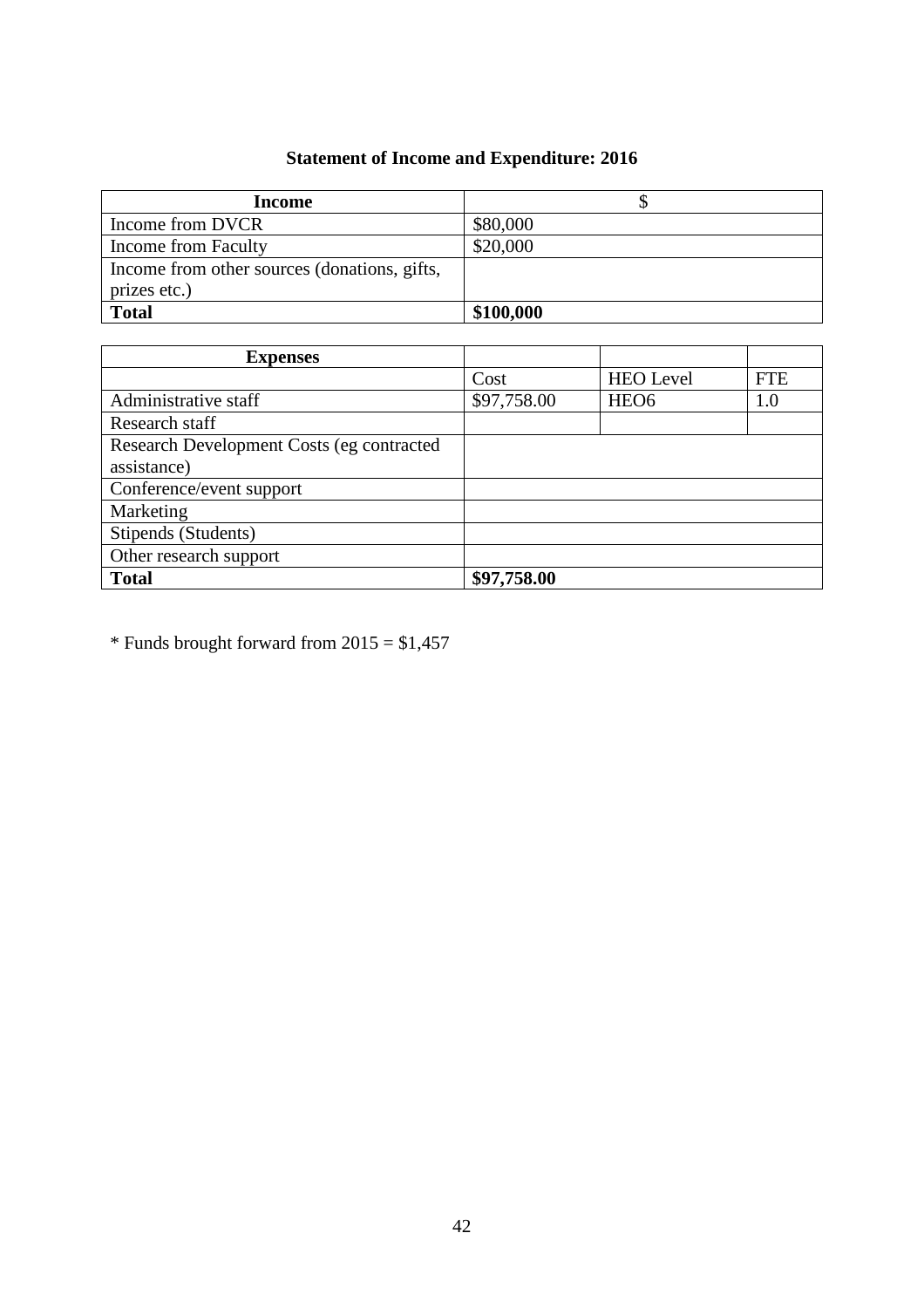# **Centre Seminar Program 2016**

| <b>DATE</b> | <b>SPEAKER</b>                | <b>PRESENTATION</b>                  |
|-------------|-------------------------------|--------------------------------------|
| 22 March    | Dr Georgia Kaidonis           | Final PhD Seminar -                  |
|             |                               | Epidemiological & molecular risk     |
|             |                               | factors for diabetic retinopahty     |
|             |                               | blindness                            |
| 29 March    | Prof Jamie Craig              | Department Update                    |
|             |                               |                                      |
| 5 April     | Ms Leila Mohammadi            | A systematic approach to Literature  |
|             | Medical Liaisons Librarian,   | searching: Ophthalmology and         |
|             | <b>FUSA</b>                   | <b>Vision Science</b>                |
| 12 April    | Prof Justine Smith            | <b>Research Program Update</b>       |
|             | <b>ARC Future Fellow</b>      |                                      |
|             | Eye & Vision Health           |                                      |
| 19 April    | Dr Miriam Keane               | <b>ACGR</b>                          |
| 26 April    | Ms Leila Mohammadi            | <b>Endnote</b> training              |
|             |                               |                                      |
| 3 May       | No meeting                    |                                      |
|             |                               |                                      |
| 10 May      | Dr Richard Mills & Prof Jamie | <b>Transforming Health Update</b>    |
|             | Craig                         |                                      |
| 17 May      | Dr David Sia                  | Classification of anterior segment   |
|             | Flinders Ophthalmology        | dysgenesis                           |
| 24 May      | Dr Tiger Zhou                 | <b>Update from ARVO Conference</b>   |
| 31 May      | Dr Mona Awadalla              | Update of ANZGIG meeting             |
|             |                               |                                      |
| 7 June      | Dr Paul Badenoch              | Investigating the infected eye, here |
|             |                               | and now                              |
| 14 June     | Dr Jude Fitzgerald            | Role of OCT in glaucoma              |
|             | Flinders Ophthalmology        | management                           |
| 21 June     | Mr Stephen Pulbrook           | Eye Bank update; how we have         |
|             |                               | developed                            |
| 28 June     | No meeting                    |                                      |
| 5 July      | Prof Keryn Williams           | A week in the Galapagos Islands      |
|             |                               |                                      |
| 12 July     | <b>Semester Break</b>         |                                      |
|             |                               |                                      |
| 19 July     | <b>Semester Break</b>         |                                      |
|             |                               |                                      |
| 26 July     | Dr Shahriar Amjadi            | Review of either corneal             |
|             | <b>Flinders Ophthalmology</b> | endothelium                          |
| 2 August    | Dr Stephen Tran               | <b>Intravitreal Injection Audit</b>  |
|             | <b>FUSA</b>                   |                                      |
| 9 August    | Dr Richard Mills              | Long-term outcomes of corneal        |
|             | <b>Flinders Ophthalmology</b> | grafts for keratoconus               |